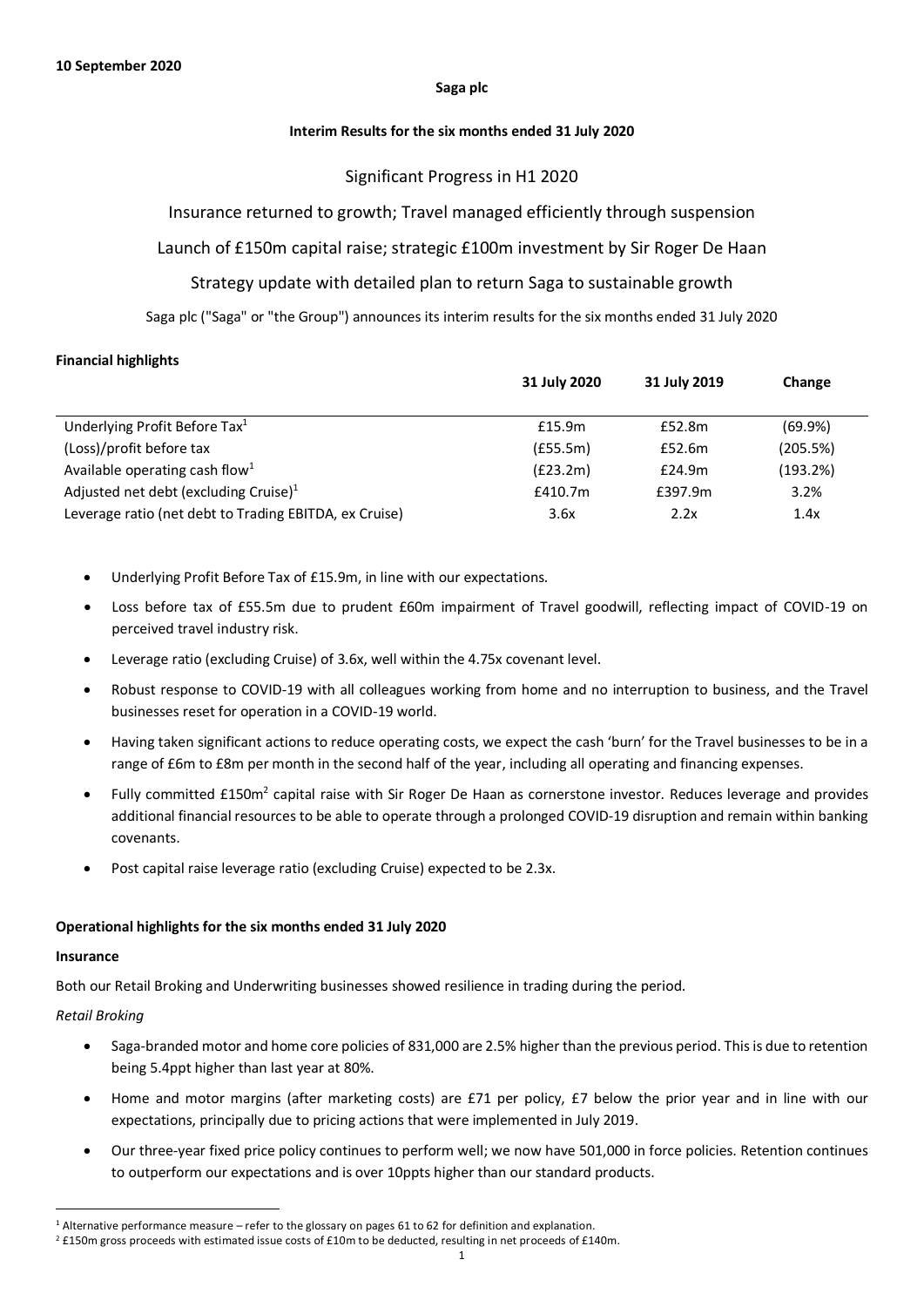• Total Saga-branded core policies for the period of 900,000 are 4.4% lower than in the prior period due to a significant decline in the number of new travel insurance policies sold from mid‐March.

## *Underwriting*

- The Underwriting business profit of £28.0m, including £27.0m of reserve releases, is ahead of expectations. This is due to favourable experience on large bodily injury claims relating to prior accident years.
- Current year claims frequency from March onwards has been reduced as a result of lower miles driven following the start of the COVID-19 lockdown.
- The Group has not recognised any COVID-19 related claims frequency upside in current year results or financial projections, because of uncertainty over the current pricing and claims outlook, and with part of the reduction in claims costs to be returned to customers.

# **Travel**

- The Travel business has been paused since mid-March due to COVID-19. The Group is ready to resume Cruise this year, with the Tour Operations business due to recommence from April 2021.
- A significant number of operational changes have been implemented to ensure the enhanced safety of customers and colleagues.
- Saga benefits from having very new, technologically advanced and smaller ships. We have held detailed discussions with the Government and industry bodies regarding safe resumption of cruising and are ready to resume travel when restrictions are lifted.
- A significant proportion of customers continue to show their loyalty, with over 65% of customers retaining their Cruise bookings.

## **Strategic update**

- Saga today issues an update on strategy, *Transforming Saga – Experience is Everything*, centred on delivering differentiated products and services for our distinct customer segment.
	- The Board believes that Saga has a fundamentally strong proposition, with a target audience that is the fastest growing and wealthiest consumer segment in the UK.
	- The new management team has developed a clear and compelling strategy to create a refreshed, contemporary and confident brand position and to leverage the heritage of Saga with a data and digital-led approach to improve the customer experience.
	- The Board is confident that this strategy will drive growth in revenues, profit and cash, return Saga to sustainable growth and restore significant shareholder value.
	- The strategy will be focused on delivery under five key pillars:
		- People and Culture Reset  $-$  a step-change in delivery
		- Data, Digital and Brand Transformation a bigger, bolder strategy
		- Optimising our Businesses exceptional experiences for our customers
		- Lower Cost Base constant drive for efficiencies
		- Debt Reduction further strengthening of our balance sheet.
- To better position the business to deliver against these priorities, we have announced a £150m<sup>3</sup> equity raise. This will enable us to reduce leverage and significantly reduce balance sheet risks.
- In connection with the capital raise, the Company intends to ask shareholders to approve a share consolidation. Under the consolidation every 15 Ordinary Shares of 1 pence nominal value (including new shares issued in the capital raise) will be consolidated into 1 Consolidated Share of 15 pence nominal value. The consolidation is being undertaken because the current trading price of the Ordinary Shares is such that a small movement in the Company's share price could result in a large percentage movement and considerable volatility. Thus the purpose of the consolidation is to try to establish a market price for the Company's shares that is more appropriate than the market price at present.

<sup>3</sup> £150m gross proceeds with estimated issue costs of £10m to be deducted, resulting in net proceeds of £140m.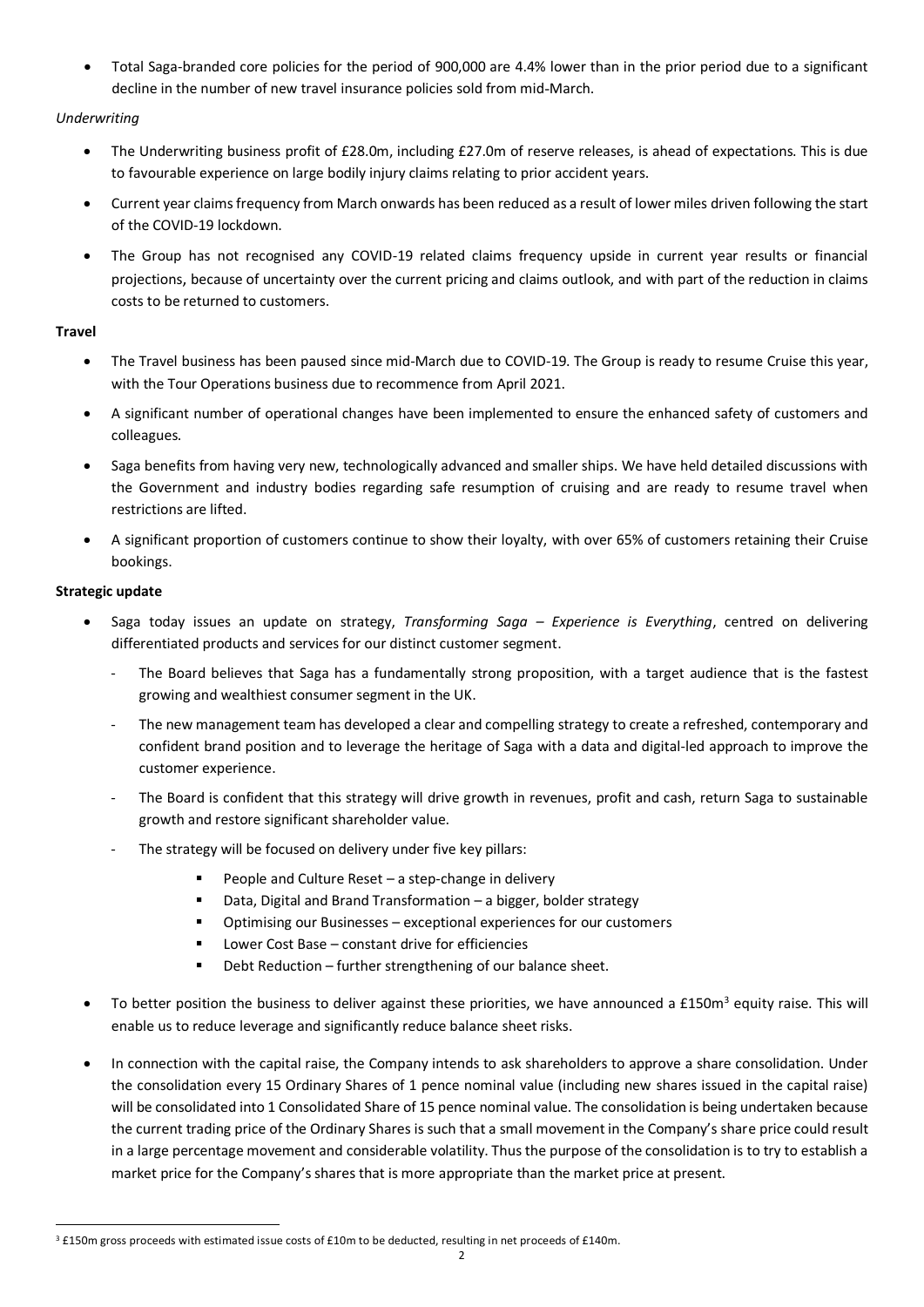## *Euan Sutherland, Saga's Group Chief Executive Officer, commented:*

"Saga has made significant progress in the first half. Through this year our priorities have been serving our customers and keeping colleagues safe during a period of major disruption and further strengthening our financial position. While taking decisive action to react to the COVID-19 outbreak, we have also continued to make progress in our businesses. This is clearly shown in Insurance with the success of our three-year fixed-price product and our COVID-19 travel insurance product, and in Cruise by the imminent arrival of our second new ship, *Spirit of Adventure*. We are excited about the opportunities ahead, whilst mindful of the fact that we face into challenges with the continuation of the COVID-19 pandemic.

"We have conducted a comprehensive review of strategy and have developed a plan which we believe will strengthen our brand, improve our focus on our customers, deliver exceptional experiences for them, and return both our Insurance and Travel businesses to growth. The Capital Raising, supported by Sir Roger De Haan's cornerstone investment, will allow us to build on our actions to date by enhancing our resilience and financial strength.

"Saga is a proud British business, with a strong brand, loyal customers and great people and we are excited about the opportunities ahead. With our strengthened financial position and a refreshed strategy, we expect to be well positioned to unlock all the potential in Saga, returning the business to sustainable growth and creating significant long-term value for all our investors."

**END**

A presentation for analysts and investors on the interim results, strategy update and capital raise will be available to view on Saga's Investor Relations website from 7.00am today. The webcast can be found at: https://www.corporate.saga.co.uk/investors/results-reports-presentations/.

Euan Sutherland and James Quin will hold a Q&A conference call for analysts and investors at 9.30am. The conference call can be accessed on: UK: +44 20 3936 2999, all other locations: +44 20 3936 2999. Participant access code: 193041.

For further information please contact:

**Saga plc** Mark Watkins, Investor Relations Director Tel: 07738 777 479

Email: mark.watkins@saga.co.uk

Email: saga@headland.com

**Headland Consultancy** Susanna Voyle/Henry Wallers/Sophie O'Donoghue Tel: 020 3805 4822

#### **Notes to editors**

*Saga is a specialist in the provision of products and services for life after 50. The Saga brand is one of the most recognised and trusted brands in the UK and is known for its high level of customer service and its high quality, award winning products and services including cruises and holidays, insurance, personal finance and publishing. www.saga.co.uk*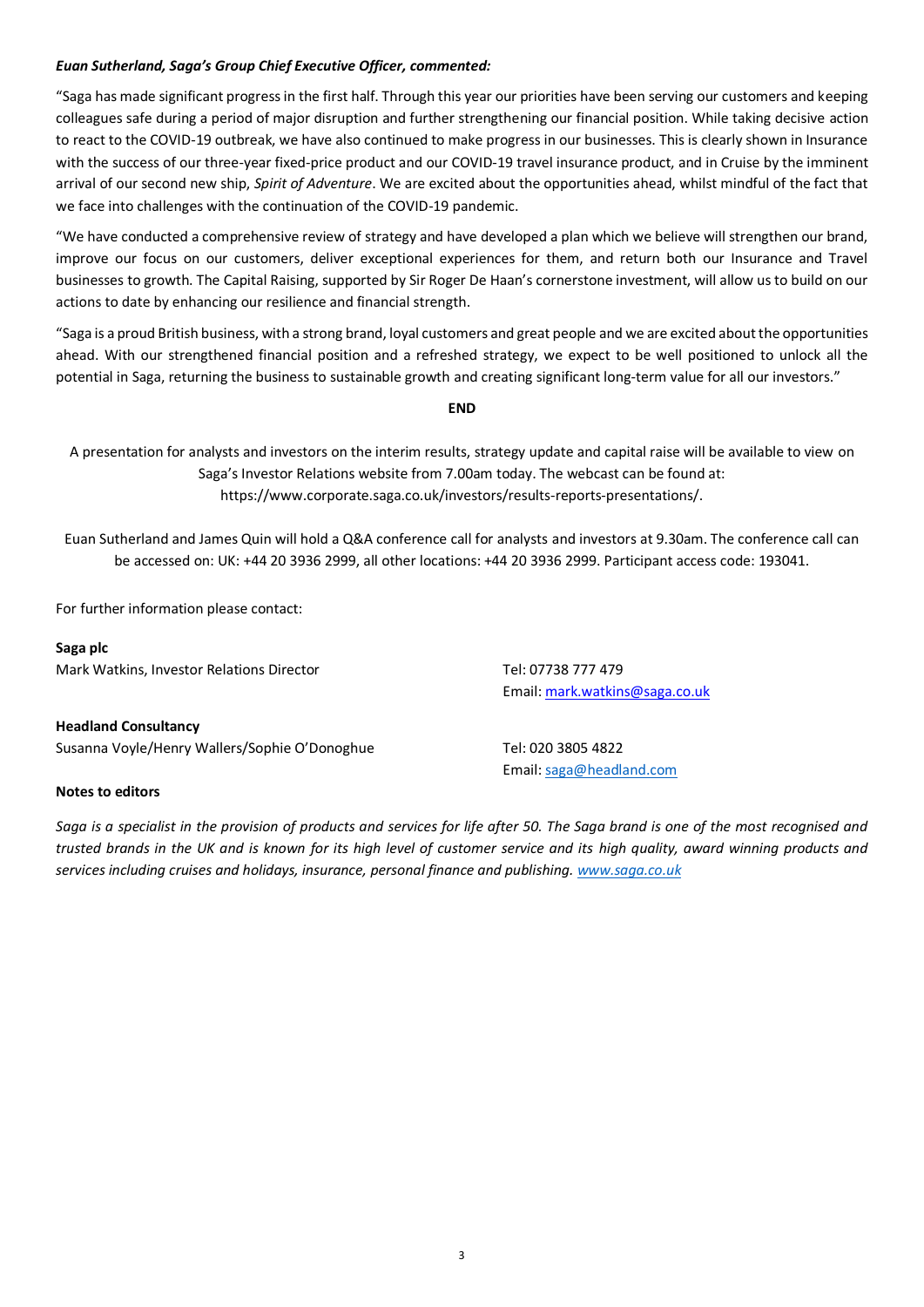# **Chairman's statement**

Saga is a unique British business, with a strong brand, loyal customers and great people and we are encouraged by the opportunities that we have identified to return the business to growth. Our new, strengthened management team has developed a compelling turnaround strategy, anchored in Saga's heritage as a business providing exceptional, differentiated products and services to a distinct customer group. With detailed plans to create a refreshed, contemporary and confident brand position and to invest in data and digital to improve the customer experience, we are confident we have a strategy that will see Saga return, in time, to sustainable growth and restore significant value for you as a shareholder.

Our executive team has deep experience in insurance, travel, brand and digital as well as expertise in turnaround situations. They have quickly developed a strong understanding of Saga and have shown they have a tight grip on the business. They have made significant progress in the first half, with encouraging improvements in Insurance, progress in Travel before the COVID-19 pandemic and the delivery of significant cost reductions. Since COVID-19 struck, they have taken a series of decisive actions driven, first and foremost, by the priority of keeping our colleagues and our customers safe. As a Board we have been impressed by their determined focus on delivery.

To underpin this ability to deliver for our investors, we have today confirmed a £150m equity raise (before issue costs), underpinned by a £100m strategic investment by Sir Roger De Haan, the former Chief Executive Officer of this business and the son of Saga's founder. Sir Roger is investing at a premium to the recent share price, reflecting his confidence in the business and the management team and he will become Non-Executive Chairman of the business.

Your Board knows that Saga's share price in recent years has failed to live up to the promises made at the time of the flotation of the business. We understand your frustration and thank you for your continued support as an investor. We believe that we now have a clear and compelling strategy, a team with the right skills and experience to execute it at pace and, with the support of Sir Roger and other shareholders, will have a significantly strengthened balance sheet.

I will step down as Chairman following the EGM to approve the equity raise. The Directors have carefully considered the proposed role of Sir Roger as Non-Executive Chairman of the Company in the context of the role of the Chief Executive Officer and Senior Independent Director and the proposed responsibilities of each. The role of the Senior Independent Director has been widened as it is recognised that Sir Roger will not be considered independent on appointment. Taking into account Sir Roger's heritage with the Saga brand and business, his proposed time commitment, and the terms of his appointment, the Directors believe that the appointment of Sir Roger De Haan as Non-Executive Chairman is in the best interests of the Company.

I am confident that I will be leaving Saga in a strong position, with a strengthened management team delivering against a compelling strategy and with a significantly enhanced financial position.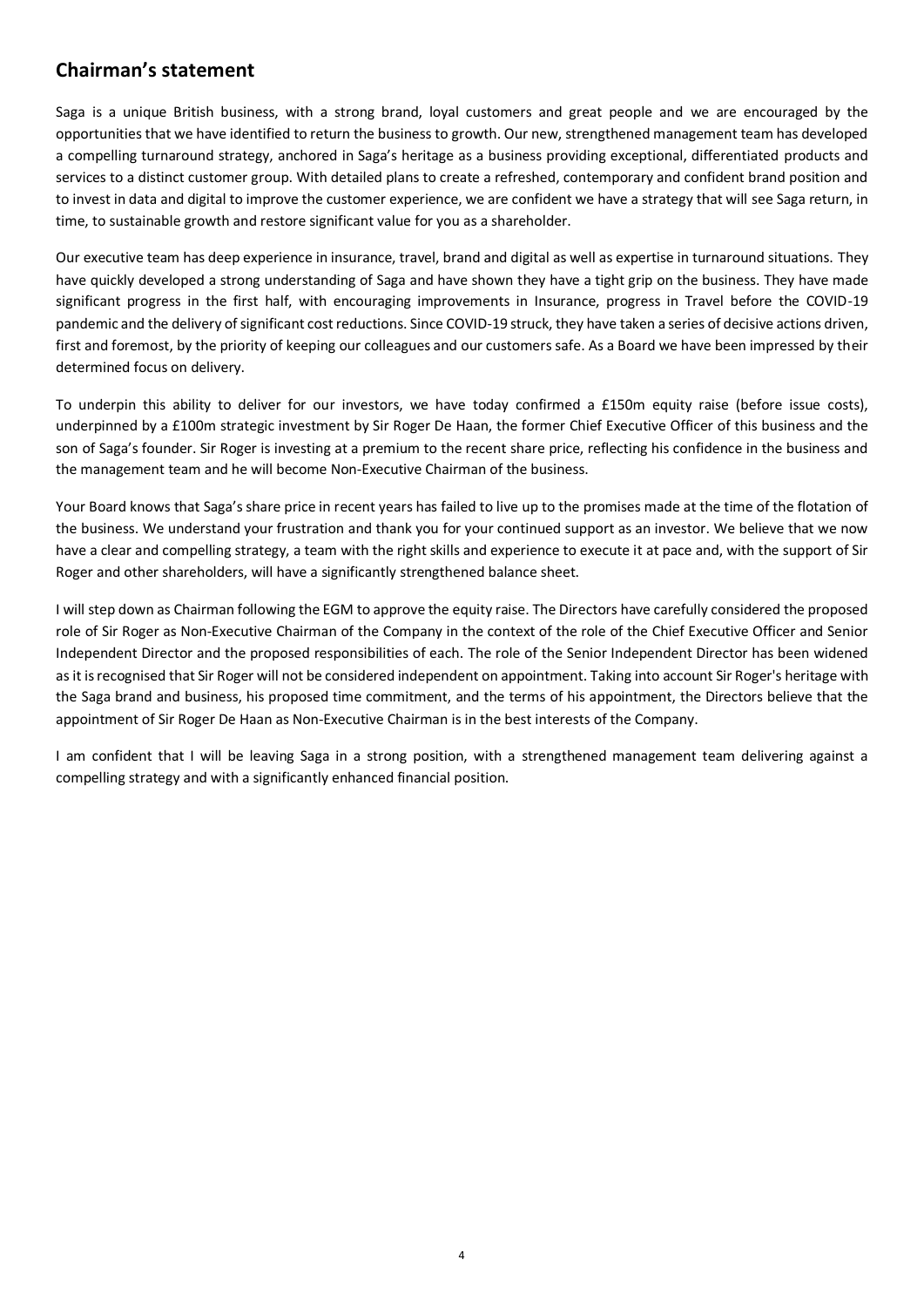# **Group CEO's statement**

The Group has continued to make good progress in the first half, with Insurance performing well. Our Travel business remains suspended due to the ongoing impact of COVID-19 but our customers continue to show strong loyalty with retention in our Cruise business above 65%.

The Group has continued to simplify and focus on efficiency, and this has accelerated in light of the impact of COVID-19. In total, over £35m of cash has been generated from the disposal of non-core businesses, with Bennetts completing in early August. As previously announced, we have achieved £15m of run-rate cost savings, with plans in a place for an additional £5m across the business.

## **£150m equity raise and strategic investment by Sir Roger De Haan**

The Group continues to monitor the impact of the COVID-19 pandemic on its business and has taken actions to reduce its costs, in particular in the Travel business. While the future impact of COVID-19 remains highly uncertain, there is an increased risk of disruption of the Cruise and Tour Operations businesses well into 2021. While the Group has significant available liquidity and is expected to remain in compliance with all banking covenants through at least the next six months in all reasonable scenarios and before any additional actions are taken to improve financial flexibility, such an outcome would have a potentially significant adverse impact on the position beyond this date. Specifically, there is a risk that the Group would not comply with all of its financial covenants as at 31 July 2021 in the absence of such further actions being taken.

In light of the above challenges, the Group is intending to raise £140m net of costs, which is fully committed, and includes a significant investment from Sir Roger De Haan. The equity raise is intended to improve the Group's financial position by reducing the term loan from £134m to £70m and repaying the drawn £40m of revolving credit facility, with the balance of proceeds raised increasing available cash by around £36m. The Group has also agreed with its lending banks, subject to the equity raise, to extend the maturity of the remaining £70m term loan to May 2023 and to amend certain bank covenants to provide additional headroom in stress test scenarios. The £100m undrawn revolving credit facility will remain available until its existing maturity date of May 2023.

#### **Good progress in first half**

#### *Insurance*

The Retail Broking insurance business has performed well and it is pleasing to see that motor and home policies are now growing for the first time in five years. This is due to strong retention of 80% across our motor and home products, and reflects a number of actions taken to drive retention as well as the fantastic response we have seen to our three-year fixed-price policy. Retention on this product is currently over 10ppts higher than our standard product.

The business continues to drive innovation beyond the 3-year fixed-price product and has announced that treatment abroad, repatriation and cancellation for COVID-19 has been included as standard as part of its travel insurance policies for all trips from 1 June. Saga has added the cover to help customers feel more comfortable travelling once the Government advice changes to say that it is safe to do so.

We responded quickly to COVID-19 to establish full home working and remained open for both new and existing customers throughout the period.

Our Underwriting business achieved a £28m profit for the period. This included £27m of reserve releases due to continued favourable experience on large bodily injury claims relating to prior accident years. Consistent with other insurers, claims frequency in the first half of the current financial year has significantly reduced as a result of the sharp reduction in miles driven by the Group's customers during the lockdown period. At this stage, the Group has not recognised the benefit of this decrease because of uncertainty over the current pricing and claims outlook, and as a result of actions the Group intends to take to return part of the reduction in claims costs to customers.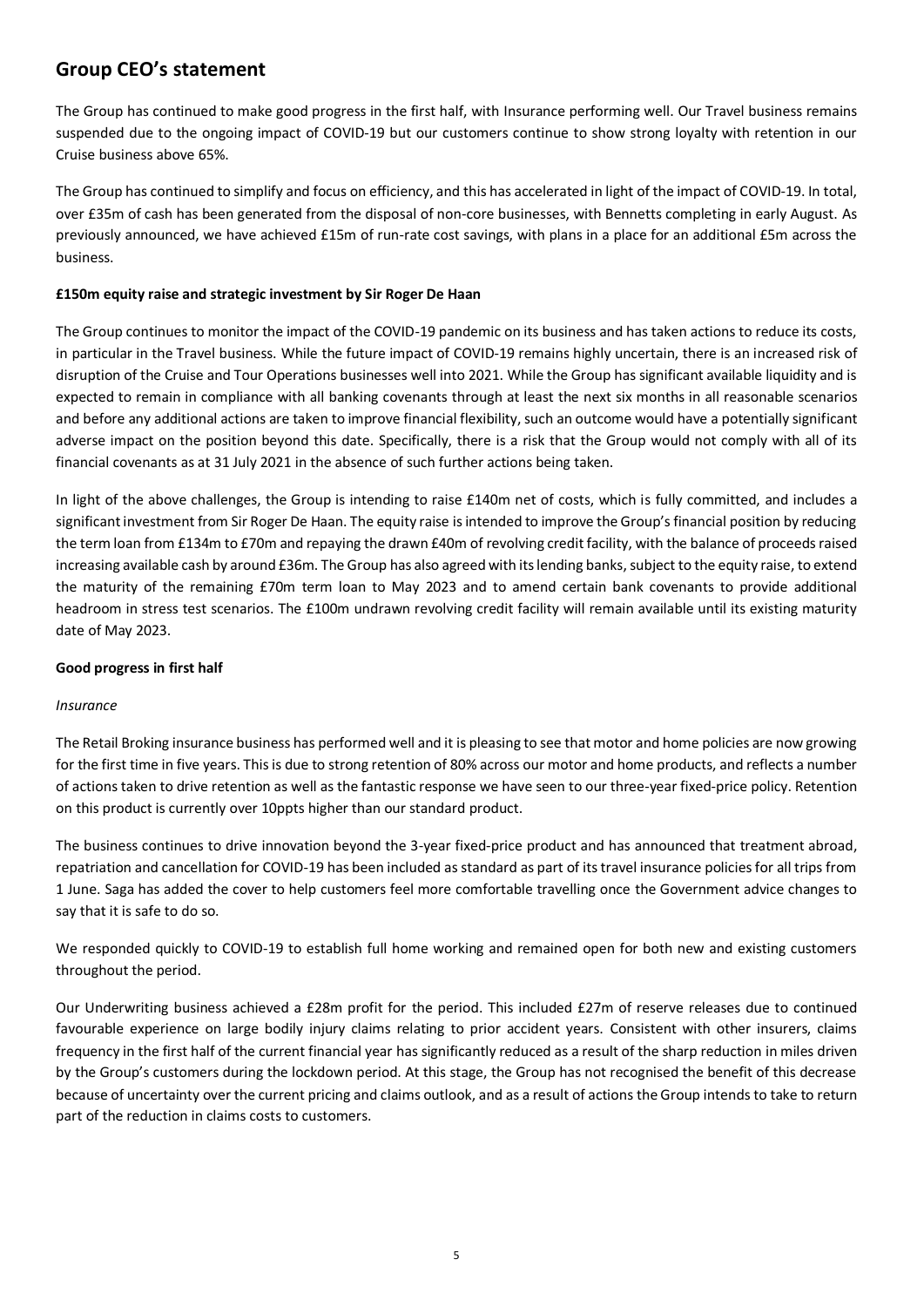### *Travel*

The Group's Travel business has remained on pause since the decision in mid-March to suspend operations due to COVID-19. The Group has been focused on ensuring customers whose holidays have been cancelled are re-booked on future trips or offered a cash refund. We currently have particularly high levels of retention in the Cruise business of over 65%.

The Group continues to expect some Cruise operations to resume this year. We have made a number of significant changes to how the Travel businesses operate to provide peace of mind and ensure the safety of customers and colleagues. Together with our modern vessels we are leading the cruise industry in our response.

## **Transforming Saga – Experience is Everything**

In 2021 Saga will celebrate its 70th anniversary. The strategic turnaround plan outlined by the new management team in 2020 is intended to build on Saga's heritage while responding fully to the challenges faced by the business today. At our core, we will remain the same - a unique British business focused on providing exceptional, differentiated products and services to our distinct customer group. At the same time, we will refresh our brand, invest in data and digital to improve the customer experience; we will optimise the Insurance business and build greater capability and resilience in the Cruise business and re-set our Tours offer. We are confident that this approach will return Saga to growth and underpin a successful next chapter in its history.

Our target audience of the over 50s is the fastest growing and wealthiest consumer segment in the UK. For the first 55 years of its life, Saga kept a relentless focus on innovation, creating and delivering unique, high-quality products and services for older people in the UK. This was followed by almost 15 years during which this tight focus slipped. Our franchise was depleted, first under private equity ownership, when debt was increased dramatically and decision making became too focused on the shortterm; then, during the period in public ownership, when the potential impact of some of the investment made was lost due to poor delivery.

The new management team have looked back to our heritage and faced into the problems we have identified and we have begun to resolve them with precision and pace. Our objective is to return the business to its core DNA, within a contemporary data and digital-led strategy, creating exceptional experiences every day for our customers. We are confident that this will in turn drive growth in revenues, profit and cash over the long term and sustainable returns for our investors.

We have a new creative brand essence of Experience is Everything – this talks to the life experience of our customers, the experience of Saga and the amazing customer experiences we deliver for them. This is a really important change for Saga – not only will it drive increased brand awareness, but it will act as an internal mantra for our people.

It is important to be clear eyed as we move forward, recognising four major challenges, in order to address them and ensure they never recur:

- Dilution of the original culture and lack of clear performance expectations
- An inconsistent focus on the customer and the core drivers of shareholder value
- Legacy of poorly made investment and then lack of delivery across the business
- Excessive levels of debt.

At the same time, we are very aware that we are heading into the next phase of delivery against the backdrop of the COVID-19 pandemic and the UK's worsening economic outlook. We are aware of the scale of the task ahead of us, but confident in our ability to deliver.

Recognising all this, the new management team has already begun delivering improvements and creating the platform for longterm growth in revenue and profit. We have worked out how to leverage the investment of recent years efficiently and what more investments need to be made. We are making sure Saga is focused, first and foremost, on returning to its roots and innovating to bring unique products to our customer base.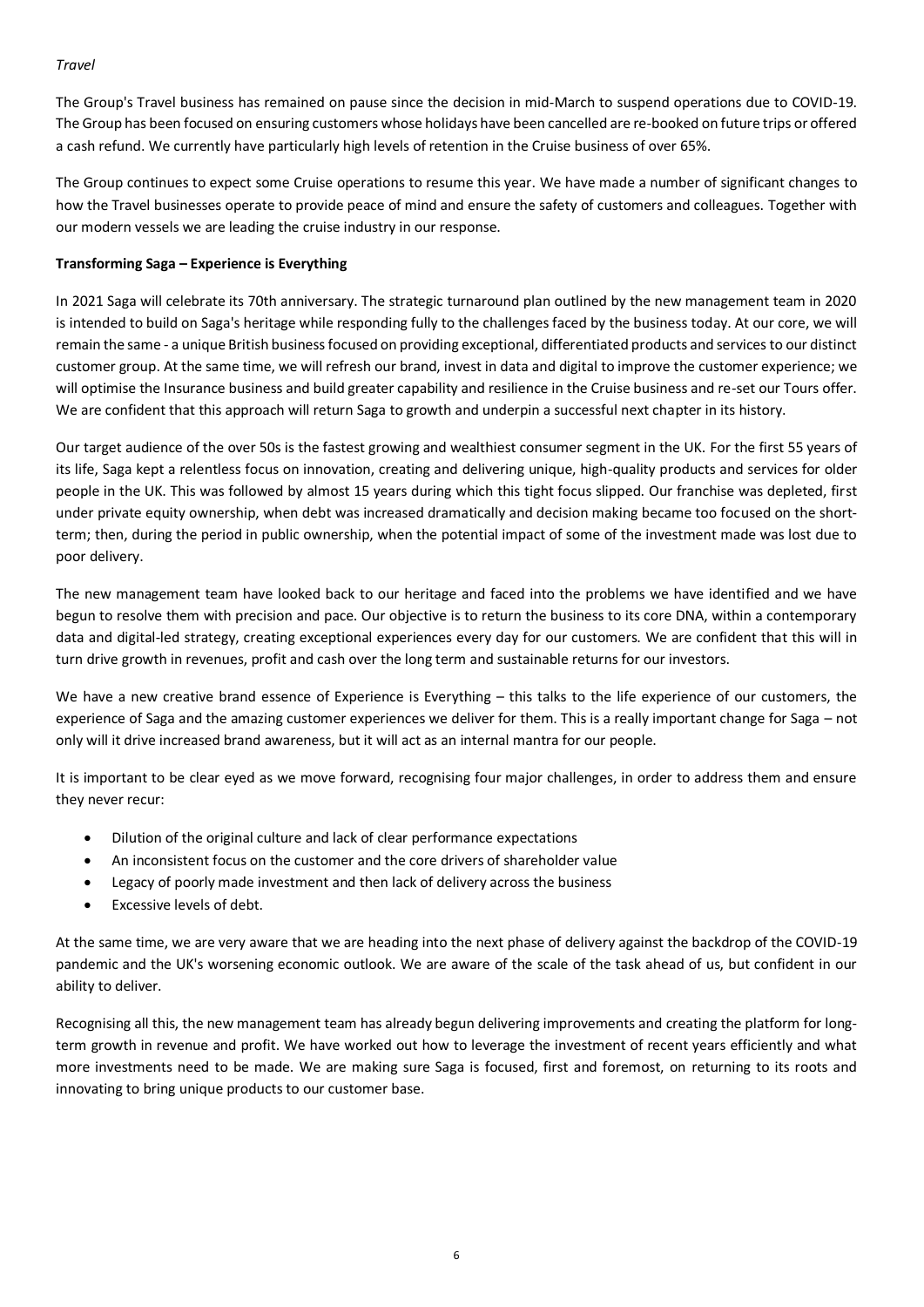The golden thread running through everything we do will be a purpose-led approach to business. We recognise that older people do not define themselves by age, but by attitude, aspiration and an appetite for adventure. Saga is committed to delivering exceptional experiences for all customers every day, while being a driver of positive change in the markets in which we operate. We are aligning our people and our products around this purpose and through this approach and a return to great customer focus, we will build longer, deeper relationships with this growing cohort of customers. This, in turn, will ensure Saga returns to being a high quality, growing and profitable business, one with a higher quality of earnings.

To deliver our plan we are focused on the following five pillars.

1. People and Culture Reset

The transformation required in people, leadership and culture will underpin the success of the strategic reset, so this is our first priority. The new management team have already acted decisively, resizing and reshaping the business in 2020, and creating a culture of accountability by reducing management layers from 17 to 5. Total headcount reduced by 36% in H1, down to 2,500 colleagues from 3,900, when including the non-core disposals, permanent reductions and temporary Travel measures. We expect to add back up to 500 roles in time as Travel resumes, leaving permanently lower headcount of 23%. The work we had done in this area enabled us to move quickly once COVID-19 hit and within a week of lockdown we had all 2,500 colleagues working effectively from home, with no reduction in customer satisfaction levels. Our re-established commitment to fairness and colleague welfare saw all Cruise crew repatriated to their home countries, alongside an investment in improved communications across the business to drive alignment and performance, as well as upweighting support for colleague mental health, diversity and inclusion. We are launching a new purpose, values and engagement programme this month, as we connect the customer brand revitalisation with the colleague brand to secure a strong foundation for growth in revenue and profit across the business.

2. Data, Digital and Brand Transformation

The new management team are implementing a single group-wide customer digital data platform. This builds on and optimises the investments made in the last five years and will give us a single view of the customer across our businesses. We are efficiently re-purposing existing technology and developing big data solutions over the next two years. From this we are creating an automated personalisation model that provides prompts to make the best offer to each customer at each opportunity, allowing customer interaction in real time and synchronisation across channels and businesses to drive customer multi-product holdings, loyalty and value.

We will drive awareness and consideration of a refreshed and contemporary Saga with a new integrated multi-year brand campaign planned to launch in 2021. Our plans for this are well advanced and have tested very positively with our target audience. We have earmarked a brand advertising fund within the current plan to support this.

3. Optimising our Businesses

The new management team are focused on making the core Saga businesses the best they can be for customers and colleagues – separately and together. We are clearly focused on this core and will not create distraction by investing in other businesses until we have delivered real improvements. This discipline will be important to drive maximum value creation and efficiency across the Group in the interests of shareholders

**Insurance** – has been operationally and financially resilient through the COVID-19 crisis, with good progress made in delivery of our objectives in H1 2020. Innovation has seen a step change in the last year, resulting in positive customer reaction with the introduction of motor and home three-year fixed-price insurance, alongside COVID-19 inclusive travel insurance. There is more innovation to come from a refocused team, who will benefit from the group-wide focus on data, digital and knowing our customers better than anyone else. This will enable us to deliver exceptional propositions to our customers, creating broader and deeper relationships and retaining our customers for longer.

**Cruise** – our number one priority is a safe return to service as soon as Government restrictions on the cruise industry are lifted. We are working closely with the Government and all the relevant authorities to ensure provision of the very best safety operating protocols for a COVID-19 world. Our transformation of Cruise means we operate the newest ships on the seas. These are boutique ships that are technologically advanced and able to offer our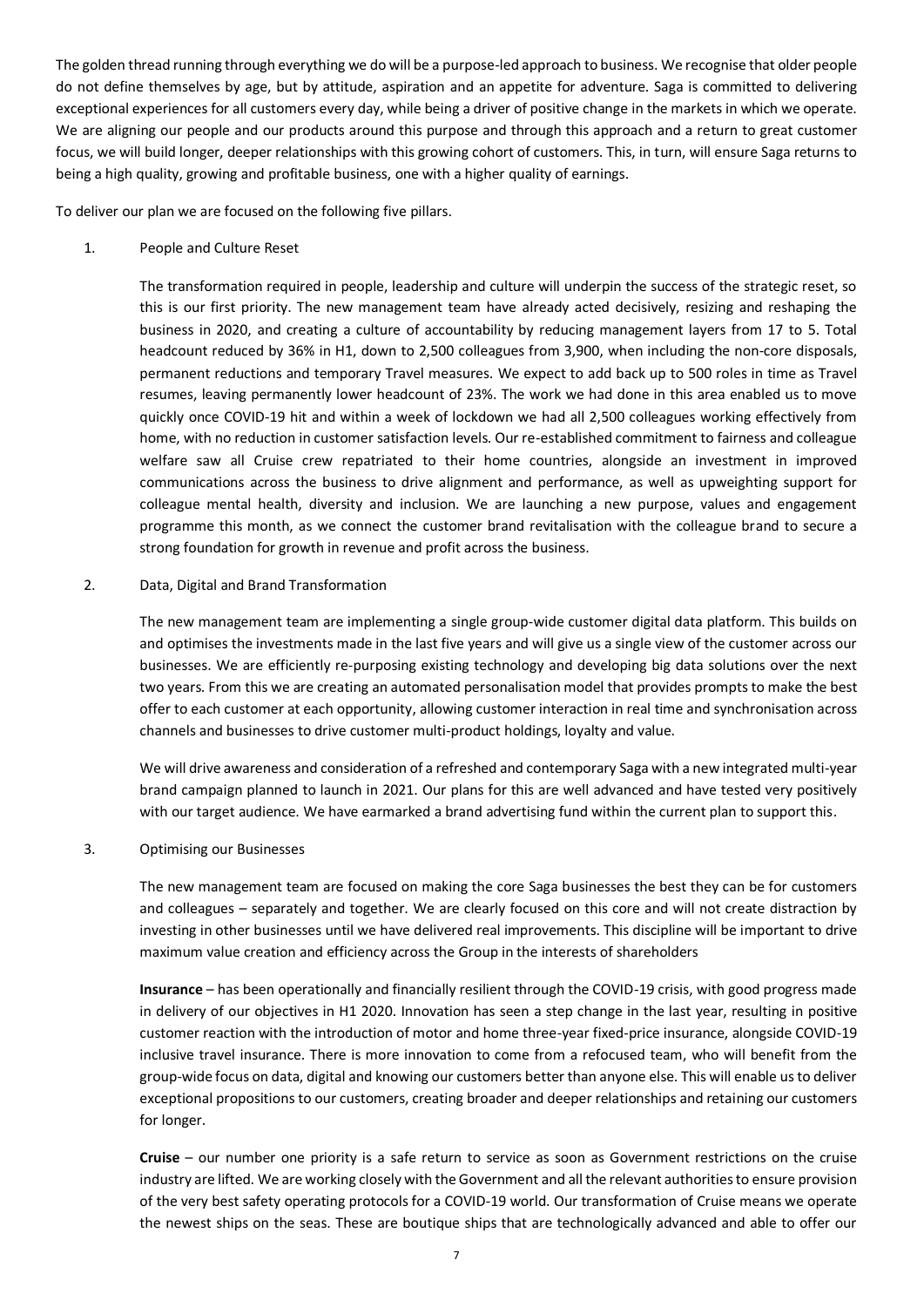guests the highest levels of safety, with fresh air for all cabins, control of air-conditioning airflow in corridors and public spaces, ionisation and ultra-violet filter capability further protects guests as well as all table-service restaurants. Our ships are mid-size, enabling social distancing more easily and realistic capacity management, along with enhanced guest protection ahead of boarding and enhanced medical facilities and staff onboard. Saga Cruise has always operated an end-to-end bubble for those travelling to and from our ships – with a dedicated car service picking up guests from their homes and driving them to the ships, and the same on return – and we only sail from UK ports. We will soon launch our second Spirit class ocean ship *Spirit of Adventure,* and customer retention for those whose cruises have been cancelled because of COVID-19 has been consistently strong, as are 2021 bookings. The new management team has confidence in the financial metrics established with *Spirit of Discovery* from August 2019 (load factors, per diems and profit per ship) being re-established, over time, as sailings resume. We are extending our proposition to river cruise from 2021 and an intended expedition cruise proposition from 2023.

**Tour** – The new management team have taken the opportunity to reset the Tour Operations business during the COVID-19 lockdown. Having repatriated more than 3,000 customers in March, we set about establishing a lower cost, smaller business and planning for a resumption of operations based on a higher-quality, differentiated product portfolio that is consistent with the Saga brand. This will emphasise peace of mind, unique and aspirational holidays tailored for our customers and the delivery of exceptional experiences. The launch of the 2021 season is taking place in early autumn 2020, with a return to the DNA that created Saga Holidays success for many years. Titan Travel has also improved its focus and reduced its cost base, while taking the same high-quality measures around COVID-19 safety and peace of mind for customers. Both Tour Operations businesses are planning for a resumption of operations from April 2021.

#### 4. Lower Cost Base

During 2020 and before COVID-19 the new management team was focused on delivering the optimum cost base for Saga. Having inherited a high cost, complex business, we have worked hard to reduce cost and complexity and have focused Saga to great effect already. This focus on cost efficiency will remain as a central element for the business in the years ahead.

#### 5. Debt Reduction

The new management team acted quickly with decisive measures to strengthen the balance sheet and reduce debt. Focused in particular on the covenanted short-term debt, we have reduced operating costs, disposed of non-core assets, suspended the dividend and now we are proposing the Placing and Open offer. These measures will significantly strengthen the Saga balance sheet and provide a strong foundation for future success and growth.

In terms of financial targets, the Group aims to return to sustainable profitable growth from the 2019/20 level for Underlying Profit Before Tax of £110m, with a step change in the quality of earnings. This is underpinned by an ambition to grow insurance policy count by 3% per annum over the cycle, to grow Tour Operations revenues by 4% per annum from the reset level, both while sustaining or improving margins, as well as to achieve the goal of generating £40m of EBITDA per cruise ship per annum at normal load factors.

Management recognises that there will be an ongoing impact from COVID-19; the 2021/22 financial year will inevitably be a transitional one for the Group. Management also recognises that there is a need to increase investment in the brand, data and digital. This extra investment is not expected to exceed £10m in each of the current and next years and should be self-funding from the 2022/23 financial year.

A key financial objective for the Group is to reduce total debt leverage to under 3.5x EBITDA. While the pace of recovery from COVID-19 will significantly influence the speed of debt reduction, the Group's modelling suggests that this should be achieved by the end of 2023 even in stress test scenarios. Given this priority the Group is not expecting to pay dividends in the next few years, but the Board will reassess its dividend policy once the leverage goal has been achieved.

The new management team are confident the strategy for Saga is right and with the strengthened balance sheet through the Placing and Open offer, underpinned by Sir Roger De Haan, who will return to Saga as our Non-Executive Chairman, are committed to delivering a strong future for the business.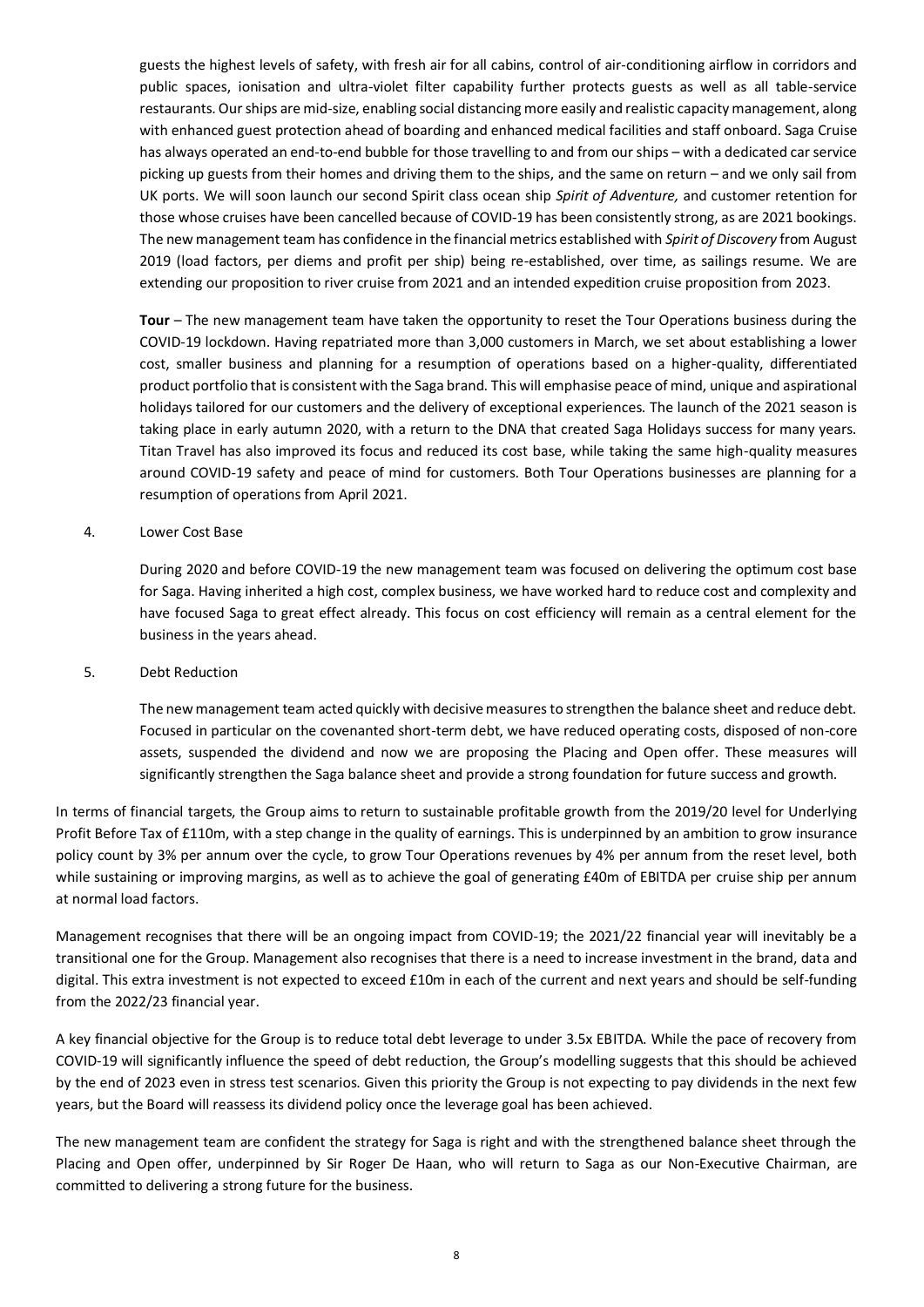# **Operating and Financial Review**

The Group has reported Underlying Profit Before Tax of £15.9m, a decrease of 69.9% in comparison to the prior period. This is in line with expectations and the stress test modelling undertaken at the onset of the COVID-19 crisis in March 2020 and reflects:

- Resilient trading in the Insurance business with both the Retail Broking and Underwriting businesses continuing to make good progress against the targets set in April 2019.
- The suspension of the Travel business in March due to the Government advice against travel.

The significant impact of COVID-19 on travel companies has led to an increase in risk and cost of debt levels such that marketparticipant views of discount rates have increased over the past six months, particularly in the cruise industry. While the Group is confident that the Travel business will recover over time, and believes that its Cruise operations are well placed for a post COVID-19 world, given this position and uncertainty over the pace of the recovery, the Group has impaired in full the goodwill assets allocated to the Tour Operations and Cruise businesses totalling £59.8m. As a result, the Group reported a Loss Before Tax of £55.5m compared to a profit of £52.6m in the prior period.

Notwithstanding the progress made during the year and the strong current liquidity position of the Group, there is an increasing likelihood that the impact of COVID-19 on the travel industry will be more significant and result in a slower recovery than previously anticipated. This has led to the launch of the Group's capital raising, with Sir Roger De Haan as a cornerstone investor, which seeks to raise £140m of net proceeds.

The Group will use these proceeds to reduce short-term indebtedness and further improve the financial strength of operating divisions. On completion of the capital raise, the Group will repay the £40m drawn revolving credit facility ('RCF') and reduce the term loan to £70m. In addition, the Group has agreed with its lending banks, subject to the reduction of the term loan to £70m and completion of the capital raise, to extend the maturity of the remaining term loan to May 2023 and certain amendments that will provide additional financial flexibility. On a proforma basis post completion of the capital raise, the Group will have a strong financial position with significant available liquidity, with approximately £60m of available cash resources, together with £100m of available undrawn RCF that is available through to May 2023.

The Group suspended dividend payments at the onset of the COVID-19 crisis and no interim dividend is proposed.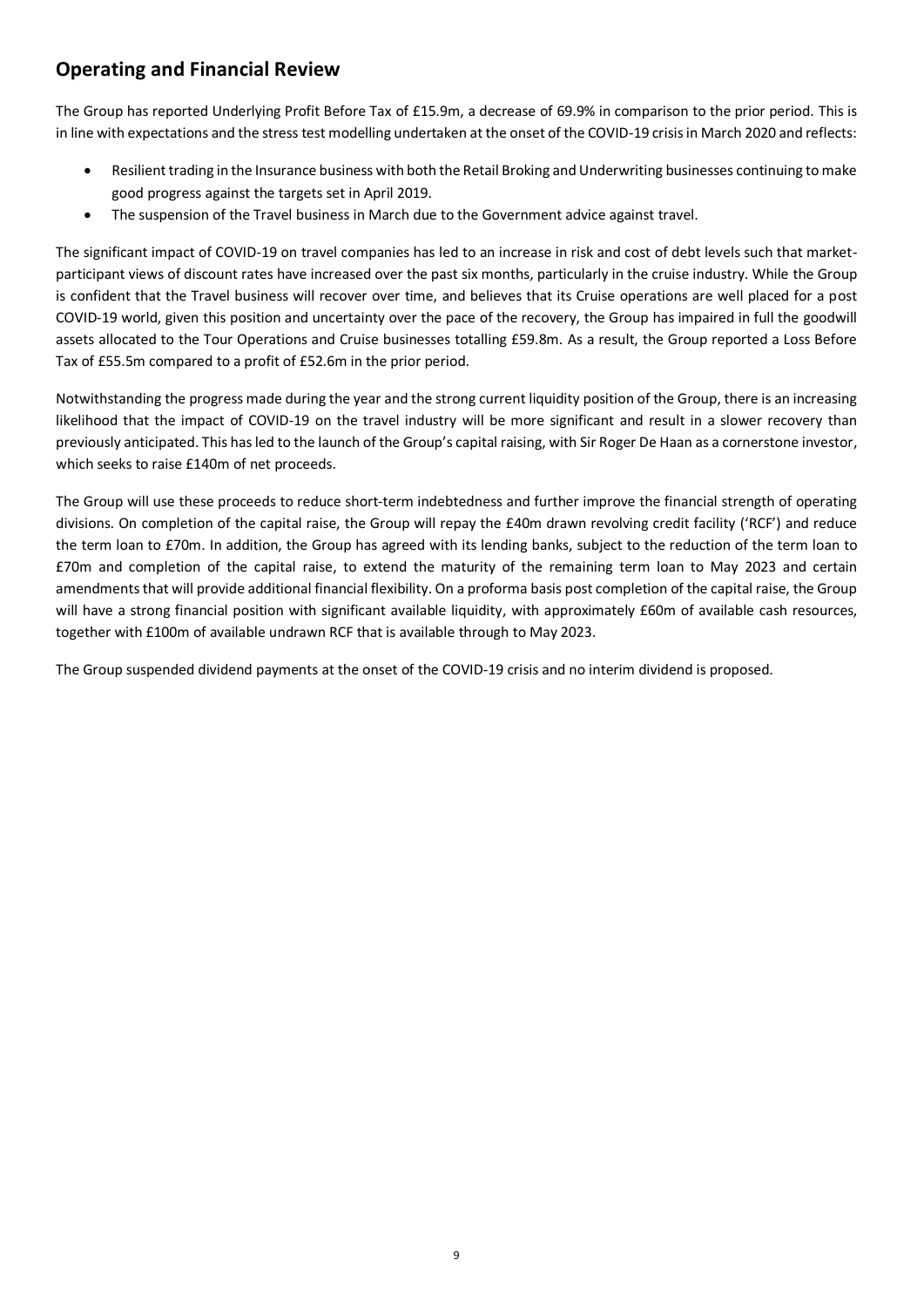#### *Operating Performance*

#### *Group Income Statement*

|                                             | 6m to<br><b>July 2020</b> | Change        | 6m to<br><b>July 2019</b> |
|---------------------------------------------|---------------------------|---------------|---------------------------|
| £m                                          |                           |               |                           |
| Revenue <sup>4</sup>                        | 192.4                     | (51.4%)       | 395.9                     |
| Underlying Profit Before Tax <sup>5</sup>   |                           |               |                           |
| <b>Total Retail Broking (earned)</b>        | 42.0                      | (14.8%)       | 49.3                      |
| Underwriting                                | 28.0                      | 31.5%         | 21.3                      |
| <b>Total Insurance</b>                      | 70.0                      | (0.8%)        | 70.6                      |
| Travel                                      | (34.2)                    | $(4,375.0\%)$ | 0.8                       |
| <b>Other Businesses and Central Costs</b>   | (11.3)                    | 7.4%          | (12.2)                    |
| Net finance costs <sup>6</sup>              | (8.6)                     | (34.4%)       | (6.4)                     |
|                                             | 15.9                      | (69.9%)       | 52.8                      |
| Net fair value gains on derivatives         | 1.9                       |               | 2.3                       |
| Profit on disposal / (impairment) of assets | 4.5                       |               | (0.3)                     |
| Restructuring costs                         | (28.3)                    |               | (2.2)                     |
| Net profit on disposal of businesses        | 10.3                      |               | 0.0                       |
| Impairment of Travel goodwill               | (59.8)                    |               | 0.0                       |
| (Loss)/profit before tax                    | (55.5)                    | (205.5%)      | 52.6                      |
| Tax expense                                 | (1.6)                     | 76.5%         | (6.8)                     |
| (Loss)/profit after tax                     | (57.1)                    | (224.7%)      | 45.8                      |
| <b>Basic earnings per share:</b>            |                           |               |                           |
| Underlying Earnings Per Share <sup>5</sup>  | 2.2p                      | (46.3%)       | 4.1p                      |
| Earnings per share                          | (5.1p)                    | (224.4%)      | 4.1p                      |

The Group's business model is based on providing high-quality and differentiated products to its target demographic, predominantly focused on insurance and travel.

The Insurance business operates mainly as a broker, sourcing underwriting capacity from selected third-party insurance companies, and, for motor and home, also from the Group's in-house underwriter. Travel is comprised of Tour Operations and Cruise. Other Businesses comprises Personal Finance, Publishing and MetroMail, a printing and fulfilment business.

<sup>4</sup> Revenue is stated net of ceded reinsurance premiums earned on business underwritten by the Group of £73.1m (H1 2019: £70.3m).

<sup>5</sup> Alternative performance measure – refer to the glossary on pages 61 to 62 for definition and explanation.

<sup>6</sup> Net finance costs exclude net fair value gains / (losses) on derivatives and IAS19R pension interest costs.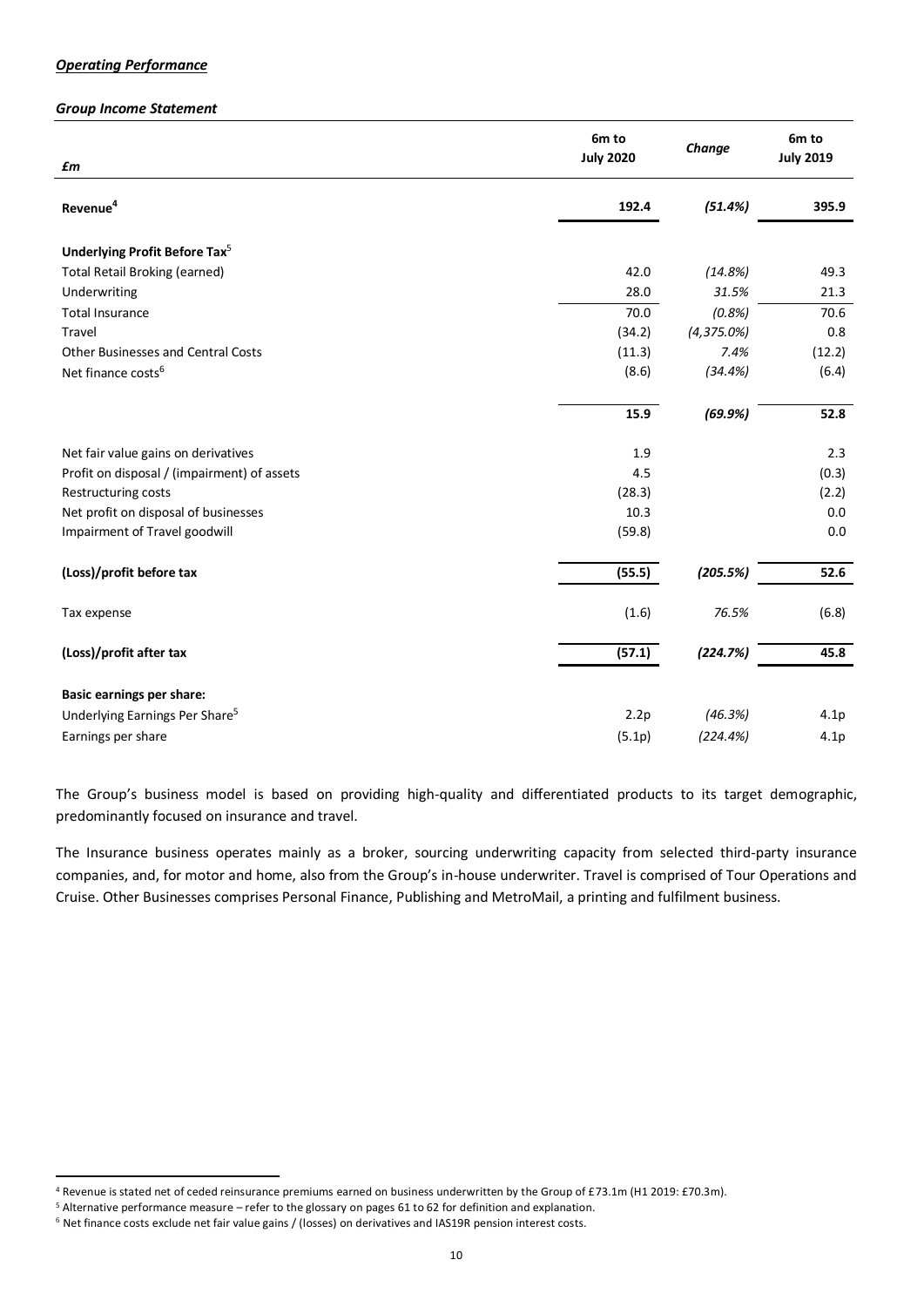#### *Revenue*

Revenue decreased by 51.4% to £192.4m (H1 2019: £395.9m) due to the suspension of the Travel business from March 2020, combined with lower Retail Broking revenues as a result of a reduction in the sales of travel insurance policies.

## *Underlying Profit Before Tax* <sup>7</sup>

Underlying Profit Before Tax decreased by 69.9% to £15.9m (H1 2019: £52.8m).

This was primarily due to a £35.0m reduction in Travel profitability, largely resulting from the suspension of operations in March 2020 due to Government travel restrictions in response to the COVID-19 pandemic.

Net finance costs in the period were £8.6m (H1 2019: £6.4m), an increase of 34.4% largely due to the additional debt issue costs incurred in connection with amendments to the Group's leverage covenants in April 2019 and April 2020. This excludes finance costs relating to the Cruise business that are included within the Travel division, totalling £5.2m (H1 2019: £1.4m).

#### *Loss before tax*

Loss before tax for the period of £55.5m includes a £59.8m impairment to goodwill and £28.3m restructuring costs offset by the £10.3m profit on the disposal of non-core businesses and £4.5m net profit on completion of the sale of the *Saga Sapphire* cruise ship.

The restructuring costs include £18.7m of expenses associated with a group-wide restructuring programme to improve the operating efficiency of both the trading business and the central support functions, including specifically the removal of roles not required in Travel whilst that business has suspended trading in the short-term. The remaining £9.6m of costs relate to the impairment and operating losses of non-core businesses, principally the Destinology travel business.

The £10.3m profit on disposal of non-core businesses relates to the sale of Consolidated Healthcare Agencies Limited, which traded as Country Cousins and Patricia White's.

#### *Tax expense*

The Group's tax expense for the period was £1.6m (H1 2019: £6.8m) representing a tax effective rate of 37.2% (H1 2019: 12.9%) when excluding the goodwill impairment charge. The Group's tax effective rate is higher than the standard rate of corporation tax, mainly due to the Group's Cruise business entering the tonnage tax regime on 1 February 2020. This regime is specific to the shipping industry and provides a source of tax efficiency by fixing an element of tax payable based on the tonnage of each ship. While this is the appropriate long-term approach, in the short-term, losses accumulated in the Cruise business as a result of the COVID-19 suspension are not eligible for group relief to other profitable companies within the Group.

#### *Earnings per share*

The Group's Underlying Earnings Per Share were 2.2p (H1 2019: 4.1p). The Group's reported earnings per share were a loss of 5.1p (H1 2019: profit of 4.1p).

<sup>7</sup> Alternative performance measure – refer to the glossary on pages 61 to 62 for definition and explanation.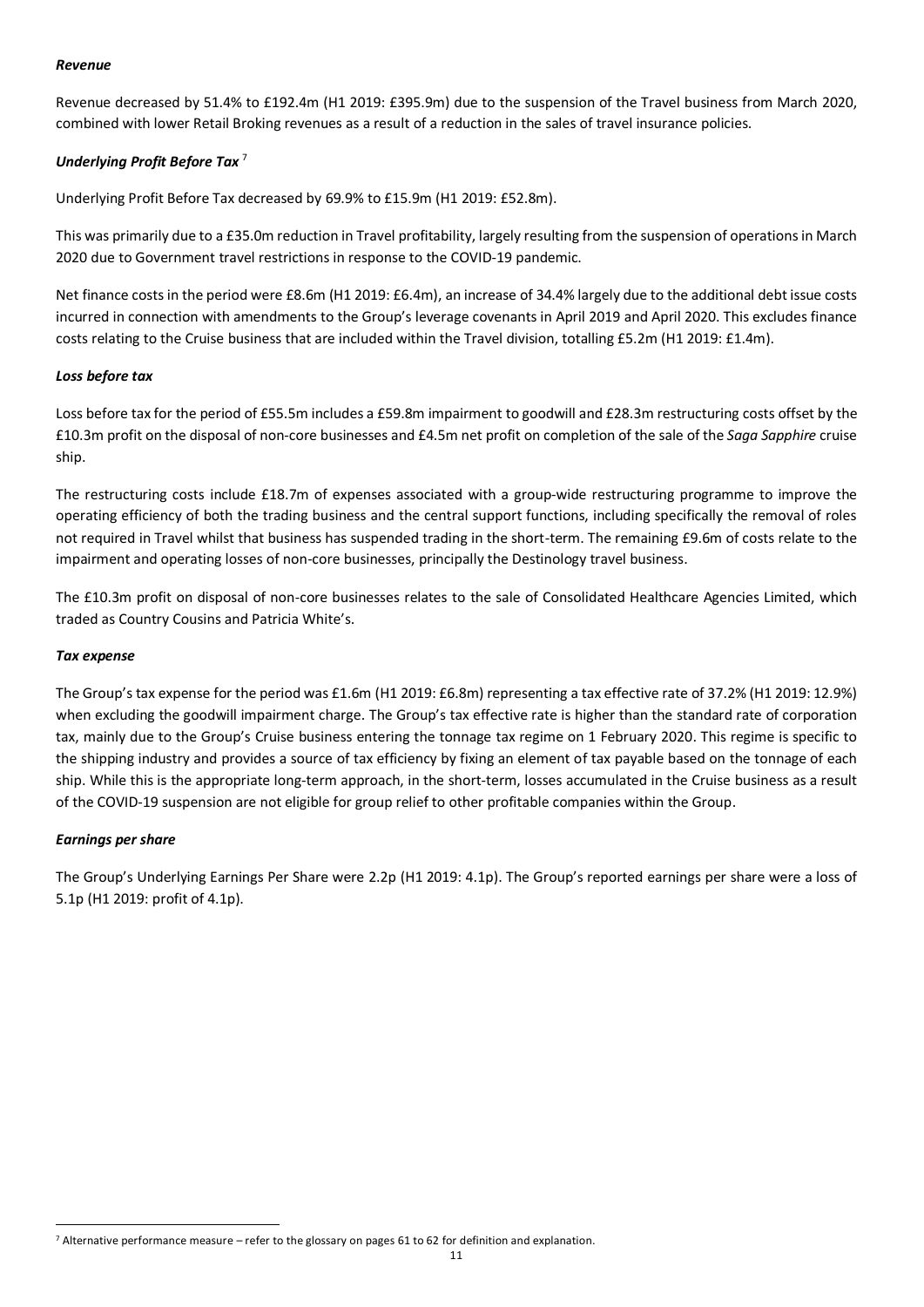#### *Retail Broking*

The Retail Broking business provides tailored insurance products and services, principally motor, home, private medical and travel insurance. Its role is to price the policies and source the lowest cost of risk, whether through the panel of home and motor underwriters or through solus arrangements for private medical and travel insurance. The Group's in-house insurer, Acromas Insurance Company Limited ('AICL'), sits on the motor and home panels and competes for that business with other panel members on equal terms. Even if underwritten by a third party, the product is presented as a Saga product and the Group will always manage the customer relationship.

|                                                    |                | 6m to July 2020 |                | 6m to July 2019 |           |                |                |                |        |  |  |  |
|----------------------------------------------------|----------------|-----------------|----------------|-----------------|-----------|----------------|----------------|----------------|--------|--|--|--|
|                                                    | Motor          | Home            | Other          |                 |           | Motor          | Home           | Other          |        |  |  |  |
| £m                                                 | <b>Broking</b> | <b>Broking</b>  | <b>Broking</b> | Total           | Change    | <b>Broking</b> | <b>Broking</b> | <b>Broking</b> | Total  |  |  |  |
|                                                    |                |                 |                |                 |           |                |                |                |        |  |  |  |
| GWP                                                |                |                 |                |                 |           |                |                |                |        |  |  |  |
| <b>Broked</b>                                      | 82.3           | 76.6            | 49.2           | 208.1           | 2.9%      | 61.1           | 80.4           | 60.7           | 202.2  |  |  |  |
| Underwritten                                       | 109.1          | 0.0             | 1.9            | 111.0           | (10.3%)   | 121.7          | 0.0            | 2.1            | 123.8  |  |  |  |
|                                                    | 191.4          | 76.6            | 51.1           | 319.1           | (2.1%)    | 182.8          | 80.4           | 62.8           | 326.0  |  |  |  |
| Broker revenue                                     | 20.7           | 14.5            | 20.0           | 55.2            | (17.0%)   | 23.8           | 17.5           | 25.2           | 66.5   |  |  |  |
| Instalment revenue                                 | 4.5            | 1.5             | 0.0            | 6.0             | 11.1%     | 3.9            | 1.5            | 0.0            | 5.4    |  |  |  |
| Add-on revenue                                     | 8.6            | 5.3             | 0.0            | 13.9            | (8.6%)    | 10.2           | 5.0            | 0.0            | 15.2   |  |  |  |
| Other revenue                                      | 16.6           | 9.2             | 3.2            | 29.0            | (30.8%)   | 20.4           | 8.7            | 12.8           | 41.9   |  |  |  |
| <b>Written revenue</b>                             | 50.4           | 30.5            | 23.2           | 104.1           | (19.3%)   | 58.3           | 32.7           | 38.0           | 129.0  |  |  |  |
|                                                    |                |                 |                |                 |           |                |                |                |        |  |  |  |
| Written gross profit                               | 49.1           | 30.5            | 21.1           | 100.7           | (17.1%)   | 56.9           | 32.7           | 31.8           | 121.4  |  |  |  |
| Marketing expenses                                 | (10.9)         | (3.2)           | (1.4)          | (15.5)          | 29.5%     | (11.8)         | (5.4)          | (4.8)          | (22.0) |  |  |  |
| Other operating expenses                           | (24.9)         | (12.5)          | (9.1)          | (46.5)          | 1.7%      | (27.3)         | (10.4)         | (9.6)          | (47.3) |  |  |  |
| <b>Written Underlying PBT</b> <sup>8</sup>         | 13.3           | 14.8            | 10.6           | 38.7            | (25.7%)   | 17.8           | 16.9           | 17.4           | 52.1   |  |  |  |
| Written to earned adjustment                       | 3.3            | 0.0             | 0.0            | 3.3             | 217.9%    | (2.8)          | 0.0            | 0.0            | (2.8)  |  |  |  |
| Earned Underlying PBT <sup>8</sup>                 | 16.6           | 14.8            | 10.6           | 42.0            | (14.8%)   | 15.0           | 16.9           | 17.4           | 49.3   |  |  |  |
|                                                    |                |                 |                |                 |           |                |                |                |        |  |  |  |
| <b>Thousands</b><br>Number of policies sold ('000) |                |                 |                |                 |           |                |                |                |        |  |  |  |
| Core                                               | 628            | 347             | 69             | 1,044           | $(4.1\%)$ | 614            | 345            | 130            | 1,089  |  |  |  |
| Add-ons                                            | 922            | 273             | 4              | 1,199           | 12.0%     | 795            | 271            | 5              | 1,071  |  |  |  |
|                                                    | 1,550          | 620             | 73             | 2,243           | 3.8%      | 1,409          | 616            | 135            | 2,160  |  |  |  |
|                                                    |                |                 |                |                 |           |                |                |                |        |  |  |  |
| Core policies sold ('000)                          |                |                 |                |                 |           |                |                |                |        |  |  |  |
| Saga branded                                       | 484            | 347             | 69             | 900             | (4.4%)    | 466            | 345            | 130            | 941    |  |  |  |
| <b>Bennetts</b>                                    | 144            | 0               | 0              | 144             | (2.7%)    | 148            | 0              | 0              | 148    |  |  |  |
|                                                    | 628            | 347             | 69             | 1,044           | $(4.1\%)$ | 614            | 345            | 130            | 1,089  |  |  |  |
| Third-party panel share <sup>9</sup>               | 29.9%          |                 |                |                 | 8.6%      | 21.3%          |                |                |        |  |  |  |

Retail Broking profit before tax on a written basis (which excludes the impact of the written to earned adjustment) reduced to £38.7m from £52.1m, and on an earned basis (which includes the impact of the written to earned adjustment) reduced to £42.0m from £49.3m.

The reduction in profit before tax on a written basis was mainly due to a £14.2m reduction in written gross profit, after also deducting marketing expenses but before overheads. Analysis of the main components of the change in this metric is shown below, separately identifying the element of the change that the Group estimates is related directly to the COVID-19 pandemic.<sup>10</sup>

<sup>8</sup> Alternative performance measure – refer to the glossary on pages 61 to 62 for definition and explanation.

<sup>9</sup> Third-party underwriter's share of the motor panel for Saga branded policies.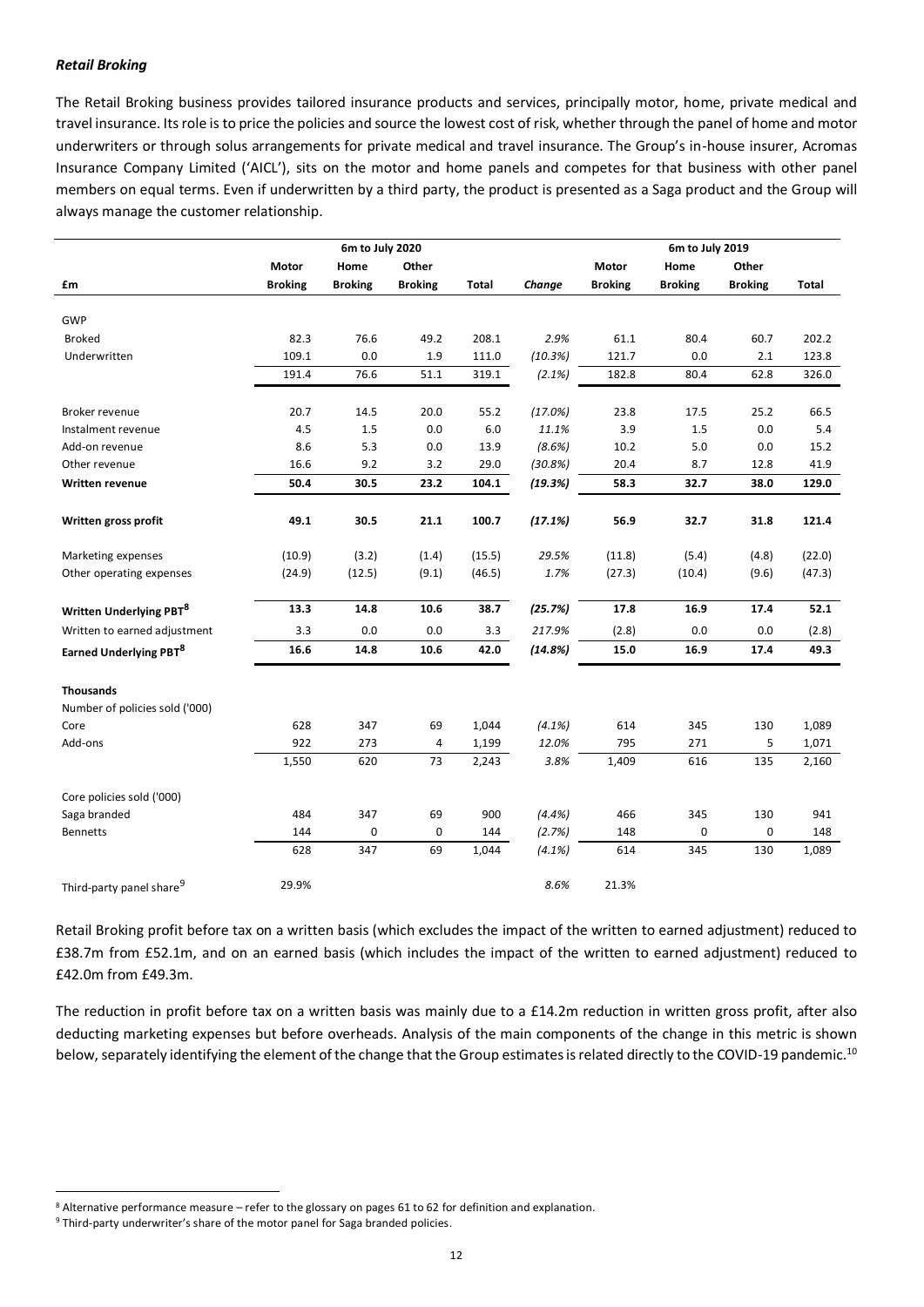| £m                              | Change in written<br>gross profit after marketing<br>expense excluding COVID-19 | <b>Element of change</b><br>directly attributable to COVID-19 | Total change in<br>written gross profit after<br>marketing expense |
|---------------------------------|---------------------------------------------------------------------------------|---------------------------------------------------------------|--------------------------------------------------------------------|
| Written gross profit in H1 2019 |                                                                                 |                                                               | 99.4                                                               |
| Saga branded motor              | (2.8)                                                                           | (1.1)                                                         | (3.9)                                                              |
| Home                            | (0.1)                                                                           | $\overline{\phantom{0}}$                                      | (0.1)                                                              |
| <b>Bennetts</b>                 | (2.0)                                                                           | (09)                                                          | (2.9)                                                              |
| Travel                          | $\overline{\phantom{a}}$                                                        | (33)                                                          | (3.3)                                                              |
| Other                           | (2.8)                                                                           | (12)                                                          | (4.0)                                                              |
| Written gross profit in H1 2020 | (7.7)                                                                           | (6.5)                                                         | 85.2                                                               |

While Retail Broking performance has been resilient in light of COVID-19 challenges, there has been some impact on first-half results, mainly due to a significant reduction in sales of travel insurance and on some components of other fee income. In aggregate, the Group estimates that factors directly related to COVID-19 reduced first-half profits by £6.5m, mainly relating to the Other Broking segment.

Excluding the impact of COVID-19, the balance of the change in written gross profits is due to Bennetts (£2.0m), lower results from Other Broking (£2.8m), mainly in relation to claims handling and credit hire) and a £2.9m decline in profits on the core Saga branded home and motor books.

For Saga branded home and motor insurance, in terms of the total gross margin after marketing expenses, new business profits improved by £1.5m, while there was a £5.5m reduction in renewal profits. The impact of COVID-19 is estimated at around £1.1m, reflecting a reduction in mid-term adjustment and referral fees.

The increase in new business profits is principally due to lower costs of acquisition in comparison to the first half of last year, partially offset by reduced fee income. The reduction in renewal profits is principally due to pricing actions for long-tenured customers that were implemented in July 2019. Excluding these actions, renewal profits were broadly flat, with the impact of slightly lower underlying renewal margins offset by a 5% increase in the total number of home and motor renewals policies.

The overall gross margin per policy for Saga branded home and motor combined, and calculated as written gross profit less marketing expenses divided by the number of policies, was £71 in the first half of the year (£72 per policy excluding COVID-19 impacts), compared to £78 in the prior period. This ratio benefitted from mix changes, with a higher weighting to renewals, and reduced spend on above the line advertising, offset by price actions implemented last July (around £6 per policy impact on average) and a more competitive environment for motor insurance. The first-half margin is within the indicative full-year range for 2020/21 that was set out in April 2020.

Although Retail Broking earnings have reduced in the first half of the year, much of this was expected and the Insurance business has shown good progress despite the challenges presented by COVID-19:

- After several years of a decline in the policy count, Saga branded home and motor policies increased by 2.5% in the first half of the year.
- The higher policy count is due to improved customer retention of 79.9% across home and motor, which was 6 percentage points higher than the prior period. This includes the beneficial impact of the three-year fixed policy introduced in April 2019 on customer loyalty.
- 273k three-year fixed-price policies were sold in the period, 32.8% of total motor and home policies, with over 60% of direct new business taking the product.
- The margin per policy is tracking in line with expectations set at the time of the insurance strategy reset in April 2019, on a basis that is consistent with how that range was calculated.

Written profit and gross margin per policy for home and motor are after allowing for deferral of part of the revenues from threeyear fixed-price policies, recognising inflation risk inherent in this product. As at 31 July 2020, £7.6m of income had been deferred in relation to three-year fixed-price policies, £4.0m of which related to income deferred on three-year fixed price policies written in the six months to 31 July 2020.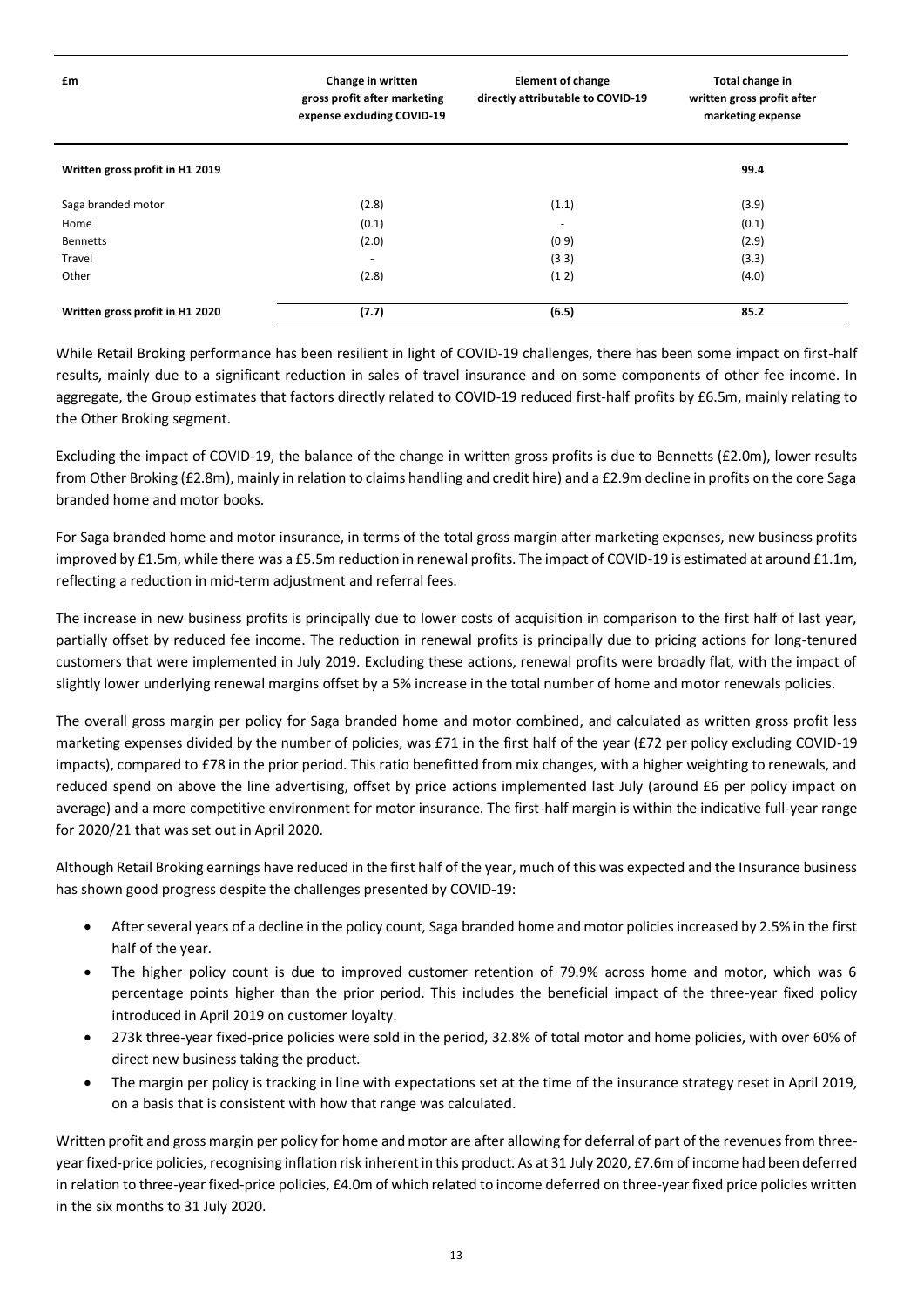### *Motor Broking*

Gross written premiums increased by 4.7% due to a 2.3% increase in core policies and an increase in average gross written premiums reflecting a higher contribution from the renewal book and three-year fixed-price product. Gross written premiums from business underwritten by AICL decreased by 10.4% to £109.1m (H1 2019: £121.7m) in line with an 8.6ppt increase in thirdparty panel share to 29.9% (H1 2019: 21.3%) due to price cuts implemented by AICL in February 2019, and with third-party panel members relatively more competitive since August 2019.

Other revenue declined by £3.8m due to lower levels of mid-term adjustments and cancellations as fewer customers bought or sold cars during the period of lock-down relating to COVID-19.

Written gross profit minus marketing expenses was £38.2m (H1 2019: £45.1m), contributing £61/policy (H1 2019: £73/policy). Excluding Bennetts, motor written gross profit minus marketing expenses was £31.6m (H1 2019: £35.6m), contributing £65.3/policy (H1 2019: £76.4).

The reduction in written gross profits excluding Bennetts is mainly due to pricing actions for long-tenured customers that were implemented in July 2019, the impact of COVID-19 on other income and more generally competitive market conditions. This was partially offset by lower costs of acquisition and a 4% increase in the number of renewal policies.

Bennetts gross profits reduced due to changes to a contractual arrangement with a third party, as well as short-term factors relating to the impact of COVID-19. The sale of Bennetts was completed on 7 August 2020.

The positive written to earned impact in the current year of  $£3.3m$  is due to reduced margins per policy in the current year on a written basis relative to the margins on earned business. The negative written to earned adjustment of £2.8m in the prior year was due to price reductions implemented by AICL in February 2019, which were included within written profits in the prior year but on an earned basis are spread over a 12-month period.

## *Home Broking*

Gross written premiums decreased by 4.7% due to lower volumes of new business, offset by higher average GWP. The renewal book on a GWP basis was stable, with higher volumes offset by lower average GWP.

Written gross profit minus marketing expenses was £27.3m (H1 2019: £27.3m), on a per policy basis this was £79/policy (H1 2019: £79/policy).

Within gross profits the impact of pricing actions for long tenured customers was offset by lower costs of acquisition and an 8% increase in the number of renewal policies. Written gross profit on a per policy basis was stable, with a reduction resulting from pricing actions implemented last year but a positive impact from a higher weight of new business relative to total policies written.

#### *Other Broking*

Other insurance broking business is primarily comprised of private medical insurance (PMI) and travel insurance.

Gross written premiums declined 18.6% as a result of lower sales of travel insurance, which declined from 96k in the prior period to 38k in the first half of the year. This was due to the impact of COVID-19 related travel restrictions. Gross profits relating to the travel product declined by £3.3m as a result.

Sales and profit before tax for the PMI product were broadly stable. The Group is not including any upside from a reduction in claims costs in the first half that has occurred as a result of a significant decline in elective surgery during the period of COVID-19 lockdown. While these amounts could be receivable under profit share arrangements, both Saga and the solus insurance provider have committed to returning such benefits to customers.

Profitability of the Group's claims management and credit hire businesses were also impacted during the period due to lower claims volumes as a result of reduced repair activity during the COVID-19 lock-down, as well as the exit from a claims handling contract for a third party.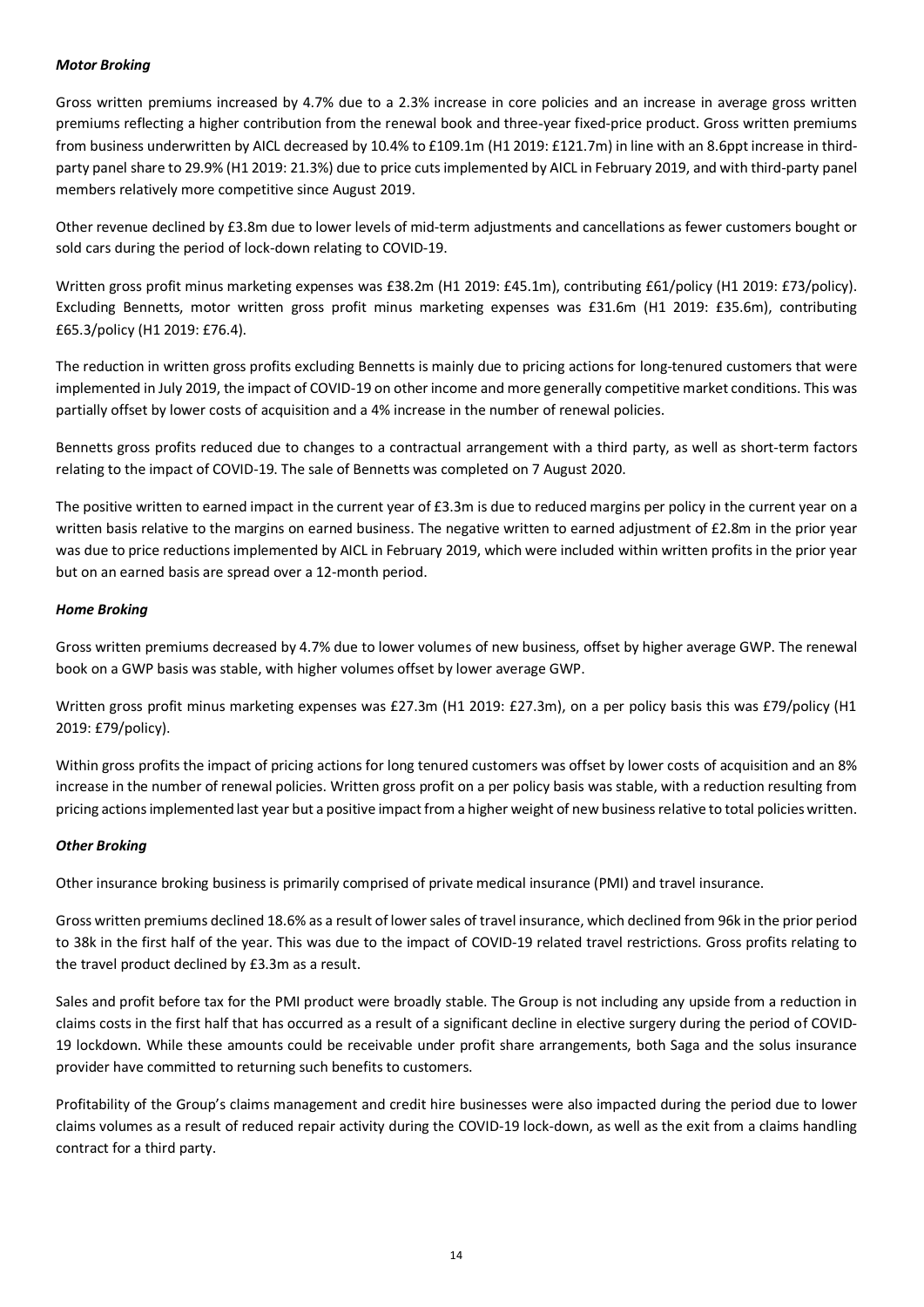#### *Insurance Underwriting*

|                                            |                                 |           | 6m to July 2020 |                   |           |          | 6m to July 2019 |                   |
|--------------------------------------------|---------------------------------|-----------|-----------------|-------------------|-----------|----------|-----------------|-------------------|
|                                            |                                 |           | Quota           |                   |           |          | Quota           |                   |
| £m                                         |                                 | Reported  | Share           | <b>Underlying</b> | Change    | Reported | Share           | <b>Underlying</b> |
|                                            |                                 |           |                 |                   |           |          |                 |                   |
| Net earned premium                         |                                 | 26.6      | (65.9)          | 92.5              | (3.5%)    | 31.6     | (64.3)          | 95.9              |
| Other revenue                              |                                 | 1.9       | 2.1             | (0.2)             | (133.3%)  | 5.8      | 5.2             | 0.6               |
| Revenue                                    | $\boldsymbol{\mathsf{\Lambda}}$ | 28.5      | (63.8)          | 92.3              | (4.4% )   | 37.4     | (59.1)          | 96.5              |
| Claims costs                               | В                               | (22.8)    | 56.4            | (79.2)            | 6.3%      | (288)    | 55.7            | (84.5)            |
| Reserve releases                           | c                               | 25.4      | (1.6)           | 27.0              | 50.0%     | 14.2     | (3.8)           | 18.0              |
| Other cost of sales                        | D                               | (2.7)     | 6.8             | (9.5)             | $(8.0\%)$ | (19)     | 6.9             | (8.8)             |
|                                            | E                               | (0.1)     | 61.6            | (61.7)            | 18.1%     | (16.5)   | 58.8            | (75.3)            |
| <b>Gross profit</b>                        |                                 | 28.4      | (2.2)           | 30.6              | 44.3%     | 20.9     | (0.3)           | 21.2              |
|                                            |                                 |           |                 |                   |           |          |                 |                   |
| Operating expenses                         | F                               | (1.8)     | 3.3             | (5.1)             | (54.5%)   | (1.4)    | 1.9             | (3.3)             |
| Investment return                          |                                 | 1.4       | (2.1)           | 3.5               | (20.5%)   | 1.8      | (2.6)           | 4.4               |
| Quota share net cost                       |                                 | 0.0       | $1.0$           | (1.0)             | 0.0%      | 0.0      | 1.0             | (1.0)             |
| Underlying Profit Before Tax <sup>11</sup> |                                 | 28.0      | 0.0             | 28.0              | 31.5%     | 21.3     | 0.0             | 21.3              |
| Reported loss ratio                        | $(B+C)/A$                       | $(9.1\%)$ |                 | 56.6%             | (12.3%)   | 39.0%    |                 | 68.9%             |
| Expense ratio                              | $(D+F)/A$                       | 15.8%     |                 | 15.8%             | 3.3%      | 8.8%     |                 | 12.5%             |
| <b>Reported COR</b>                        | $(E+F)/A$                       | 6.7%      |                 | 72.4%             | $(9.1\%)$ | 47.9%    |                 | 81.5%             |
| Pure COR                                   | $(E+F-C)/A$                     | 95.8%     |                 | 101.6%            | 1.5%      | 85.8%    |                 | 100.1%            |
|                                            |                                 |           |                 |                   |           |          |                 |                   |
| Number of earned policies                  |                                 |           |                 | 386k              | $(4.0\%)$ |          |                 | 402k              |
| Net earned premium per policy (£)          |                                 |           |                 | 240               | 0.4%      |          |                 | 239               |

The Group's in-house underwriter AICL continues to play an important role on the motor panel, providing a source of competitively priced risk, primarily focused on lower risk drivers. AICL also underwrites a portion of the home panel, although all the risk in the home insurance business is passed on to a third-party insurance company.

Excluding the impact of the quota share reinsurance agreement, net earned premiums decreased by 3.5% to £92.5m (H1 2019: £95.9m) in line with the decline in the number of earned policies underwritten by AICL.

Also excluding the impact of the quota share, the Underwriting business saw an increase in the pure combined operating ratio to 101.6% (H1 2019: 100.1%). This was due to an increase in operating expenses to support investment in pricing capabilities.

Consistent with the experience of other insurers, claims frequency in the first half of the current financial year has significantly reduced as a result of the sharp reduction in miles driven by the Group's customers during the lockdown period. At this stage, the Group has not recognised the benefit of this decrease because of uncertainty over the current pricing and claims outlook, and as a result of actions the Group intends to take in returning part of the reduction in claims costs to customers.

Reserve releases of £27.0m (H1 2019: £18.0m) have resulted in a reported combined operating ratio of 72.4% (H1 2019: 81.5%), excluding the impact of the quota share treaty. The Group retains economic interest in motor reserve releases. To the extent they are commuted under the quota share arrangement they are recognised within 'other revenue' as a profit share.

|                 |          | 6m to July 2020    |            |        | 6m to July 2019 |             |                   |
|-----------------|----------|--------------------|------------|--------|-----------------|-------------|-------------------|
|                 | Reported | <b>Quota Share</b> | Underlying | Change | Reported        | Quota Share | <b>Underlying</b> |
|                 | £m       | £m                 | £m         |        | £m              | £m          | £m                |
| Motor insurance | 24.5     | (2.5)              | 27.0       |        | 15.4            | (2.6)       | 18.0              |
| Home insurance  | (0.4)    | (0.4)              | 0.0        |        | (1.2)           | (1.2)       | 0.0               |
| Other insurance | 1.3      | 13                 | 0.0        |        | 0.0             | 0.0         | 0.0               |
|                 | 25.4     | (1.6)              | 27.0       | 50.0%  | 14.2            | (3.8)       | 18.0              |

<sup>11</sup> Alternative performance measure – refer to the glossary on pages 61 to 62 for definition and explanation.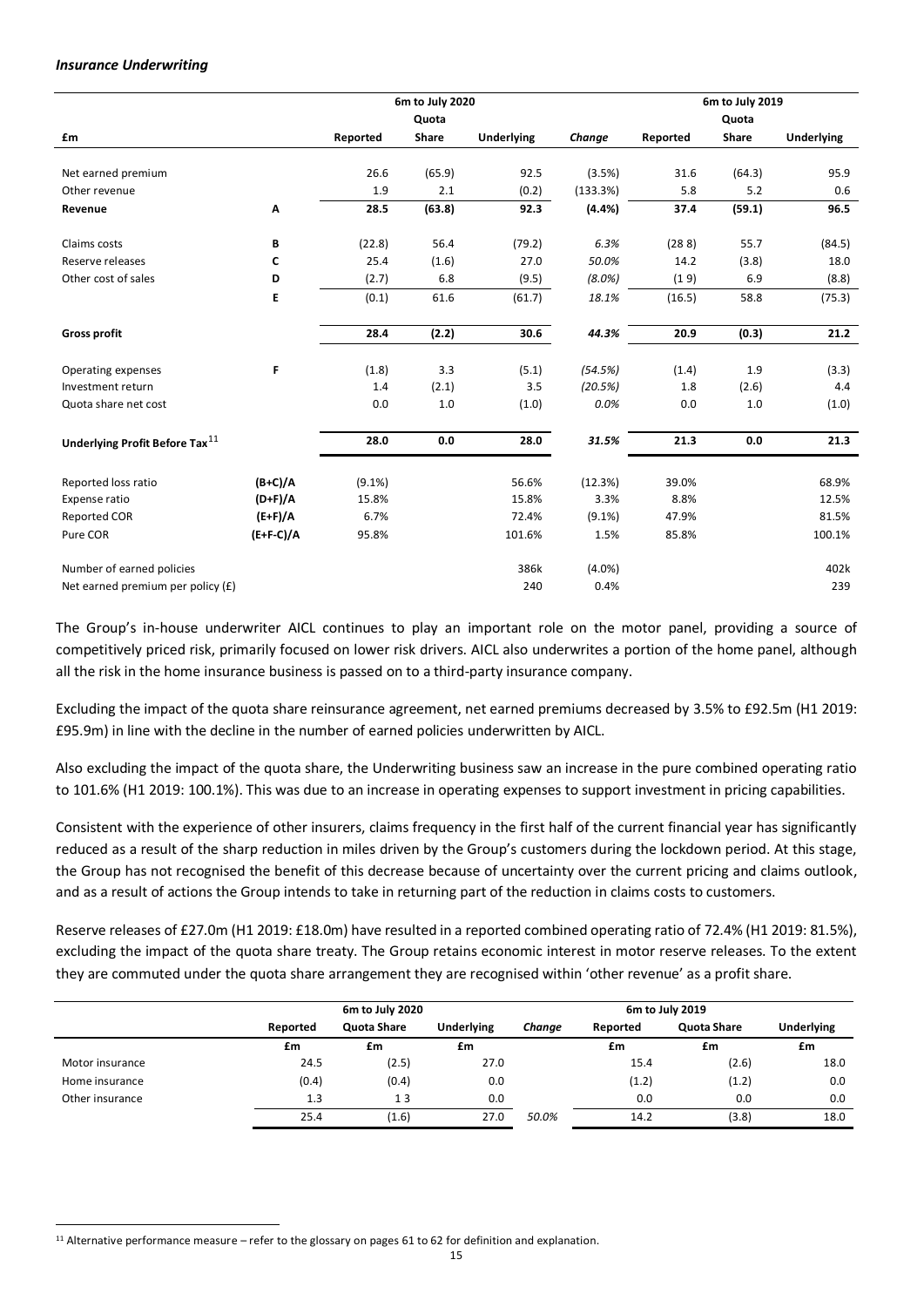Reserve releases primarily reflect continued favourable experience on large bodily injury claims relating to prior accident years. The investment return decreased £0.9m to £3.5m (H1 2019: £4.4m) due to a reduced investment portfolio and lower reinvestment yields.

### *Travel*

|                                                     | 6m to July 2020   |        |                | 6m to July 2019 |                   |        |                |
|-----------------------------------------------------|-------------------|--------|----------------|-----------------|-------------------|--------|----------------|
|                                                     | <b>Tour</b>       |        | <b>Total</b>   |                 | <b>Tour</b>       |        | <b>Total</b>   |
| £m                                                  | <b>Operations</b> | Cruise | <b>Travel</b>  | Change          | <b>Operations</b> | Cruise | <b>Travel</b>  |
| Revenue                                             | 33.0              | 16.3   | 49.3           | (77.5%)         | 176.9             | 42.1   | 219.0          |
| Gross (loss) / profit                               | 0.0               | (3.4)  | (3.4)          | (108.5%)        | 31.2              | 8.8    | 40.0           |
| Marketing expenses                                  | (3.8)             | (2.9)  | (6.7)          | 61.0%           | (9.7)             | (7.5)  | (17.2)         |
| Other operating expenses                            | (14.9)            | (4.0)  | (18.9)         | 9.1%            | (17.2)            | (3.6)  | (20.8)         |
| Investment return                                   | 0.0               | 0.0    | 0.0            | $(100.0\%)$     | 0.2               | 0.0    | 0 <sub>2</sub> |
| Finance costs                                       | (0.1)             | (5.1)  | (5.2)          | 271.4%          | (0.3)             | (1.1)  | (1.4)          |
| Underlying (Loss) / Profit Before Tax <sup>12</sup> | (18.8)            | (15.4) | (34.2)         | n.m.            | 4.2               | (3.4)  | 0.8            |
| Average revenue per passenger (£)                   | 2,750             | 2,717  | 2,739          | 18.8%           | 2,106             | 3,827  | 2,305          |
| Holidays passengers ('000)                          |                   |        |                |                 |                   |        |                |
| Stays                                               | 7                 |        | $\overline{7}$ | (79.4%)         | 34                |        | 34             |
| <b>Escorted tours</b>                               | 5                 |        | 5              | (83.3%)         | 30                |        | 30             |
| River cruise                                        | 0                 |        | 0              | $(100.0\%)$     | 15                |        | 15             |
| Third-party ocean cruise                            | 0                 |        | 0              | $(100.0\%)$     | 5                 |        | 5              |
|                                                     | 12                |        | 12             | (85.7%)         | 84                |        | 84             |
| Cruise passengers ('000)                            |                   | 6      | 6              | (45.5%)         |                   | 11     | 11             |
| Cruise passenger days ('000)                        |                   | 61     | 61             | (57.9%)         |                   | 145    | 145            |
| Load factor                                         |                   | 83%    | 83%            | 1.2%            |                   | 82%    | 82%            |
| Per Diems (£)                                       |                   | 241    | 241            | (5.9%)          |                   | 256    | 256            |

The Group's Travel businesses was suspended in mid-March as a result of COVID-19. The suspension of the Travel businesses has led to a decline in revenues in comparison to budget expectations of around 80% for the first half of the financial year for both Tour Operations and Cruise.

The Group has focused on ensuring customers whose holidays have been cancelled are re-booked on future trips or offered a cash refund.

Other operating expenses and marketing costs have declined by £12.4m as a result of actions taken after the decision to suspend operations.

Customer retention levels continue to be high, particularly in Cruise, and a significant number of changes have been made to how the Travel businesses operate to provide peace of mind and ensure the safety of customers and colleagues once operations restart.

In April 2020, the Group indicated that, for the full year, it expected a 'drop through' from lower revenues to Underlying Profit Before Tax of 15-20% for Tour Operations and 55%-60% for Cruise, relative to plan assumptions. For the first half, the drop through rate was 19% and 41%, respectively. The Cruise business benefitted from profits generated during the period of operations at the start of the year.

The sale of the *Saga Sapphire* cruise ship was completed on 12 June on terms broadly in line with previous expectations and the latest indication for the *Spirit of Adventure* is that she will be delivered by the end of September.

<sup>12</sup> Alternative performance measure – refer to the glossary on pages 61 to 62 for definition and explanation.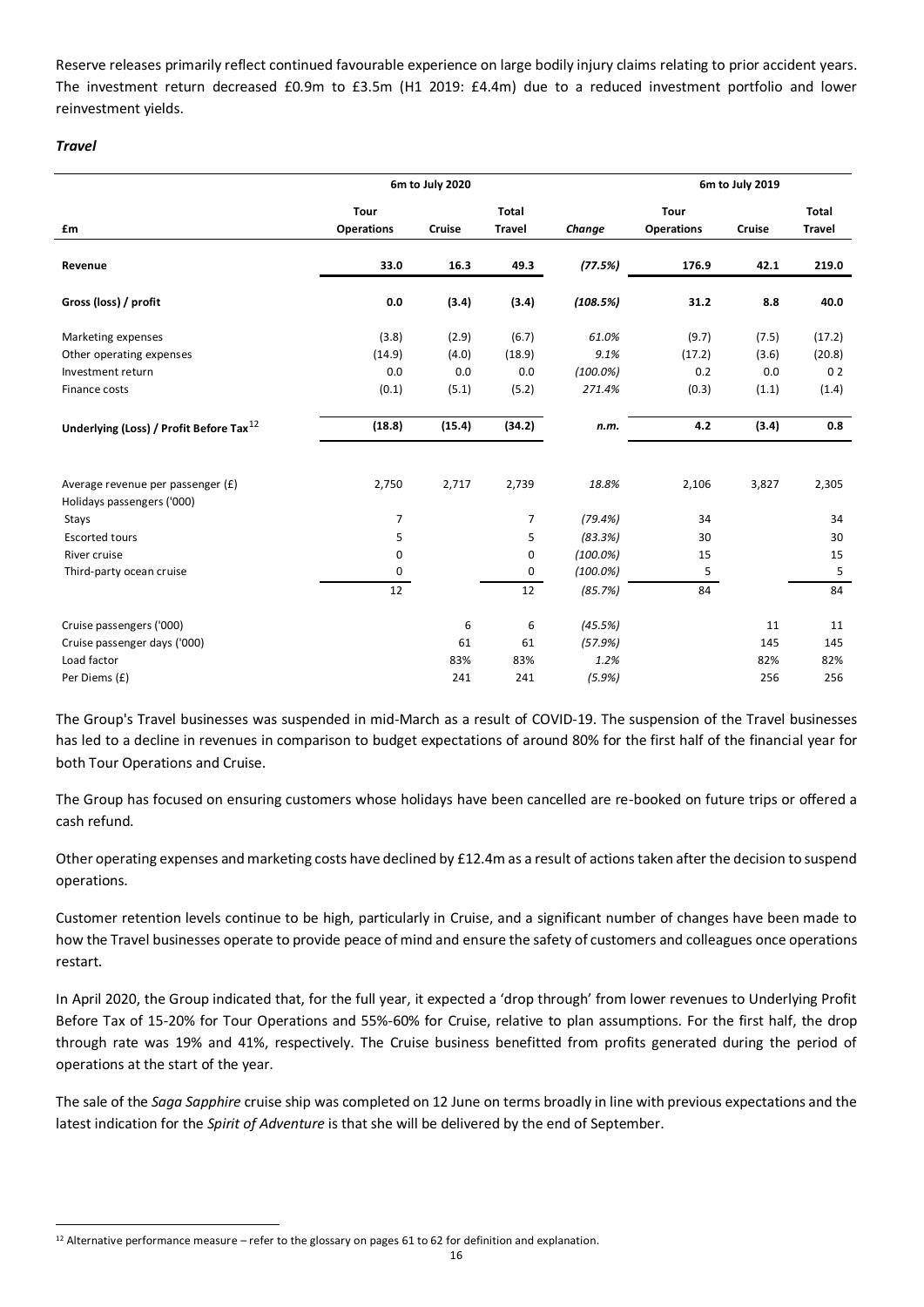#### *Forward Travel sales*

Saga Holidays and Titan combined bookings for 2021/22 are ahead of the same point last year by 5.6% and 8.4% for revenue and passengers respectively. Around 65% of bookings for next year are due to customers choosing to rebook holidays cancelled in 2020.

Cruise bookings for 2021/22 are lower than the same point last year by 7.7% and 10.0% for revenue and passenger days respectively due to an earlier brochure launch in the prior year and a deliberate delay to marketing activity in the current year. Of those bookings, 21% of revenue is from customers who have chosen to rebook cruises cancelled in 2020. Around 41% of the annual revenue target for 2021/22 is now booked.

The booking figures for Cruise do not include £14.6m of 2020 bookings that have been cancelled but where customers have at this stage chosen to receive a voucher for future departures rather than rebook a specific cruise. Including these vouchers, bookings for 2021/22 are around 11% higher than the corresponding figure in the prior year.

#### **Trading to week ended 29 August 2020**

| 2021/22 departures |            |         |  |  |
|--------------------|------------|---------|--|--|
| 2020/21            | Change     | 2019/20 |  |  |
| 100.5              | 5.6%       | 95.2    |  |  |
| 41.3               | 8.4%       |         |  |  |
|                    |            |         |  |  |
| 73.1               | (7.7%)     | 79.2    |  |  |
| 265.6              | $(10.0\%)$ | 295.1   |  |  |
|                    |            |         |  |  |

#### **Other Businesses and Central Costs**

|                                                   |                   | 6m to July 2020 |              |             |                   | 6m to July 2019 |        |
|---------------------------------------------------|-------------------|-----------------|--------------|-------------|-------------------|-----------------|--------|
| £m                                                | Other             | Central         |              |             | Other             | Central         |        |
|                                                   | <b>Businesses</b> | costs           | <b>Total</b> | Change      | <b>Businesses</b> | costs           | Total  |
| Revenue:                                          |                   |                 |              |             |                   |                 |        |
| Personal Finance                                  | 3.3               | 0.0             | 33           | (13.2%)     | 3.8               | 0.0             | 3.8    |
| Healthcare                                        | 1.1               | 0.0             | 1.1          | (63.3%)     | 3.0               | 0.0             | 3.0    |
| Media                                             | 4.2               | 0.0             | 42           | (44.7%)     | 7.6               | 0.0             | 7.6    |
| Other                                             | 0.0               | 0.8             | 08           | (11.1%)     | 0.0               | 0.9             | 0.9    |
| <b>Total revenue</b>                              | 8.6               | 0.8             | 9.4          | (38.6%)     | 14.4              | 0.9             | 15.3   |
| <b>Gross profit</b>                               | 2.6               | 1.7             | 4.3          | (38.6%)     | 5.3               | 1.7             | 7.0    |
| Operating expenses                                | (1.4)             | (13.2)          | (14.6)       | 23.6%       | (3.7)             | (15.4)          | (19.1) |
| IAS19R pension charge                             | 0.0               | (1.0)           | (1.0)        | $(900.0\%)$ | 0.0               | (0.1)           | (0.1)  |
| Net finance costs                                 | 0.0               | (8.6)           | (8.6)        | (34.4%)     | 0.0               | (6.4)           | (6.4)  |
| Underlying Profit/(Loss) Before Tax <sup>13</sup> | $1.2$             | (21.1)          | (19.9)       | (7.0%)      | 1.6               | (20.2)          | (18.6) |

The Group's Other Businesses include Personal Finance and Media, Mailing and Printing businesses. After several years of operating a trial in Healthcare, the Group has completed the closure of this business. The non-Saga branded businesses of Patricia White's and Country Cousins were sold in March 2020, and the Saga businesses have since been transferred to a third party with an outstanding Care Quality Commission rating.

Underlying Profit Before Tax decreased marginally as a result of lower volumes in the Group's printing business, offset by lower operating expenses.

Central operating costs decreased to £13.2m (H1 2019: £15.4m) due to a £2.5m increase in recharges to the operating divisions following a change in methodology to more accurately reflect consumption of services provided. The benefits of the restructuring programme completed in the period have been passed on to the operating divisions in the form of lower recharges.

Net finance costs in the period were £8.6m (H1 2019: £6.4m), an increase of 34.4% largely due to the additional debt issue costs incurred in connection with amendments to the Group's leverage covenants in April 2019 and April 2020.

<sup>13</sup> Alternative performance measure – refer to the glossary on pages 61 to 62 for definition and explanation.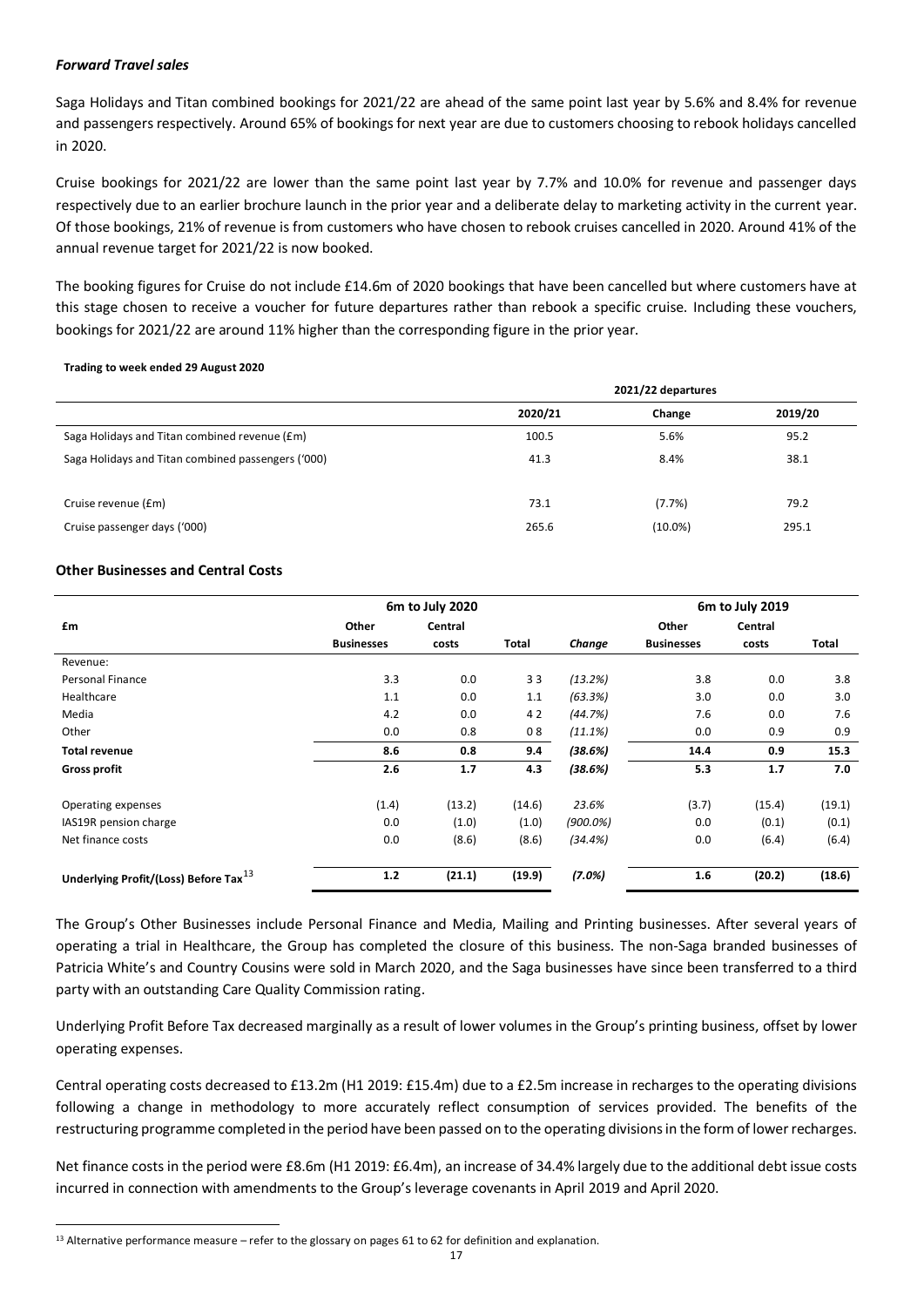### *Cash flow and liquidity*

#### *Available Operating Cash Flow*

Available operating cash flow is made up of the cash flows of unrestricted businesses and the dividends paid by restricted companies, less any cash injections to those businesses. Unrestricted businesses include Retail Broking (excluding specific ringfenced funds to satisfy Financial Conduct Authority (FCA) regulatory requirements), Other Businesses and Central Costs, and from the start of the current financial year, the Group's Cruise business. Restricted businesses include AICL and Tour Operations, and prior to 1 February 2020, Cruise operations.

The Retail Broking and Other Businesses and Central Costs have demonstrated considerable resilience in the first half of the year, with available operating cash flow of £45.4m compared to £49.9m in the preceding period. Although Trading EBITDA for these operations reduced by £7.1m, in part due to the impact of COVID-19 on sales of travel insurance, and dividends from AICL reduced by £4.0m, this was partially offset by a lower working capital outflow and lower capital expenditure than in the prior period.

Trading in the Group's Travel businesses was suspended in March. Since then the Group has provided additional liquidity into the Travel businesses to meet supplier and other trading payments, and to enable repayment of customer refunds where requested.

For Tour Operations, which operates as a ring-fenced fund, a significant portion of the cash outflow was met from the £55.1m of funds available within the business at the start of the COVID-19 crisis at the beginning of the financial period. During the first half of the year the Group provided an additional £51.8m of cash to the Tour Operations business, of which £46.0m related to operating considerations and £5.8m related to restructuring costs (which are excluded from available operating cash flow). The combination of cash within the ring-fenced fund at 1 February and this additional injection of liquidity has enabled the Tour Operations business to refund £39.5m of advanced receipts, pay £31.2m of other trading costs and capital expenditure and the £5.8m of restructuring costs. As at 31 July 2020, the Tour Operations business had £30.5m of cash supporting £34.7m of advance customer receipts.

For Cruise, which now operates on an unrestricted basis, the Group provided additional liquidity of £22.6m to support repayment of advance customer receipts of £14.2m, which reduced in the first half from £51.5m to £37.3m, as well as other trading payments of £9.8m, and with a net positive cash flow from capital expenditure of £1.4m as a result of the completion of sale of the *Saga Sapphire* cruise ship in June. The Group also provided further non-operating liquidity of £2.7m to pay for Cruise restructuring costs and £4.3m of interest payments.

In the case of both Tour Operations and Cruise, the cash outflows are well within modelled assumptions and stress test scenarios.

Having taken significant actions to reduce operating costs in the Travel businesses, the Group expects the cash 'burn' for the Travel businesses to be in a range of £6m to £8m per month in the second half of the year. This depends on the extent of marketing activity undertaken, and the timing of the launch of the *Spirit of Adventure*. This includes all trading and financing expenses. Some additional reduction in advance receipts is possible in the event that the suspension of travel continues but is expected to be at a much lower level than in the first half since all upcoming departures have now been cancelled, with customers either rebooked to next year or refunded amounts paid.

As a result of the cash injections to the Travel business, available operating cash flow reduced from a positive cash inflow of £24.9m in the prior period to a £23.2m cash outflow in half-year 2020/21.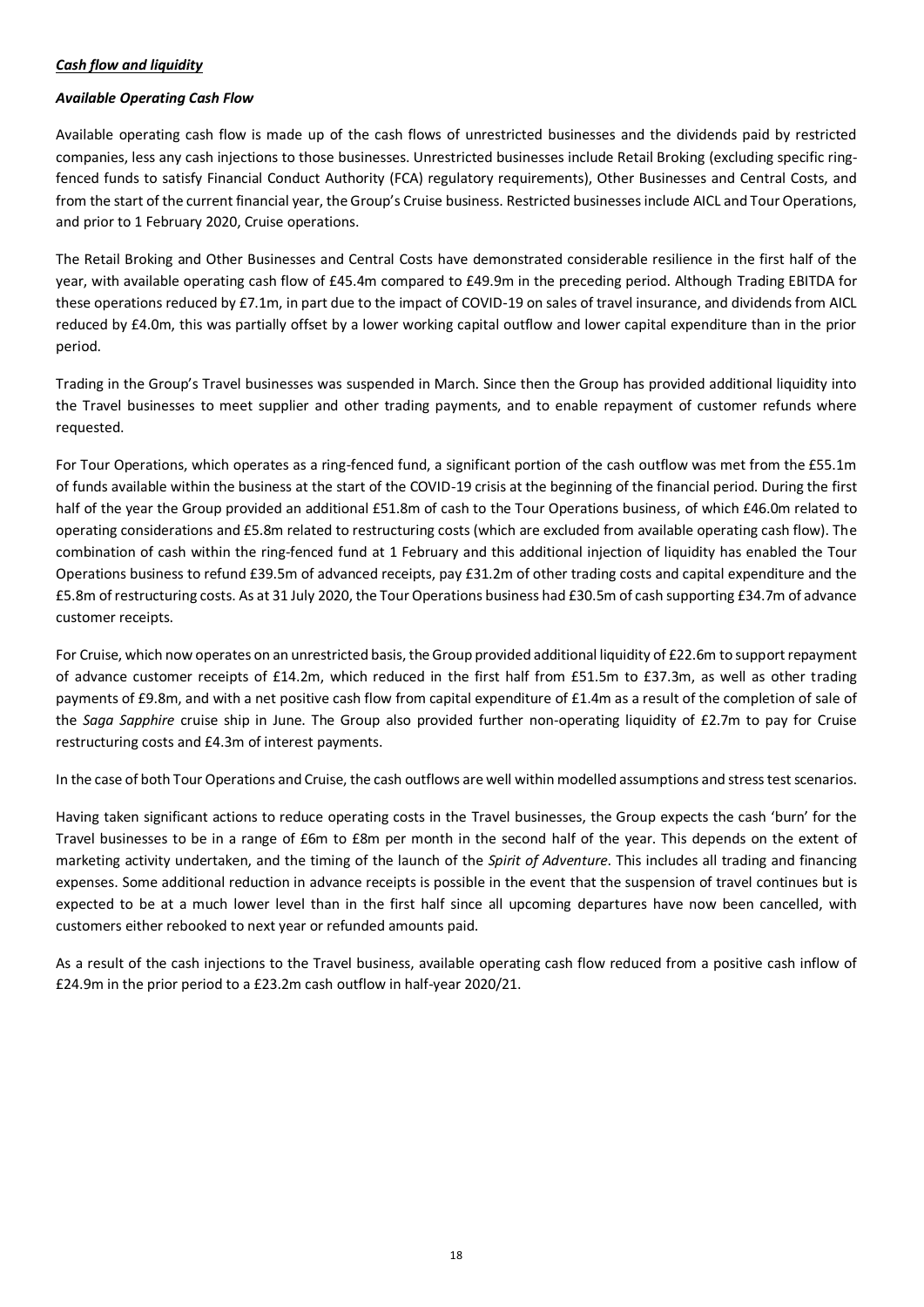| £m                                                                        | 6m to            | Change      | 6m to            |
|---------------------------------------------------------------------------|------------------|-------------|------------------|
|                                                                           | <b>July 2020</b> |             | <b>July 2019</b> |
| <b>Retail Broking Trading EBITDA</b>                                      | 44.8             | (16.3%)     | 53.5             |
|                                                                           |                  |             |                  |
| Other Businesses and Central Costs Trading EBITDA                         | (5.5)            | 22.5%       | (7.1)            |
| Trading EBITDA from unrestricted entities <sup>14, 15</sup>               | 39.3             | (15.3%)     | 46.4             |
| Dividends paid by Underwriting business                                   | 12.0             | (25.0%)     | 16.0             |
| Working capital and non-cash items <sup>16</sup>                          | (1.0)            | 75.6%       | (4.1)            |
| Capital expenditure funded with available cash                            | (4.9)            | 41.7%       | (8.4)            |
| Available operating cash flow before cash injections to Travel operations | 45.4             | (9.1%)      | 49.9             |
| Cash injection into Tour Operations                                       | (46.0)           | (84.0%)     | (25.0)           |
| Cruise available operating cash flow                                      | (22.6)           | $(100.0\%)$ | 0.0              |
| Available operating cash flow <sup>14</sup>                               | (23.2)           | (193.2%)    | 24.9             |
| Restructuring costs paid                                                  | (19.8)           |             | (0.6)            |
| Interest and financing costs                                              | (14.6)           |             | (10.3)           |
| <b>Business disposals</b>                                                 | 17.8             |             |                  |
| Tax payments                                                              | (3.3)            |             | (6.6)            |
| Other payments                                                            | (9.0)            |             | (2.8)            |
| Dividends to shareholders                                                 |                  |             | (11.2)           |
| Change in cash flow from operations                                       | (52.1)           |             | (6.6)            |
| Change in bank debt                                                       | 40.0             |             | (10.0)           |
| Cash at 1 February                                                        | 40.9             |             | 48.7             |
| Available cash at 31 July                                                 | 28.8             | (10.3%)     | 32.1             |

Following discussions with the Civil Aviation Authority (CAA), the main regulator for the Tour Operations business, the Group is likely to create a trust arrangement for new and existing bookings within the current ring fence setup. On this basis, 100% of customer cash will be held in a separate trust and will only be available to pay suppliers and for other corporate uses once the customer has returned from holiday. The Group estimates that this will require an additional £10m of cash support to be provided to the ST&H legal entity. A move into trust should enable the CAA requirement to hold separate bonding facilities, which are in addition to the current 70% covenant, to be significantly reduced or removed altogether.

The Group has also recently been discussing the cash arrangements for the Retail Broking business with the FCA and has agreed that, from 1 October 2020, it will operate a daily cash sweep from the Retail Broking business for any cash held above the ringfenced Threshold Condition 2.4 (TC2.4) amount plus the expected next month-end bordereaux payment to insurers. This will increase intra-month cash held within Retail Broking compared to the existing cash sweep arrangements but is not expected to change the month-end position or to have any impact on the Group's covenant position under banking facilities. The current TC2.4 balance of £5.3m has been treated as restricted cash as at 31 July 2020.

#### *Other Cash Flow Movements*

Non-operating cash flow movements in the current period include significant cash costs relating to the restructuring activities undertaken in the first half of the year, which principally relate to redundancy costs.

Interest and financing costs increased due to the higher levels of bank debt in the period, an increase in the interest rate that was agreed as part of covenant renegotiations and the financing costs relating to the *Spirit of Discovery* debt facility.

<sup>14</sup> Alternative performance measure – refer to the glossary on pages 61 to 62 for definition and explanation.

<sup>&</sup>lt;sup>15</sup> Trading EBITDA includes the line item impact of IFRS 16 with the corresponding impact to net finance costs included in net cash flows used in financing activities.

<sup>&</sup>lt;sup>16</sup> Adjusted to exclude IAS19R pension current service costs.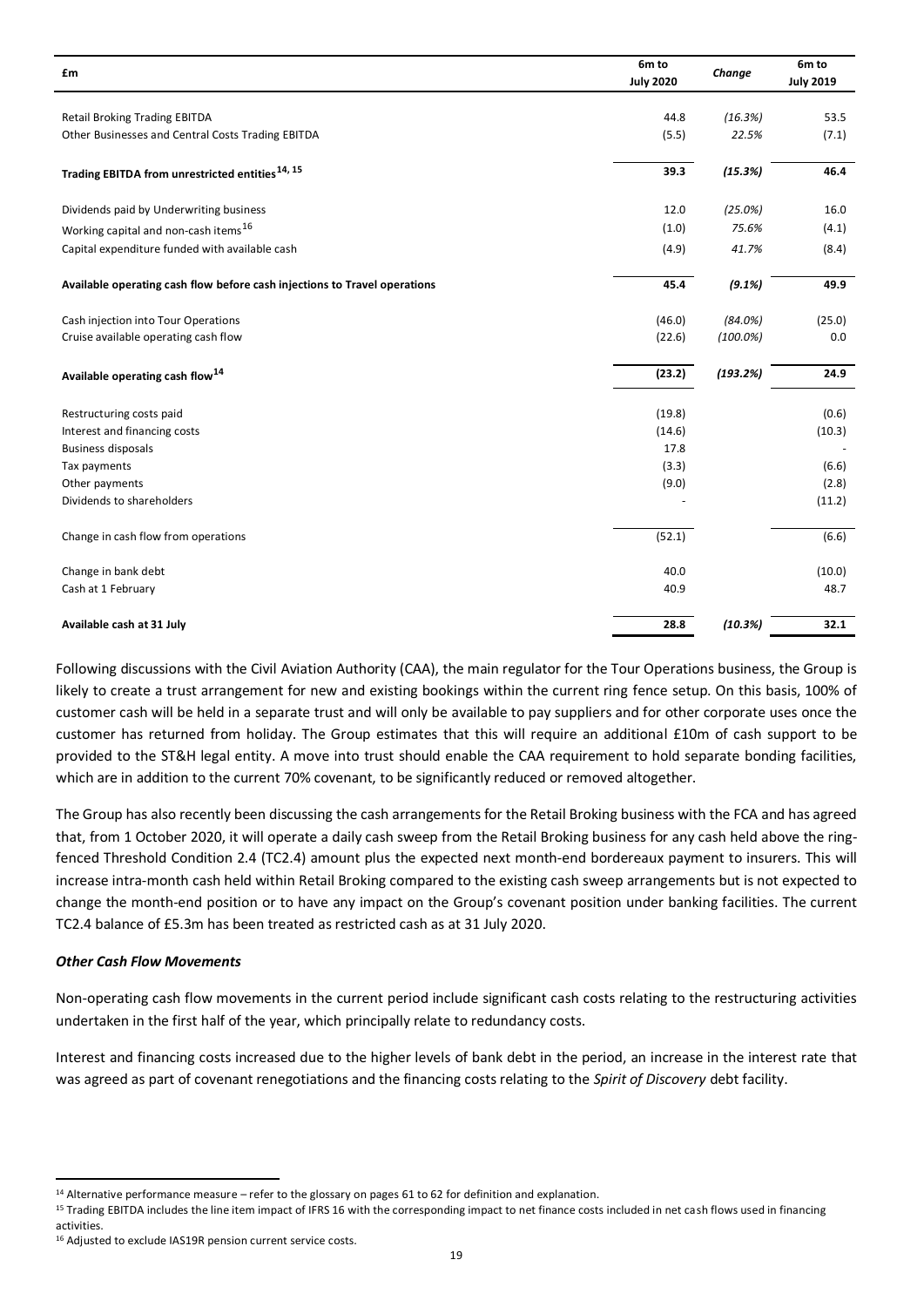Business disposals relates to the cash received from the sale of the healthcare businesses, net of related sale costs and expenses related to other disposals. The Group received £24.2m of net disposal proceeds on 7 August 2020 on completion of the sale of Bennetts.

The Group continued to make the agreed payments to the defined benefit pension fund as part of the deficit recovery plan and paid a portion of the sales proceeds relating to the healthcare business to the fund.

During the first half of the year the Group drew down a net £40m on the revolving credit facility. Together with the cash available at 31 January 2020 this provided sufficient liquidity to fund the cash injections to the Travel businesses and maintain a buffer for other operational needs.

#### *Reconciliation between Operating and Reported Metrics*

Available operating cash flow reconciles to net cash flows from operating activities as follows:

| £m                                                 | 6m to<br><b>July 2020</b> | 6m to<br><b>July 2019</b> |
|----------------------------------------------------|---------------------------|---------------------------|
| Net cash flow from operating activities (reported) | (79.7)                    | 71.0                      |
| Exclude cash impact of:                            |                           |                           |
| Trading of restricted divisions                    | 83.8                      | (556)                     |
| Disposal group companies                           | (4.5)                     | 0.0                       |
| Non-trading costs                                  | 18.6                      | 3.4                       |
| Interest paid                                      | 12.5                      | 7.4                       |
| Tax paid                                           | 4.7                       | 16.1                      |
|                                                    | 115.1                     | (28.7)                    |
| Cash paid into restricted divisions                | (53.7)                    | (9.0)                     |
| Capital expenditure funded from available cash     | (4.9)                     | (8.4)                     |
| Available operating cash flow <sup>17</sup>        | (23.2)                    | 24.9                      |

Trading EBITDA reconciles to Underlying Profit Before Tax as follows:

| £m                                                           | 6m to<br><b>July 2020</b> | Change  | 6m to<br><b>July 2019</b> |
|--------------------------------------------------------------|---------------------------|---------|---------------------------|
|                                                              |                           |         |                           |
| <b>Retail Broking Trading EBITDA</b>                         | 448                       |         | 53.5                      |
| <b>Underwriting Trading EBITDA</b>                           | 283                       |         | 21.9                      |
| <b>Tour Operations Trading EBITDA</b>                        | (16.5)                    |         | 13.9                      |
| <b>Cruise Trading EBITDA</b>                                 | (6.0)                     |         | 4.9                       |
| Other Businesses and Central Costs Trading EBITDA            | (5.5)                     |         | (7.1)                     |
| Trading EBITDA <sup>17</sup>                                 | 45.1                      | (48.2%) | 87.1                      |
| Depreciation & amortisation (excluding acquired intangibles) | (14.4)                    |         | (248)                     |
| Amortisation of acquired intangibles                         | 0.0                       |         | (16)                      |
| Pension charge IAS19R                                        | (1.0)                     |         | (0.1)                     |
| Net finance costs                                            | (13.8)                    |         | (78)                      |
| Underlying Profit Before Tax <sup>17</sup>                   | 15.9                      | (69.9%) | 52.8                      |

<sup>17</sup> Alternative performance measure – refer to the glossary on pages 61 to 62 for definition and explanation.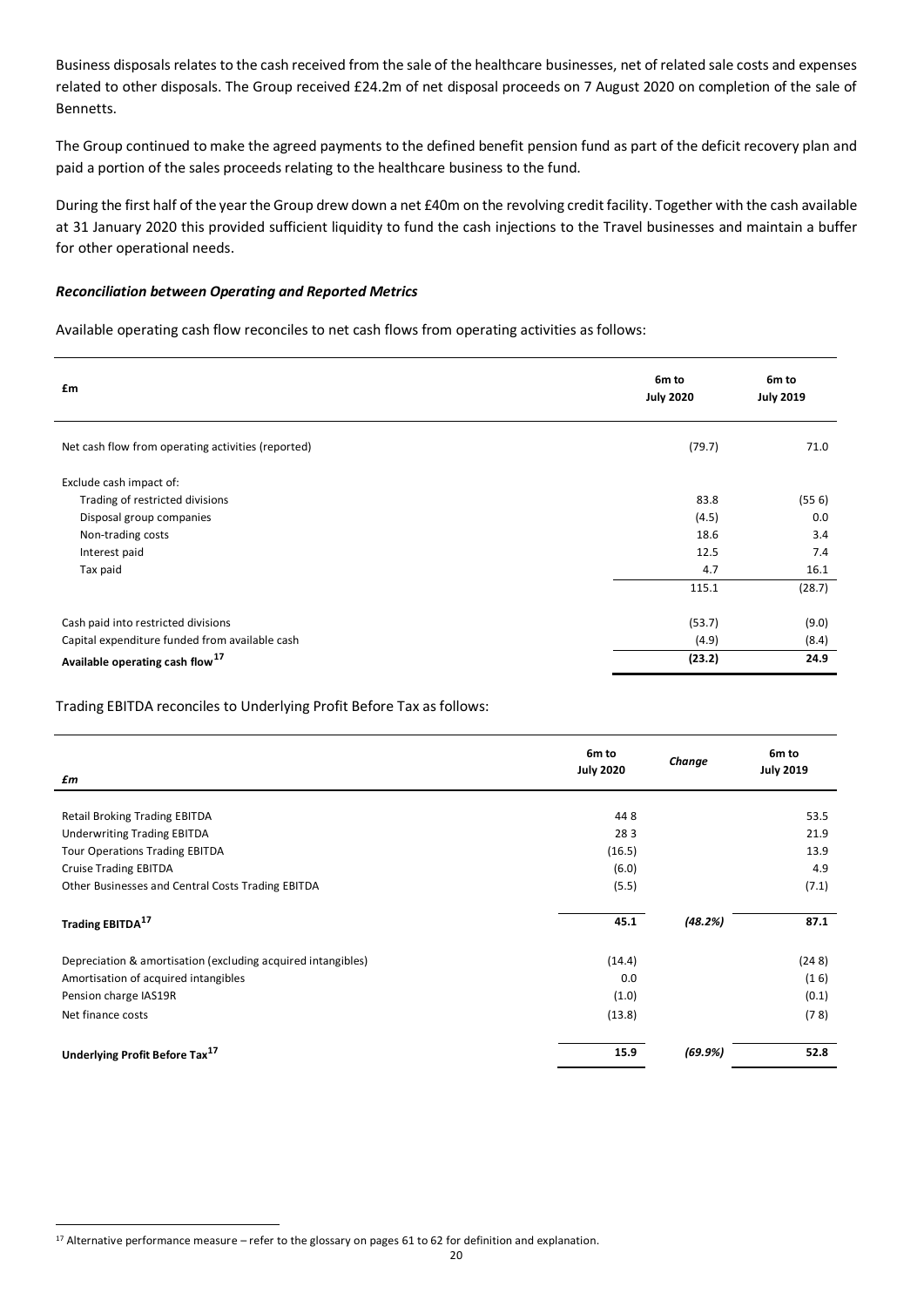## Adjusted Trading EBITDA is used in the Group's leverage calculation and is calculated as follows:

| £m                                                          | 12m to<br><b>July 2020</b> |
|-------------------------------------------------------------|----------------------------|
| Trading EBITDA for 12m to 31 January 2020                   | 181.7                      |
| Less Trading EBITDA for 6m to 31 July 2019                  | (87.1)                     |
| Add Trading EBITDA for 6m to 31 July 2020                   | 45.1                       |
| Less Trading EBITDA of disposed and held for sale companies | (3.7)                      |
| Trading EBITDA (12 months rolling) <sup>18</sup>            | 136.0                      |
| Impact of IFRS 16 Leases                                    | (6.6)                      |
| Spirit of Discovery Trading EBITDA <sup>19</sup>            | (14.1)                     |
| <b>Adjusted Trading EBITDA<sup>18</sup></b>                 | 115.3                      |

<sup>18</sup> Alternative performance measure – refer to the glossary on pages 61 to 62 for definition and explanation.

<sup>19</sup> EBITDA includes central Cruise overheads.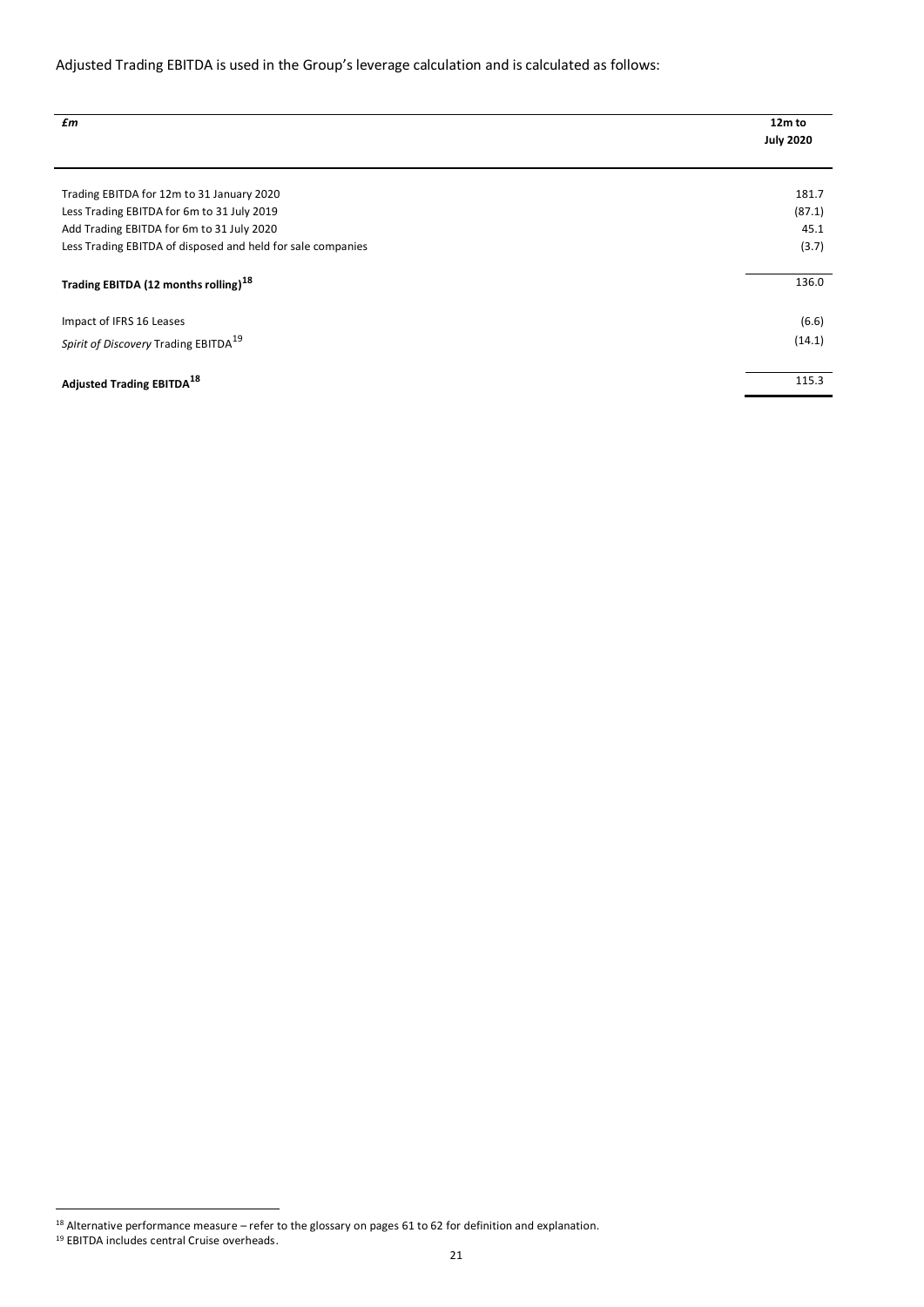## *Balance Sheet*

## *Goodwill*

The Group has tested all goodwill for impairment at 31 July 2020. The impairment test compares the recoverable amount of the goodwill with the carrying value of each cash generating unit (CGU), namely Insurance, Tour Operations and Cruise.

The recoverable amount of each CGU has been determined based on a value-in-use calculation using cash flow projections from the Group's five-year plan to 2024/25, and after allowing for certain stress test scenarios. This stress testing has included the latest and cautiously balanced estimates of the impact of the COVID-19 crisis.

Based on this analysis, the Group remains comfortable that there is headroom over and above the carrying value of the goodwill allocated to the Insurance CGU of £718.6m.

For the Cruise and Tour Operations businesses, the underlying forecast cash flows have been updated for the latest impact of COVID-19, with the expectation that ocean cruises recommence in November 2020 and tour operations trading remains suspended until April 2021. In addition to this, further downside scenarios have been considered that reflect the need for a further suspension of ocean cruises between January 2021 and May 2021, with a long-term impact on demand levels for both cruises and package holidays. As a result of the continued uncertainty and adverse impact of COVID-19 on the travel industry, increases in perceived travel industry risk resulting in higher betas and cost of debt levels, particularly in cruise, have led to a marked increase in the market-participant view of discount rates used in the calculation of recoverable amount. As a result, the Group has determined that the recoverable amounts of the goodwill allocated to the Tour Operations and Cruise CGUs are below the previous carrying values. The Group's results therefore include a full impairment of the £59.8m goodwill allocated to Tour Operations and Cruise.

## *Investment portfolio*

The majority of the Group's financial assets are held by its underwriting entity and represent premium income received and invested to settle claims and to meet regulatory capital requirements. The maturity profile of the invested financial assets is aligned with the expected cash outflow profile associated with the settlement of claims in the future.

The amount held in invested funds decreased by £34.9m to £342.0m (31 Jan 20: £376.9m) due to a combination of the AICL dividend payment of £12m and the maturity of financial assets in June and July that have not been reinvested at the balance sheet date. As at 31 July 2020, 98% of the financial assets held by the Group were invested with counterparties with a risk rating of BBB or above, which is broadly in line with the previous year and reflects the stable credit risk rating of the Group's counterparties.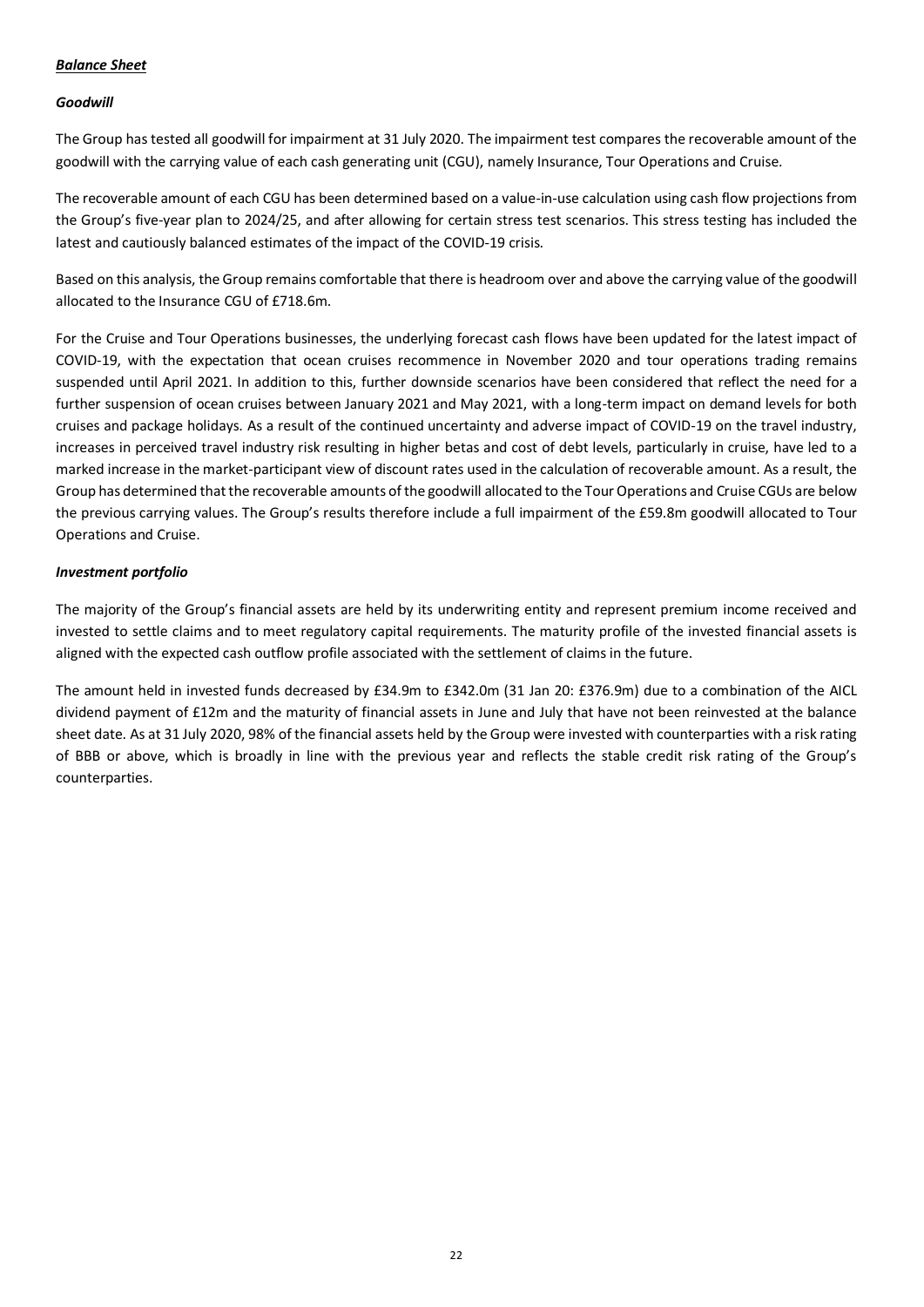|                                      | <b>Risk rating</b> |       |      |            |                |              |
|--------------------------------------|--------------------|-------|------|------------|----------------|--------------|
| At 31 July 2020                      | AAA                | AΛ    | A    | <b>BBB</b> | <b>Unrated</b> | <b>Total</b> |
|                                      | £m                 | £m    | £m   | £m         | £m             | £m           |
|                                      |                    |       |      |            |                |              |
| Underwriting investment portfolio:   |                    |       |      |            |                |              |
| Deposits with financial institutions | 0.0                | 30.6  | 0.0  | 13.9       | 0.0            | 44.5         |
| Debt securities                      | 15.0               | 93.0  | 52.5 | 96.0       | 0.0            | 256.5        |
| Money market funds                   | 35.1               | 0.0   | 0.0  | 0.0        | 0.0            | 35.1         |
| Loan funds                           | 0.0                | 0.0   | 0.0  | 0.0        | 5.9            | 5.9          |
|                                      |                    |       |      |            |                |              |
| <b>Total invested funds</b>          | 50.1               | 123.6 | 52.5 | 1099       | 5.9            | 342.0        |
|                                      |                    |       |      |            |                |              |
| Hedging derivative assets            | 0.0                | 0.0   | 5.4  | 0.0        | 0.0            | 5.4          |
|                                      |                    |       |      |            |                |              |
| <b>Total financial assets</b>        | 50.1               | 123.6 | 57.9 | 109.9      | 5.9            | 347.4        |
|                                      |                    |       |      |            |                |              |

|                                      | <b>Risk rating</b> |       |      |            |                |              |  |
|--------------------------------------|--------------------|-------|------|------------|----------------|--------------|--|
| At 31 January 2020                   | AAA                | AΛ    | A    | <b>BBB</b> | <b>Unrated</b> | <b>Total</b> |  |
|                                      | £m                 | £m    | £m   | £m         | £m             | £m           |  |
|                                      |                    |       |      |            |                |              |  |
| Underwriting investment portfolio:   |                    |       |      |            |                |              |  |
| Deposits with financial institutions | 0.0                | 30.4  | 0.0  | 18.6       | 0.0            | 49.0         |  |
| Debt securities                      | 153                | 117.5 | 54.1 | 87.3       | 0.0            | 274.2        |  |
| Money market funds                   | 459                | 0.0   | 0.0  | 0.0        | 0.0            | 45.9         |  |
| Loan funds                           | 0.0                | 0.0   | 0.0  | 1.6        | 6.2            | 7.8          |  |
|                                      |                    |       |      |            |                |              |  |
| Total invested funds                 | 61 2               | 147.9 | 54.1 | 107.5      | 6.2            | 376.9        |  |
| Hedging derivative assets            | 0.0                | 0.0   | 0.7  | 0.5        | 0.0            | 1.2          |  |
| <b>Total financial assets</b>        | 61.2               | 147.9 | 54.8 | 108.0      | 6.2            | 378.1        |  |

#### *Insurance reserves*

Analysis of insurance contract liabilities at 31 July 2020 and 31 January 2020 is as follows:

<span id="page-22-0"></span>

| At 31 July 2020                                  |       |                                     | At 31 January 2020 |       |                                     |       |
|--------------------------------------------------|-------|-------------------------------------|--------------------|-------|-------------------------------------|-------|
| £m                                               | Gross | Reinsurance<br>Assets <sup>20</sup> | Net                | Gross | Reinsurance<br>Assets <sup>20</sup> | Net   |
| Reported claims                                  | 236.4 | (49.5)                              | 186.9              | 250.5 | (48.2)                              | 202.3 |
| Incurred but not reported ('IBNR') <sup>21</sup> | 86.5  | (5.0)                               | 81.5               | 79.9  | (7.0)                               | 72.9  |
| Claims handling provision                        | 7.9   | 0.0                                 | 7.9                | 7.9   | 0.0                                 | 7.9   |
| Total claims outstanding                         | 330.8 | (54.5)                              | 276.3              | 338.3 | (55.2)                              | 283.1 |
| Unearned premiums                                | 106.4 | (4.5)                               | 101.9              | 105.3 | (6.9)                               | 98.4  |
| <b>Total</b>                                     | 437.2 | (59.0)                              | 378.2              | 443.6 | (62.1)                              | 381.5 |

The Group's total insurance contract liabilities net of reinsurance assets have decreased by £3.3m in the six months to 31 July 2020 from the previous year end due to a £15.4m reduction in reported net claims reserves, offset by an £8.6m increase in net IBNR claims reserve due to increased uncertainty over claims reporting patterns resulting from the impact of COVID-19 necessitating a higher booked margin.

<sup>&</sup>lt;sup>20</sup> Excludes funds-withheld quota share agreement (please refer to note 15 for further detail).

<sup>&</sup>lt;sup>21</sup> Includes amounts for reported claims that are expected to become periodical payment orders.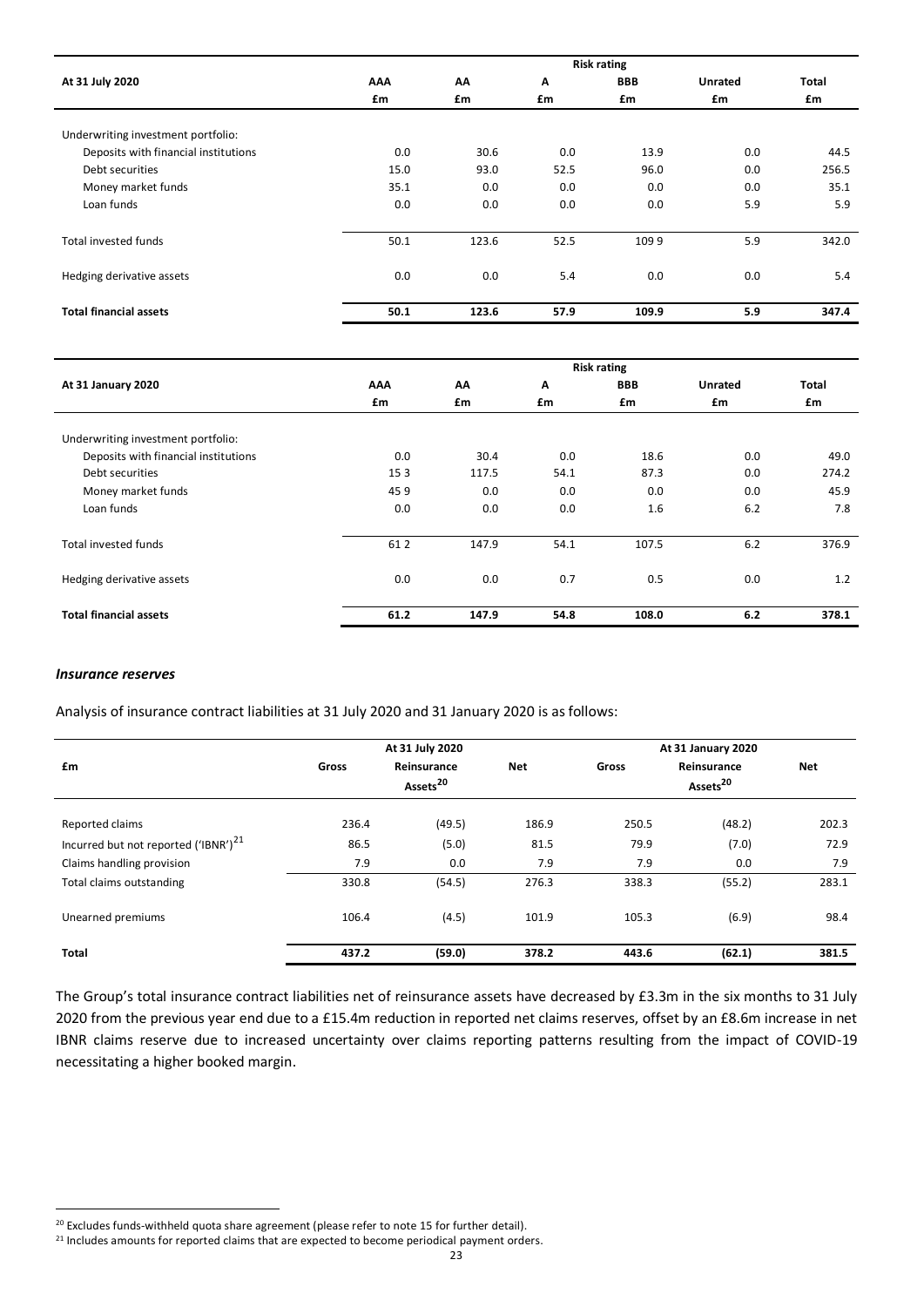#### *Financing*

The Group's net debt has increased by £52.1m to £646.0m since the previous year end due to a £40m net drawdown against the £100m revolving credit facility in the period. This was required to fund the short-term liquidity needs of the Travel business following suspension of operations from March 2020. As at 31 July 2020, £50m remained undrawn and available on this facility.

Excluding the impact of debt and earnings relating to the new cruise ship, the Group's leverage ratio was 3.6x as at 31 July 2020 (31 Jan 20: 2.4x), well within the 4.75x covenant applicable to the Group's term loan and revolving credit facility.

No repayments were made on the ship loan during the first half of the year, with the Group agreeing a twelve-month debt holiday with its lenders as part of a package of proposals to support the wider Cruise industry. The Group expects to restart ship loan debt repayments after March 2021.

| £m                                | Maturity date <sup>22</sup> | 31 July 2020 | 31 January 2020 |
|-----------------------------------|-----------------------------|--------------|-----------------|
|                                   |                             |              |                 |
| Corporate bond                    | May 2024                    | 250.0        | 250.0           |
| Term loan                         | May 2023 <sup>23</sup>      | 140.0        | 140.0           |
| Ship loan                         | June 2031                   | 234.8        | 234.8           |
| Revolving credit facility         | May 2023                    | 50.0         | 10.0            |
| Less available cash <sup>24</sup> |                             | (28.8)       | (40.9)          |
| Net debt                          |                             | 646.0        | 593.9           |
|                                   |                             |              |                 |

In August the Group repaid £6.4m of the outstanding term loan and £10m of the outstanding revolving credit facility from the Bennetts sales proceeds.

Adjusted net debt is used in the Group's leverage calculation and reconciles to net debt as follows:

| £m                                          | 31 July 2020 | 31 January 2020 |
|---------------------------------------------|--------------|-----------------|
|                                             |              |                 |
| Net debt                                    | 646.0        | 593.9           |
| Exclude ship loan                           | (234.8)      | (234.8)         |
| Exclude Cruise available (overdraft) / cash | (0.5)        | 2.6             |
| Adjusted net debt <sup>25</sup>             | 410.7        | 361.7           |

#### *Pensions*

The Group's defined benefit pension scheme as measured on an IAS19 basis improved by £11.2m to a £5.7m surplus as at 31 July 2020 (£5.5m deficit as at 31 Jan 20).

| £m                                          | 31 July 2020 | 31 January 2020 |
|---------------------------------------------|--------------|-----------------|
|                                             |              |                 |
| Fair value of scheme assets                 | 415.1        | 372.3           |
| Present value of defined benefit obligation | (409.4)      | (377.8)         |
| Defined benefit scheme surplus/(liability)  | 5.7          | (5.5)           |

Whilst the present value of defined benefit obligations increased by £31.6m to £409.4m, due to a 30bps reduction in the discount rate used to value these liabilities that is based high-quality bond yields, the fair value of scheme assets increased by £42.8m to £415.1m. The increase in asset values has been largely driven by the fall in interest rates in the period, which in turn has led to a marked increase in the value of liability hedging assets within the portfolio. The pension trustees are currently undertaking the triennial valuation of the scheme as at 31 January 2020, which will be concluded in early 2021.

<sup>&</sup>lt;sup>22</sup> Maturity date represents the date that the principle must be repaid, other than the ship loan, which is repaid at a rate of £20m a year for the next twelve years, and the term loan, which requires minimum repayments of principle at a rate of £20m p.a.

<sup>&</sup>lt;sup>23</sup> Maturity date has been extended from May 2022 to May 2023 for £70m of the term loan, which is contingent on the successful outcome of the intended equity raise.

<sup>&</sup>lt;sup>24</sup> Refer to note 13 of the financial statements for information as to how this reconciles to a statutory measure of cash.

<sup>&</sup>lt;sup>25</sup> Alternative performance measure – refer to the glossary on pages 61 to 62 for definition and explanation.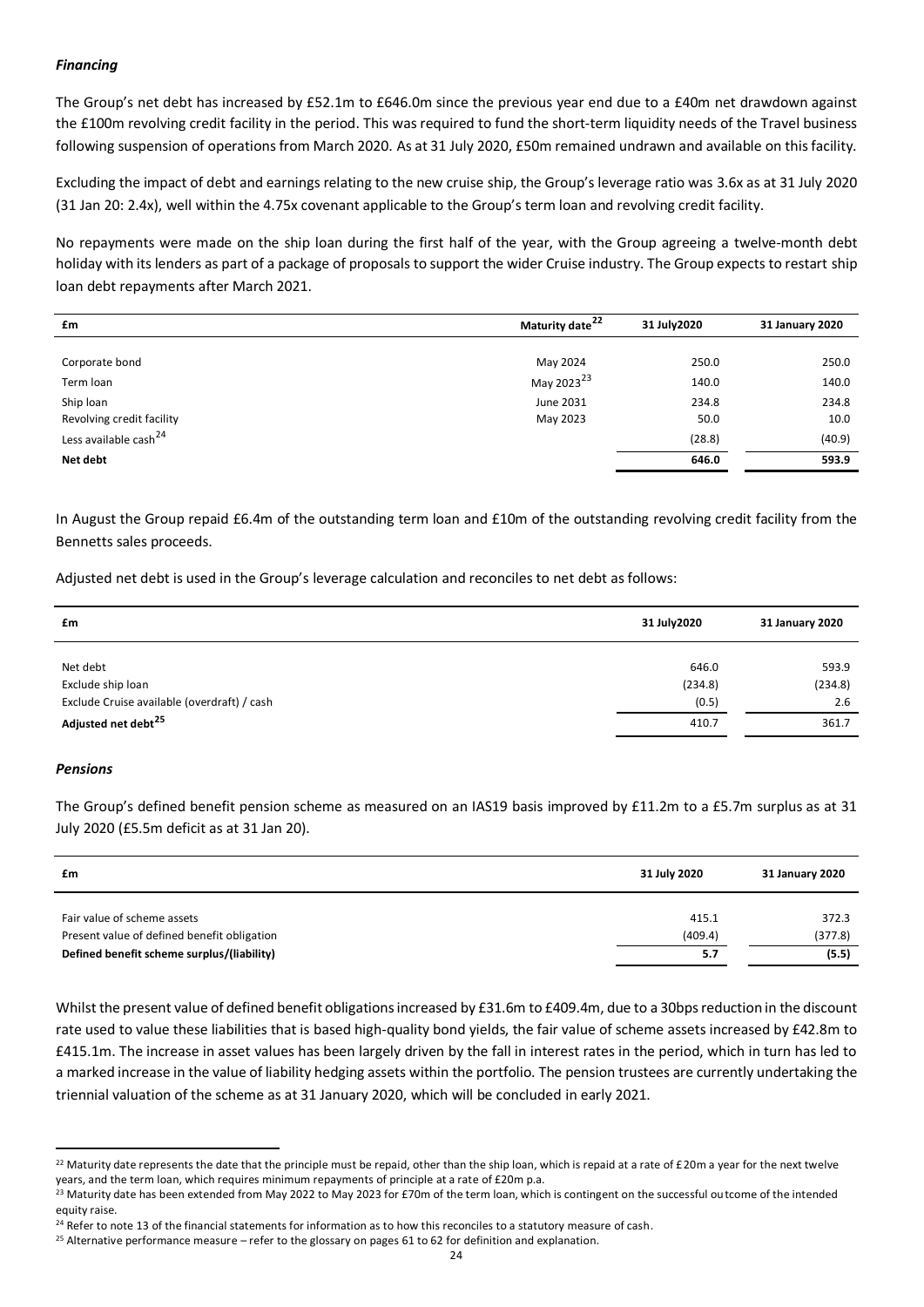#### *Net assets*

Since 31 January 2020, total assets and total liabilities have decreased by £132.8m and £101.0m respectively, resulting in an overall decrease in net assets of £31.8m.

The decrease in total assets is primarily as a result of a £59.8m impairment of goodwill, a decrease in financial assets of £30.7m, a £17.1m reduction in the carrying value of property, plant and equipment and right of use assets and a £10.1m reduction in the value of deferred tax assets.

The decrease in total liabilities reflects a £67.2m reduction in contract liabilities due to the level of refunds made in the Travel business following the suspension of trading since March 2020, and a £33.9m decrease in trade and other payables, also driven in part by the suspension of trading in Travel, coupled with seasonality of payments due in the Underwriting business.

#### *Regulatory and legislative developments*

The Group operates within an evolving regulatory landscape. Aspects of this, such as the Data Protection Act 2018, cover all of Saga's business. Other aspects cover the Group's Insurance, Travel and Personal Finance operations.

The Insurance business is regulated by both the FCA and the Gibraltar Financial Services Commission and the Travel business by the CAA. The Travel businesses are also members of the Association of British Travel Agents (ABTA).

The FCA continues to focus on pricing practices generally, including its Market Study on general insurance pricing practices. Saga has had measures in place for several years to address fairness in pricing and increasing numbers of long-standing customers have seen their renewal premium either frozen or reduced as a result. We are supportive of the FCA Market Study and believe that, over the long term, it will be positive for Saga's customers and our place in the market. While the outcome of the study has now been delayed beyond the planned publication date of June 2020, it is noted that the FCA will aim to deliver its final findings and proposed remedies in the autumn. The FCA has continued to focus on good customer outcomes – through its work on culture and governance, operational resilience, vulnerable customers and product value – and Saga's three lines of defence activities continue to align to these.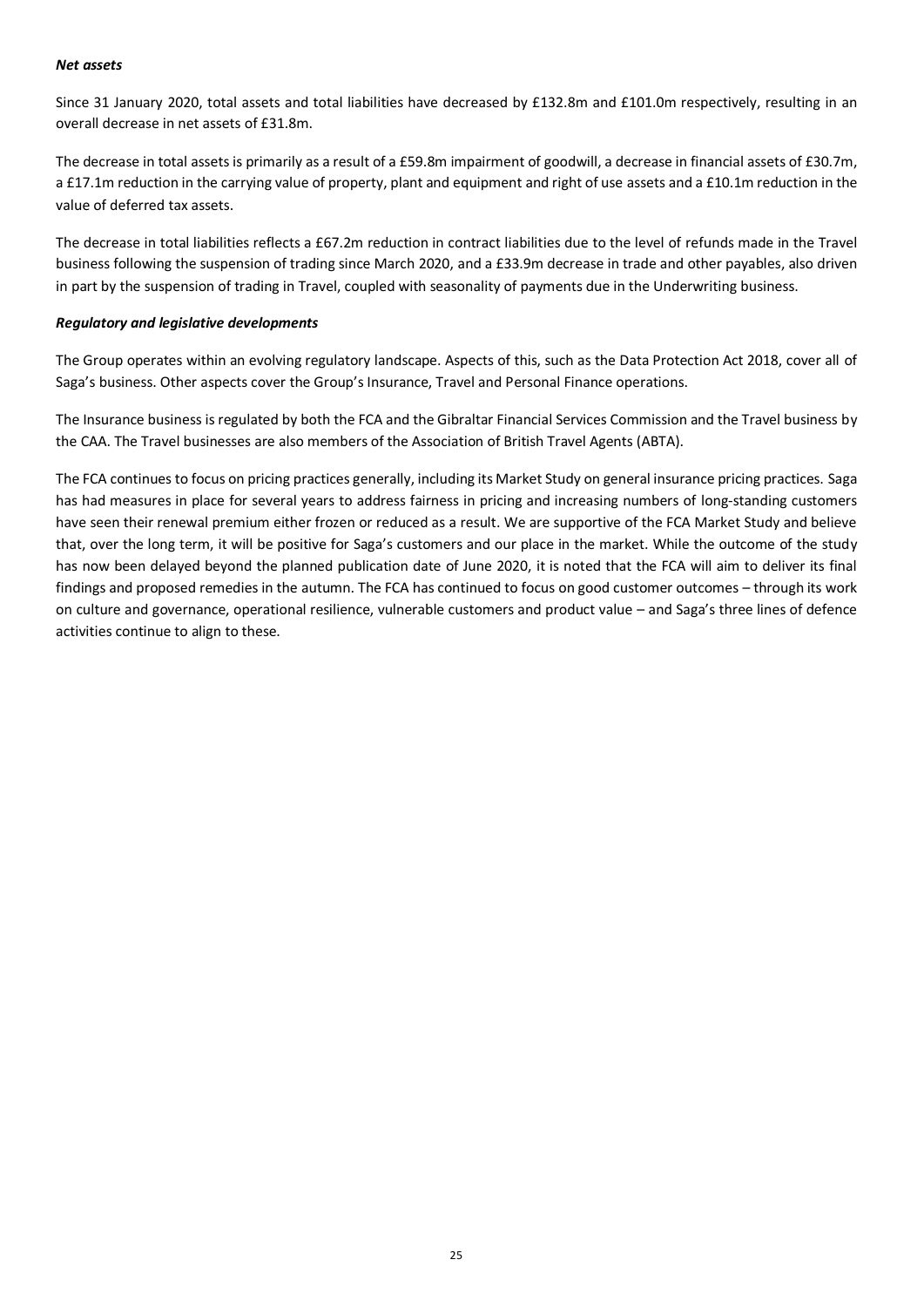#### *Impact of COVID-19 and Going Concern*

The Group's Insurance business remains largely unaffected by COVID-19, and the Group has been able to maintain operational capability successfully throughout this period, with almost all colleagues working from home.

However, the Group's Travel businesses has been subject to significant disruption in the first half of the year. Following advice from the UK Government that people over 70 years old should avoid travel and given operational challenges in almost all countries, the Group took the decision on 12 March to suspend Cruising until May and on 16 March decided to suspend Tour Operations, initially for a period of six weeks.

This disruption has had a significant impact on Group earnings and a bigger impact on Group cash flows due to working capital outflows as refunds have been made to customers on request.

As at 9 September 2020, the Group's Travel businesses remain suspended, and it is now increasingly likely that the disruption of the Travel operations will continue well into 2021, especially for Tour Operations.

The Group has continued to refine its scenario planning in the last six months. While customer demand for future departures remains positive and a return to travel departures before the end of the year is expected for the Cruise operations, the Group has taken the decision to suspend its Tour Operations business until April 2021, and made preparations for the possibility that Cruise departures may resume towards the end of 2020 but subsequently be temporarily paused until May next year.

In this scenario the Group would expect revenue for the full year to be reduced by around 90% for Tour Operations and between 80%-90% for Cruise, respectively, with a 'drop-through' from lower revenues to Underlying Profit Before Tax of 15-20% for Tour Operations and 50%-55% for Cruise, relative to plan assumptions. This is largely unchanged from the stress test scenarios published in March 2020.

This equates to a cash 'burn cost' for the Travel business of between £6m and £8m per month in the second half of the current financial year.

The Group will also be exposed to continued working capital outflows as a result of the return of customer advance deposits on cancelled departures. Given the cancellation of all impending departures and the significant amount of customer refunds that have been processed, future working capital outflows are expected to be much lower than in the first half of the year. As at 31 July, total advance receipts for the Cruise business were £37m, reduced from £52m at 31 January 2020. Total advance receipts for the Tour Operations business at the same date were £35m, reduced from £74m at 31 January 2020.

Further, the Group has identified several downside risks to the cash requirements needed to support the Insurance and Travel operating divisions. For Tour Operations, future new business will be subject to trust accounting arrangements whereby customer cash will be 100% ring-fenced from shareholder funds and will only be available for payment to suppliers upon the customer's return from holiday. For Insurance Underwriting, which owns almost all the Group's properties, any future impairment of property values would require further capital support to the underwriter.

Even allowing for these scenarios, the Group is expected to remain in a secure position for at least the next six months and before any further management actions. This is for the following reasons:

- As at 31 August 2020 the Group had available operating cash, excluding cash in the Tour Operations business and in AICL, and excluding specific restricted cash in Retail Broking, of approximately £26m.
- During August the Group reduced the amounts outstanding under the term loan and revolving credit facility by £16.4m following the completion of the sale of Bennetts. As a result, £60m of the £100m revolving credit facility was undrawn at 31 August.
- The Tour Operations business holds cash in a ring-fenced fund which protects advance payments made by customers. At 31 July 2020 the amount of cash in the ring-fenced fund was £30m, equivalent to 88% coverage of advance receipts and £6m higher than required by the CAA.
- The Insurance business continues to perform well and is cash generative. Travel insurance sales have started to pick up, albeit from very low levels, and home, motor and PMI products have proved to be highly resilient.
- The Group has included no benefits from the significant reduction in motor claims frequency since the start of the COVID-19 crisis, either in its results for the first half of the year or in ongoing financial projections or stress tests. This is due to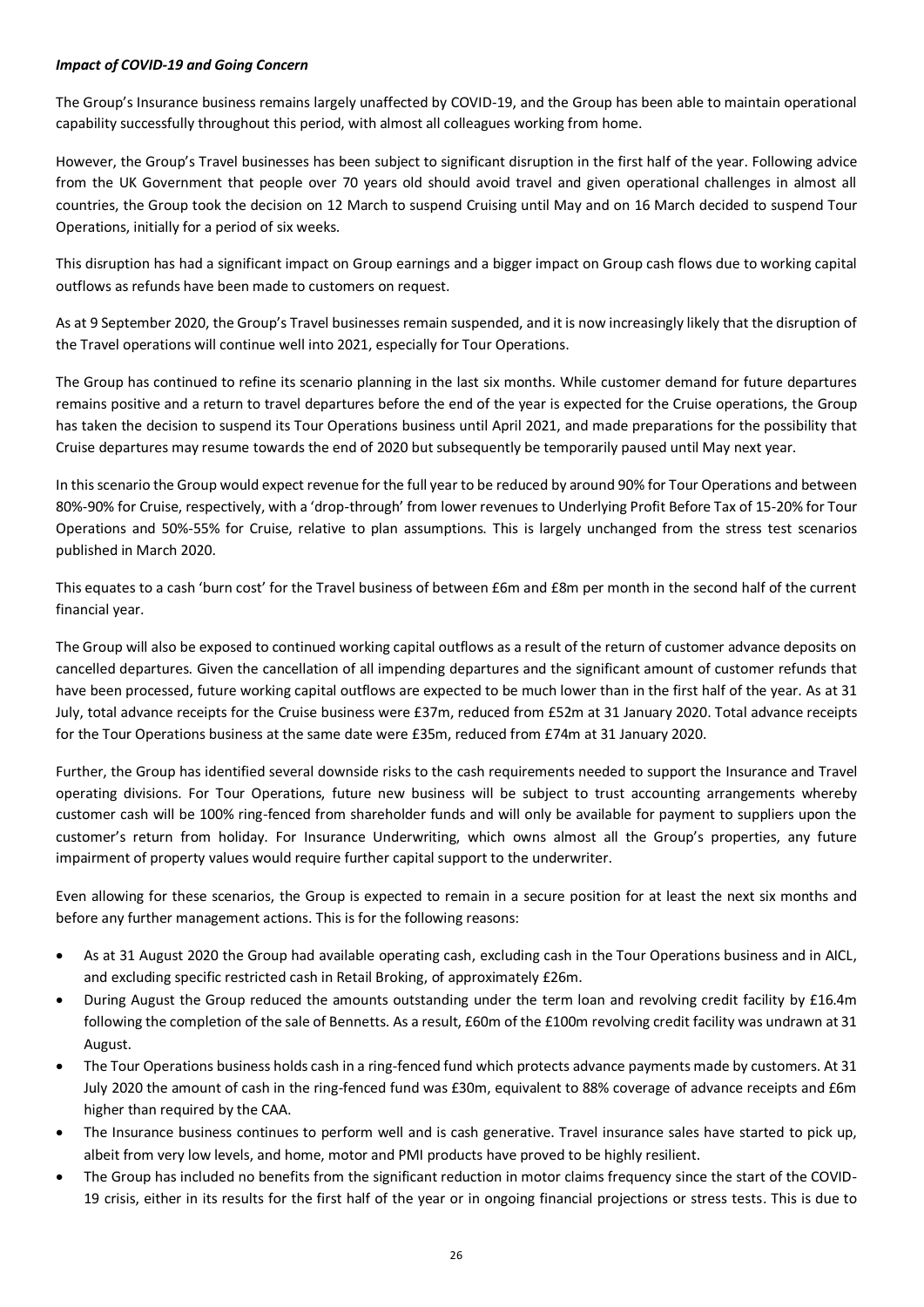uncertainty over the current pricing and claims outlook, and as a result of actions the Group intends to take in returning part of the reduction in claims costs to customers.

- No repayments are due on the Group's term loan until 31 January 2021, when £20m is due to be repaid under the current facility agreement, and no amounts are due to be repaid in relation to ship loans until after 31 March 2021.
- The Group has reduced operating costs significantly in all areas but particularly in the Travel business.
- The Board of Directors is not recommending the payment of an interim dividend for the 2020/21 financial year.

Nonetheless, while the Group remains in a secure financial position and expects to remain in compliance with covenants associated with its banking facilities at 31 January 2021 in all modelled scenarios, there remains considerable uncertainty as to the impact of COVID-19 beyond this date.

More specifically, looking beyond the next six months it is possible that the Group may breach covenants included in its banking facilities in July 2021 in the event of further disruption to the Cruise business into the middle of next year. In this situation, the Group may also face challenges in its ability to repay the term loan when this matures, which under the existing facility, would be in May 2022.

As a result, the Directors are now proposing additional actions to provide further financial security. The main action is the proposed £150m capital raising, which would enable the Group to significantly reduce short-term bank debt. Alongside certain changes to bank facility arrangements and covenants, which are also contingent on the proposed equity raise being completed successfully, this would enable the Group to maintain compliance with debt covenants in the event of ongoing disruption to the Travel business.

The additional equity capital is contingent on the outcome of a shareholder vote, and, in addition, whilst it is fully committed, the underwriting agreement is subject to certain specific conditions that, although customary in nature, are outside the control of the Group. As a result, the Directors have concluded that there exists a material uncertainty that may cast significant doubt on the Company's ability to continue as a going concern, and to continue realising its assets and discharging its liabilities in the normal course of business.

This material uncertainty would be removed on completion of the capital raising exercise, including shareholder approvals. This is expected to happen in early October 2020.

Notwithstanding the above, the Group is currently in full compliance with all debt covenants and expects to continue to remain in compliance through at least the next six months, even without any additional equity capital. The Directors expect the Company to trade through the current COVID-19 disruption and have continued to prepare the interim financial statements to 31 July 2020 on a going concern basis. Full details regarding the considerations made in reaching this conclusion are included in the going concern basis of preparation note on pages 35 to 36 of this report.

#### *Dividends*

Given the uncertain implications of COVID-19, the Board of Directors does not recommend the payment of an interim dividend for the 2020/21 financial year, nor would this be permissible at present within the bank covenants, which require net debt (excluding Cruise) to be below 3.0x EBITDA.

#### *Financial priorities for 2020/21*

The Group's financial priorities for the current financial year continue to be the preservation of cash and managing its level of debt, to ensure compliance with its banking covenants and to continue to focus on cost efficiencies. At the same time, the Group is continuing the progress in Insurance that started last year, focused on taking delivery of the second new ocean cruise ship and recommencing sailing by the end of 2020, and repositioning the Tour Operations business ready for trading to start in spring 2021. Given the continued uncertainty arising from COVID-19, the Group is not able to provide any earnings guidance for the 2020/21 financial year.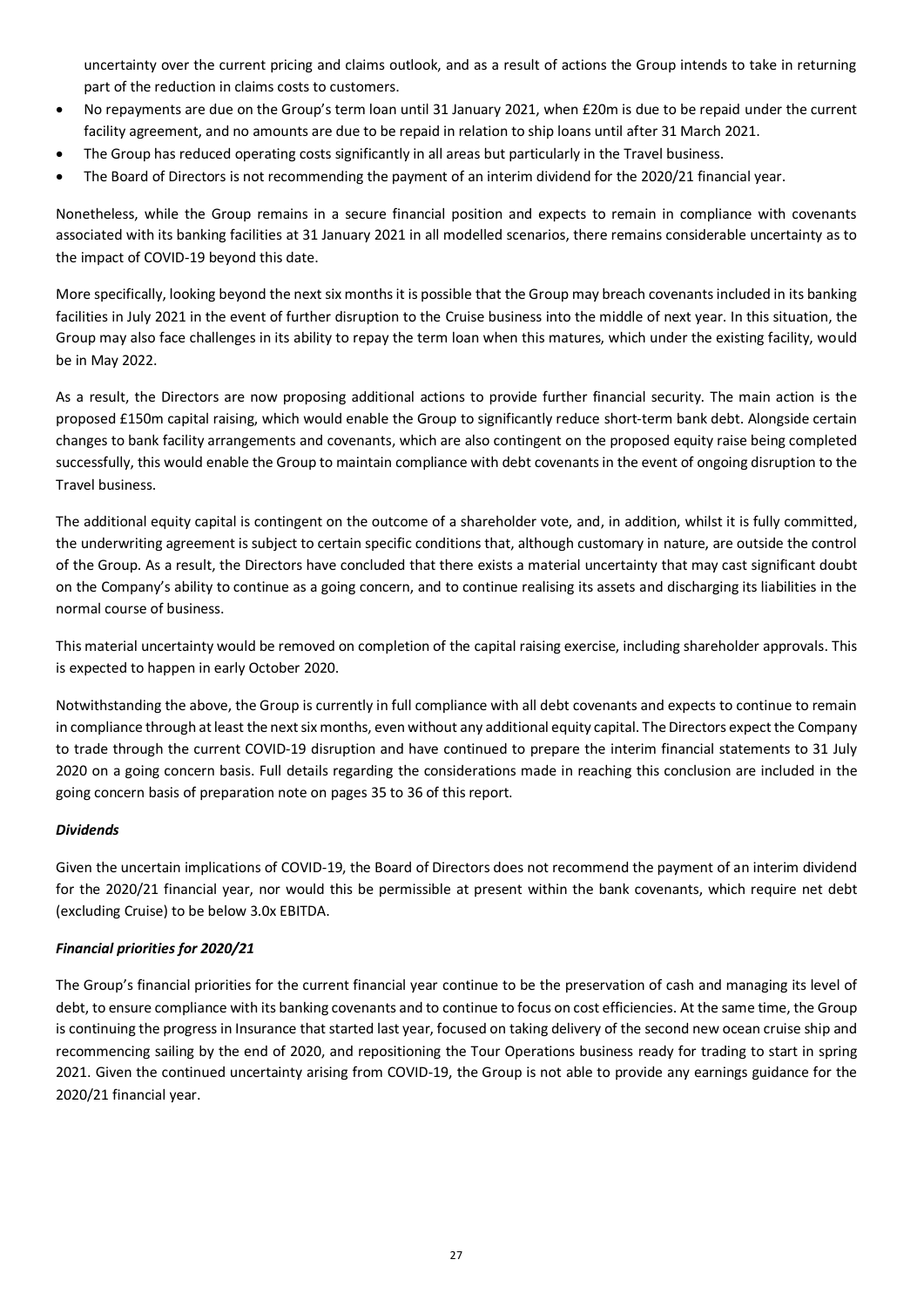# **Condensed consolidated income statement for the period ended 31 July 2020**

|                                                         |      | <b>Unaudited</b>        | Unaudited               |                         |
|---------------------------------------------------------|------|-------------------------|-------------------------|-------------------------|
|                                                         |      | 6m to                   | 6m to                   | 12m to                  |
|                                                         | Note | <b>Jul 2020</b>         | Jul 2019                | Jan 2020                |
|                                                         |      | $\mathbf{f}'\mathsf{m}$ | $\mathsf{f}'\mathsf{m}$ | $\mathsf{f}'\mathsf{m}$ |
| Gross earned premiums                                   | 3    | 112.1                   | 111.8                   | 233.9                   |
| Earned premiums ceded to reinsurers                     | 3    | (73.1)                  | (70.3)                  | (145.7)                 |
| Net earned premiums                                     | 3    | 39.0                    | 41.5                    | 88.2                    |
| Other revenue                                           | 3    | 153.4                   | 354.4                   | 709.1                   |
| <b>Total revenue</b>                                    | 3    | 192.4                   | 395.9                   | 797.3                   |
| Gross claims incurred                                   |      | (64.9)                  | (76.0)                  | $(140.6)^{26}$          |
| Reinsurers' share of claims incurred                    |      | 64.1                    | 59.0                    | 109.826                 |
| Net claims incurred                                     |      | (0.8)                   | (17.0)                  | (30.8)                  |
| Other cost of sales                                     |      | (60.5)                  | (194.4)                 | (395.1)                 |
| Cost of sales                                           | 3    | (61.3)                  | (211.4)                 | (425.9)                 |
| <b>Gross profit</b>                                     |      | 131.1                   | 184.5                   | 371.4                   |
| Administrative and selling expenses                     |      | (129.6)                 | (125.8)                 | (252.6)                 |
| Impairment of assets                                    |      | (62.0)                  | (1.2)                   | (400.5)                 |
| Net profit on disposal of businesses                    |      | 10.3                    |                         |                         |
| Net profit on disposal of property, plant and equipment |      | 6.7                     | 0.2                     | 1.3                     |
| Investment income                                       |      | (0.1)                   | 0.4                     | 1.2                     |
| Finance costs                                           |      | (13.8)                  | (7.8)                   | (21.8)                  |
| Finance income                                          |      | 1.9                     | 2.3                     | 0.1                     |
| (Loss)/profit before tax                                |      | (55.5)                  | 52.6                    | (300.9)                 |
| Tax expense                                             | 4    | (1.6)                   | (6.8)                   | (11.9)                  |
| (Loss)/profit for the period                            |      | (57.1)                  | 45.8                    | (312.8)                 |
| Attributable to:                                        |      |                         |                         |                         |
| Equity holders of the parent                            |      | (57.1)                  | 45.8                    | (312.8)                 |
| Earnings per share:                                     |      |                         |                         |                         |
| <b>Basic</b>                                            | 6    | (5.1p)                  | 4.1p                    | (27.9p)                 |
| Diluted                                                 | 6    | (5.1p)                  | 4.1p                    | (27.9p)                 |

 $^{26}$  Gross claims incurred and reinsurers' share of claims incurred for the year ended 31 January 2020 have been restated due to an incorrect allocation between these classifications. Gross claims incurred have decreased by £19.3m and reinsurers' share of claims incurred has decreased by £19.3m.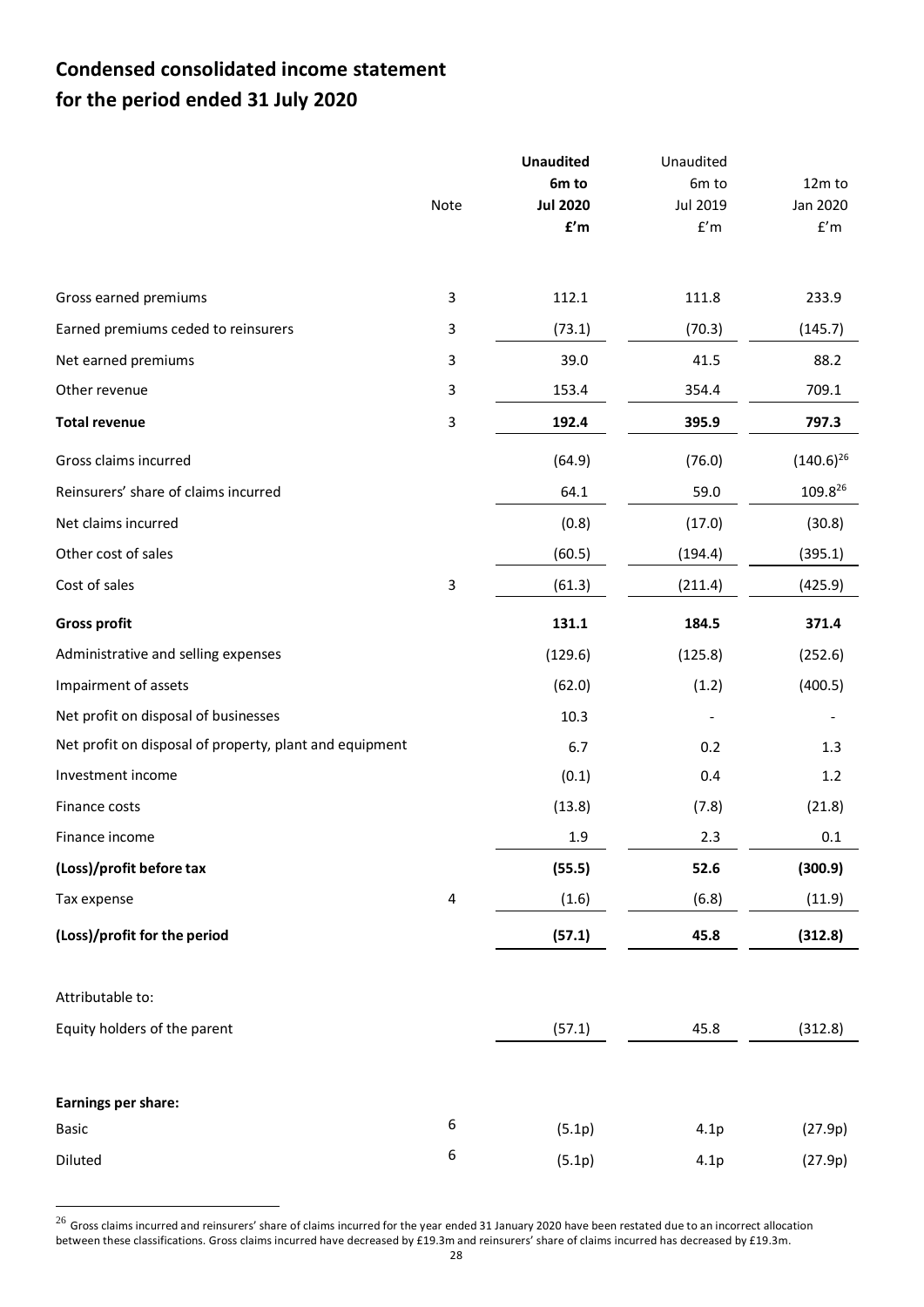# **Condensed consolidated statement of comprehensive income for the period ended 31 July 2020**

|                                                                                                    | <b>Unaudited</b> | Unaudited               |          |
|----------------------------------------------------------------------------------------------------|------------------|-------------------------|----------|
|                                                                                                    | 6m to            | 6m to                   | 12m to   |
|                                                                                                    | <b>Jul 2020</b>  | Jul 2019                | Jan 2020 |
|                                                                                                    | f'm              | $\mathsf{f}'\mathsf{m}$ | f'm      |
| (Loss)/profit for the period                                                                       | (57.1)           | 45.8                    | (312.8)  |
| Other comprehensive income                                                                         |                  |                         |          |
| Other comprehensive income to be reclassified to the income statement<br>in subsequent periods     |                  |                         |          |
| Net gains/(losses) on hedging instruments during the period                                        | 21.8             | 24.0                    | (11.2)   |
| Recycling of previous gains to income statement on matured hedges                                  | (1.5)            | (1.4)                   | (2.6)    |
| Total net gains/(losses) on cash flow hedges                                                       | 20.3             | 22.6                    | (13.8)   |
| Associated tax effect                                                                              | (4.4)            | (3.9)                   | 2.4      |
| Net gains on fair value financial assets during the period                                         | 2.6              | 7.2                     | 8.1      |
| Associated tax effect                                                                              | (0.5)            | (1.2)                   | (1.4)    |
| Total other comprehensive gains/(losses) with recycling to income<br>statement                     | 18.0             | 24.7                    | (4.7)    |
| Other comprehensive income not to be reclassified to the income<br>statement in subsequent periods |                  |                         |          |
| Re-measurement gains/(losses) on defined benefit plans                                             | 8.5              | (7.3)                   | (5.4)    |
| Associated tax effect                                                                              | (1.6)            | 1.2                     | 0.9      |
| Total other comprehensive gains/(losses) without recycling to income<br>statement                  | 6.9              | (6.1)                   | (4.5)    |
| Total other comprehensive income/(losses)                                                          | 24.9             | 18.6                    | (9.2)    |
| Total comprehensive (losses)/income for the period                                                 | (32.2)           | 64.4                    | (322.0)  |
| Attributable to:                                                                                   |                  |                         |          |
| <b>Equity holders of the parent</b>                                                                | (32.2)           | 64.4                    | (322.0)  |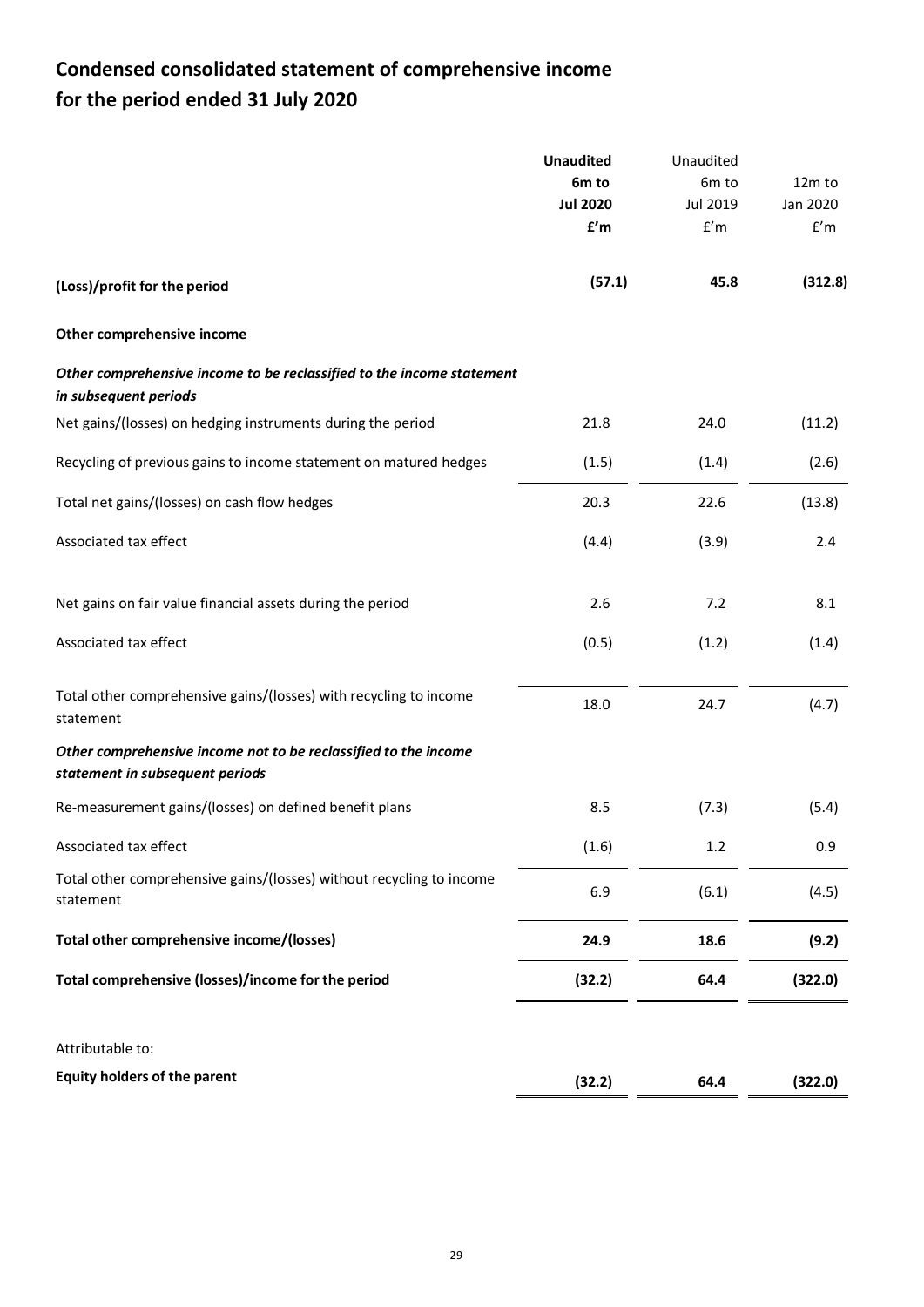# **Condensed consolidated statement of financial position as at 31 July 2020**

|                                       |      | <b>Unaudited</b>                          | Unaudited             |                                           |
|---------------------------------------|------|-------------------------------------------|-----------------------|-------------------------------------------|
|                                       | Note | As at Jul 2020<br>$\mathbf{f}'\mathsf{m}$ | As at Jul 2019<br>f'm | As at Jan 2020<br>$\mathsf{f}'\mathsf{m}$ |
| <b>Assets</b>                         |      |                                           |                       |                                           |
| Goodwill                              | 8    | 718.6                                     | 1,175.0               | 778.4                                     |
| Intangible assets                     | 9    | 56.8                                      | 62.3                  | 57.1                                      |
| Retirement benefit scheme assets      | 14   | 5.7                                       |                       |                                           |
| Property, plant and equipment         | 10   | 420.1                                     | 426.2                 | 425.0                                     |
| Right of use assets                   | 11   | 13.5                                      | 27.8                  | 25.7                                      |
| Financial assets                      | 12   | 347.4                                     | 406.8                 | 378.1                                     |
| Current tax assets                    |      | 1.5                                       |                       |                                           |
| Deferred tax assets                   |      | 12.2                                      | 16.8                  | 22.3                                      |
| Reinsurance assets                    | 15   | 59.0                                      | 82.2                  | 62.1                                      |
| Inventories                           |      | 2.8                                       | 4.7                   | 5.4                                       |
| Trade and other receivables           |      | 195.7                                     | 239.1                 | 209.0                                     |
| Assets held for sale                  | 18   | 43.0                                      |                       | 33.8                                      |
| Cash and short-term deposits          | 13   | 85.7                                      | 158.6                 | 97.9                                      |
| <b>Total assets</b>                   |      | 1,962.0                                   | 2,599.5               | 2,094.8                                   |
| <b>Liabilities</b>                    |      |                                           |                       |                                           |
| Retirement benefit scheme obligations | 14   |                                           | 7.4                   | 5.5                                       |
| Gross insurance contract liabilities  | 15   | 437.2                                     | 489.9                 | 443.6                                     |
| Provisions                            |      | 5.3                                       | 7.6                   | 7.7                                       |
| <b>Financial liabilities</b>          | 12   | 697.0                                     | 716.1                 | 690.3                                     |
| <b>Current tax liabilities</b>        |      |                                           | 9.3                   | 7.7                                       |
| Deferred tax liabilities              |      | 6.7                                       | 6.7                   | 4.2                                       |
| Contract liabilities                  |      | 86.0                                      | 181.3                 | 153.2                                     |
| Trade and other payables              |      | 152.0                                     | 193.3                 | 185.9                                     |
| Liabilities held for sale             | 18   | 21.4                                      |                       | 8.5                                       |
| <b>Total liabilities</b>              |      | 1,405.6                                   | 1,611.6               | 1,506.6                                   |
| <b>Equity</b>                         |      |                                           |                       |                                           |
| Issued capital                        |      | 11.2                                      | 11.2                  | 11.2                                      |
| Share premium                         |      | 519.3                                     | 519.3                 | 519.3                                     |
| Retained earnings                     |      | 16.4                                      | 429.7                 | 65.4                                      |
| Share-based payment reserve           |      | 7.0                                       | 14.0                  | 7.8                                       |
| Fair value reserve                    |      | 7.0                                       | 4.2                   | 4.9                                       |
| Hedging reserve                       |      | (4.5)                                     | 9.5                   | (20.4)                                    |
| <b>Total equity</b>                   |      | 556.4                                     | 987.9                 | 588.2                                     |
| <b>Total liabilities and equity</b>   |      | 1,962.0                                   | 2,599.5               | 2,094.8                                   |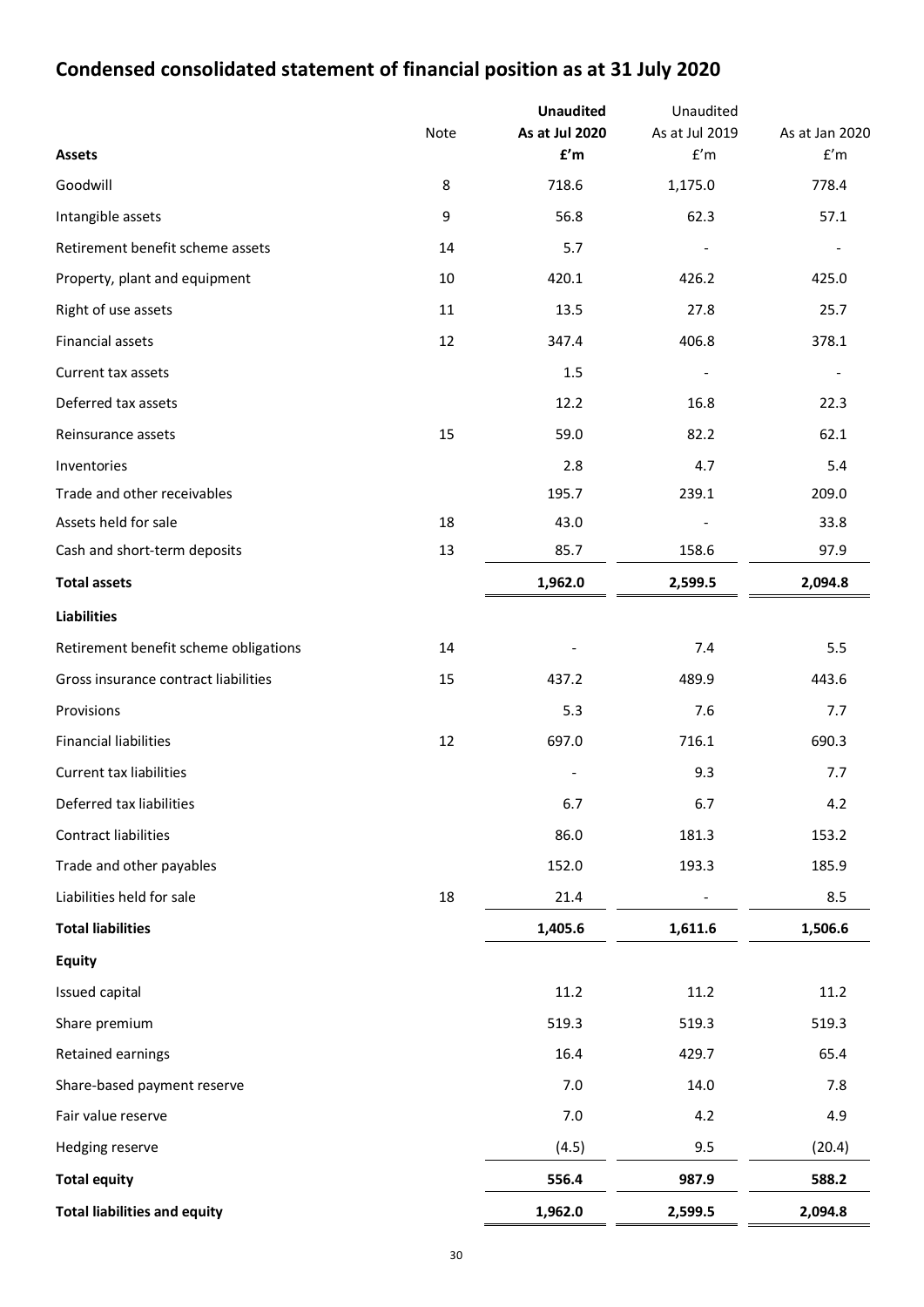# **Condensed consolidated statement of changes in equity for the period ended 31 July 2020**

|                                                            |                              |                          |          |                          | Attributable to the equity holders of the parent |                              |         |
|------------------------------------------------------------|------------------------------|--------------------------|----------|--------------------------|--------------------------------------------------|------------------------------|---------|
|                                                            |                              |                          |          | Share-                   |                                                  |                              |         |
|                                                            |                              |                          |          | based                    |                                                  |                              |         |
|                                                            | Issued                       | Share                    | Retained | payment                  | Fair value                                       | Hedging                      | Total   |
|                                                            | capital                      | premium                  | earnings | reserve                  | reserve                                          | reserve                      | equity  |
|                                                            | f'm                          | f'm                      | f'm      | f'm                      | f'm                                              | f'm                          | f'm     |
| <b>Unaudited</b>                                           |                              |                          |          |                          |                                                  |                              |         |
| At 1 February 2020                                         | 11.2                         | 519.3                    | 65.4     | 7.8                      | 4.9                                              | (20.4)                       | 588.2   |
| Loss for the period                                        |                              |                          | (57.1)   |                          |                                                  |                              | (57.1)  |
| Other comprehensive income excluding recycling             |                              |                          | 6.9      | $\overline{\phantom{a}}$ | 2.1                                              | 17.1                         | 26.1    |
| Recycling of previous gains to income statement            | $\qquad \qquad \blacksquare$ | $\overline{\phantom{a}}$ |          | $\overline{\phantom{a}}$ | $\overline{\phantom{a}}$                         | (1.2)                        | (1.2)   |
| Total comprehensive (losses)/income                        | $\overline{\phantom{a}}$     | $\overline{\phantom{a}}$ | (50.2)   | $\overline{\phantom{a}}$ | 2.1                                              | 15.9                         | (32.2)  |
| Share-based payment charge                                 |                              |                          |          | 1.1                      |                                                  |                              | 1.1     |
| Exercise of share options                                  |                              |                          | 1.2      | (1.9)                    |                                                  |                              | (0.7)   |
| At 31 July 2020                                            | 11.2                         | 519.3                    | 16.4     | 7.0                      | 7.0                                              | (4.5)                        | 556.4   |
| <b>Unaudited</b>                                           |                              |                          |          |                          |                                                  |                              |         |
| At 1 February 2019                                         | 11.2                         | 519.3                    | 401.4    | 13.3                     | (1.8)                                            | 17.5                         | 960.9   |
| Profit for the period                                      |                              |                          | 45.8     |                          |                                                  |                              | 45.8    |
| Other comprehensive (losses)/income excluding              |                              |                          |          |                          |                                                  |                              |         |
| recycling                                                  |                              |                          | (6.1)    |                          | 6.0                                              | 19.9                         | 19.8    |
| Recycling of previous gains to income statement            |                              |                          |          |                          | $\overline{\phantom{a}}$                         | (1.2)                        | (1.2)   |
| Total comprehensive income                                 |                              | $\blacksquare$           | 39.7     | $\blacksquare$           | 6.0                                              | 18.7                         | 64.4    |
| Recognition of non-financial asset from hedging            |                              |                          |          |                          |                                                  |                              |         |
| reserve                                                    |                              |                          |          |                          | $\overline{\phantom{0}}$                         | (26.7)                       | (26.7)  |
| Dividends paid                                             |                              | $\overline{\phantom{a}}$ | (11.2)   |                          |                                                  | $\overline{\phantom{a}}$     | (11.2)  |
| Share-based payment charge                                 |                              |                          |          | 1.1                      |                                                  |                              | 1.1     |
| Exercise of share options                                  |                              |                          | (0.2)    | (0.4)                    |                                                  |                              | (0.6)   |
| At 31 July 2019                                            | 11.2                         | 519.3                    | 429.7    | 14.0                     | 4.2                                              | 9.5                          | 987.9   |
|                                                            |                              |                          |          |                          |                                                  |                              |         |
| At 1 February 2019                                         | 11.2                         | 519.3                    | 401.4    | 13.3                     | (1.8)                                            | 17.5                         | 960.9   |
| Loss for the year                                          |                              |                          | (312.8)  |                          |                                                  | $\qquad \qquad \blacksquare$ | (312.8) |
| Other comprehensive (losses)/income excluding<br>recycling |                              |                          | (4.5)    |                          | 6.7                                              | (9.3)                        | (7.1)   |
| Recycling of previous gains to income statement            |                              |                          |          |                          |                                                  | (2.1)                        | (2.1)   |
| Total comprehensive (losses)/income                        |                              |                          | (317.3)  |                          | 6.7                                              | (11.4)                       | (322.0) |
| Recognition of non-financial asset from hedging            |                              |                          |          |                          |                                                  |                              |         |
| reserve                                                    |                              |                          |          |                          |                                                  | (26.5)                       | (26.5)  |
| Dividends paid                                             |                              |                          | (25.8)   |                          |                                                  |                              | (25.8)  |
| Share-based payment charge                                 |                              |                          |          | 2.2                      |                                                  |                              | 2.2     |
| Exercise of share options                                  |                              |                          | 7.1      | (7.7)                    |                                                  |                              | (0.6)   |
| At 31 January 2020                                         | 11.2                         | 519.3                    | 65.4     | 7.8                      | 4.9                                              | (20.4)                       | 588.2   |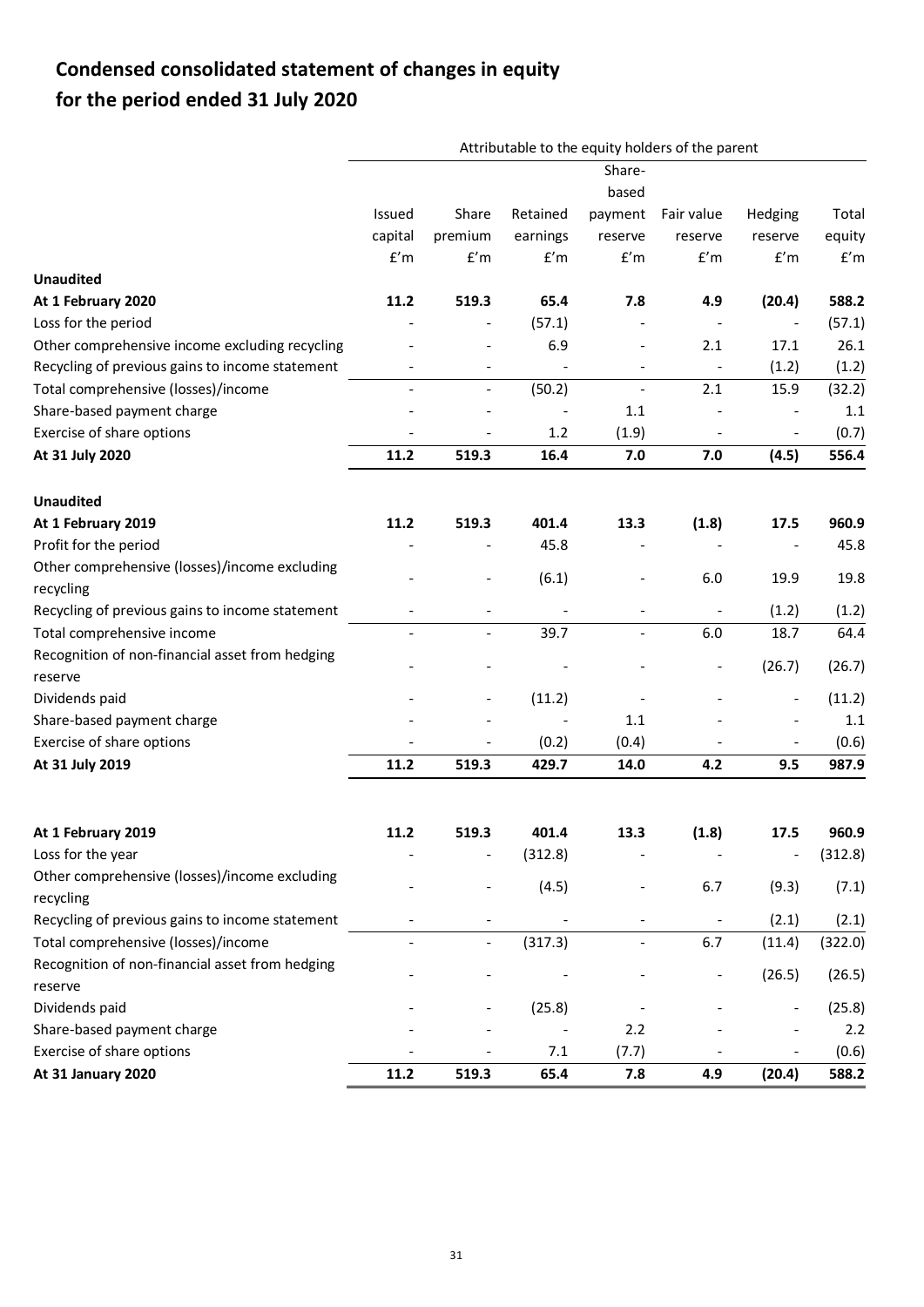# **Condensed consolidated statement of cash flows for the period ended 31 July 2020**

|                                                                   |             | <b>Unaudited</b>  | Unaudited         |          |
|-------------------------------------------------------------------|-------------|-------------------|-------------------|----------|
|                                                                   |             | 6 <sub>m</sub> to | 6 <sub>m</sub> to | 12m to   |
|                                                                   | <b>Note</b> | <b>Jul 2020</b>   | Jul 2019          | Jan 2020 |
|                                                                   |             | f'm               | f'm               | f'm      |
| (Loss)/profit before tax                                          |             | (55.5)            | 52.6              | (300.9)  |
| Depreciation, impairment and profit on disposal of property,      |             |                   |                   |          |
| plant and equipment and right of use assets                       |             | 3.1               | 21.1              | 43.7     |
| Amortisation, impairment and profit on disposal                   |             |                   |                   |          |
| of intangible assets                                              |             | 67.1              | 9.5               | 408.1    |
| Share-based payment transactions                                  |             | 1.0               | 1.1               | 2.1      |
| Profit on assets held for sale                                    | 7           | (10.3)            |                   |          |
| Finance costs                                                     |             | 13.8              | 7.8               | 21.8     |
| Finance income                                                    |             | (1.9)             | (2.3)             | (0.1)    |
| Interest income from investments                                  |             | 0.1               | (0.4)             | (1.2)    |
| Movements in other assets and liabilities                         |             | (79.8)            | 5.0               | (37.8)   |
|                                                                   |             | (62.4)            | 94.4              | 135.7    |
| Interest received                                                 |             | (0.1)             | 0.4               | 1.2      |
| Interest paid                                                     |             | (12.5)            | (7.7)             | (19.9)   |
| Income tax paid                                                   |             | (4.7)             | (16.1)            | (25.1)   |
| Net cash flows (used in)/from operating activities                |             | (79.7)            | 71.0              | 91.9     |
| <b>Investing activities</b>                                       |             |                   |                   |          |
| Proceeds from sale of property, plant and equipment, and right of |             |                   |                   |          |
| use assets                                                        |             | 7.2               | 4.9               | 6.3      |
| Purchase of, and payments for, the construction of property,      |             |                   |                   |          |
| plant and equipment and intangible assets                         |             | (12.5)<br>26.8    | (263.9)           | (295.3)  |
| Net disposal of financial assets<br>Disposal of subsidiaries      | 7           |                   | 45.6              | 32.8     |
| Net cash flows from/(used in) investing activities                |             | 13.3<br>34.8      |                   | (256.2)  |
|                                                                   |             |                   | (213.4)           |          |
| <b>Financing activities</b>                                       |             |                   |                   |          |
| Payment of principal portion of lease liabilities                 |             | (2.4)             | (9.2)             | (15.0)   |
| Proceeds from borrowings                                          | 16          | 50.0              | 269.0             | 279.0    |
| Repayment of borrowings                                           | 16          | (10.0)            | (34.0)            | (84.2)   |
| Debt issue costs                                                  |             | (1.1)             | (1.3)             | (7.9)    |
| Dividends paid                                                    |             |                   | (11.2)            | (25.8)   |
| Net cash flows from financing activities                          |             | 36.5              | 213.3             | 146.1    |
| Net (decrease)/increase in cash and cash equivalents              |             | (8.4)             | 70.9              | (18.2)   |
| Cash and cash equivalents at the start of the period              |             | 139.1             | 157.3             | 157.3    |
| Cash and cash equivalents at the end of the period                | 13          | 130.7             | 228.2             | 139.1    |
|                                                                   |             |                   |                   |          |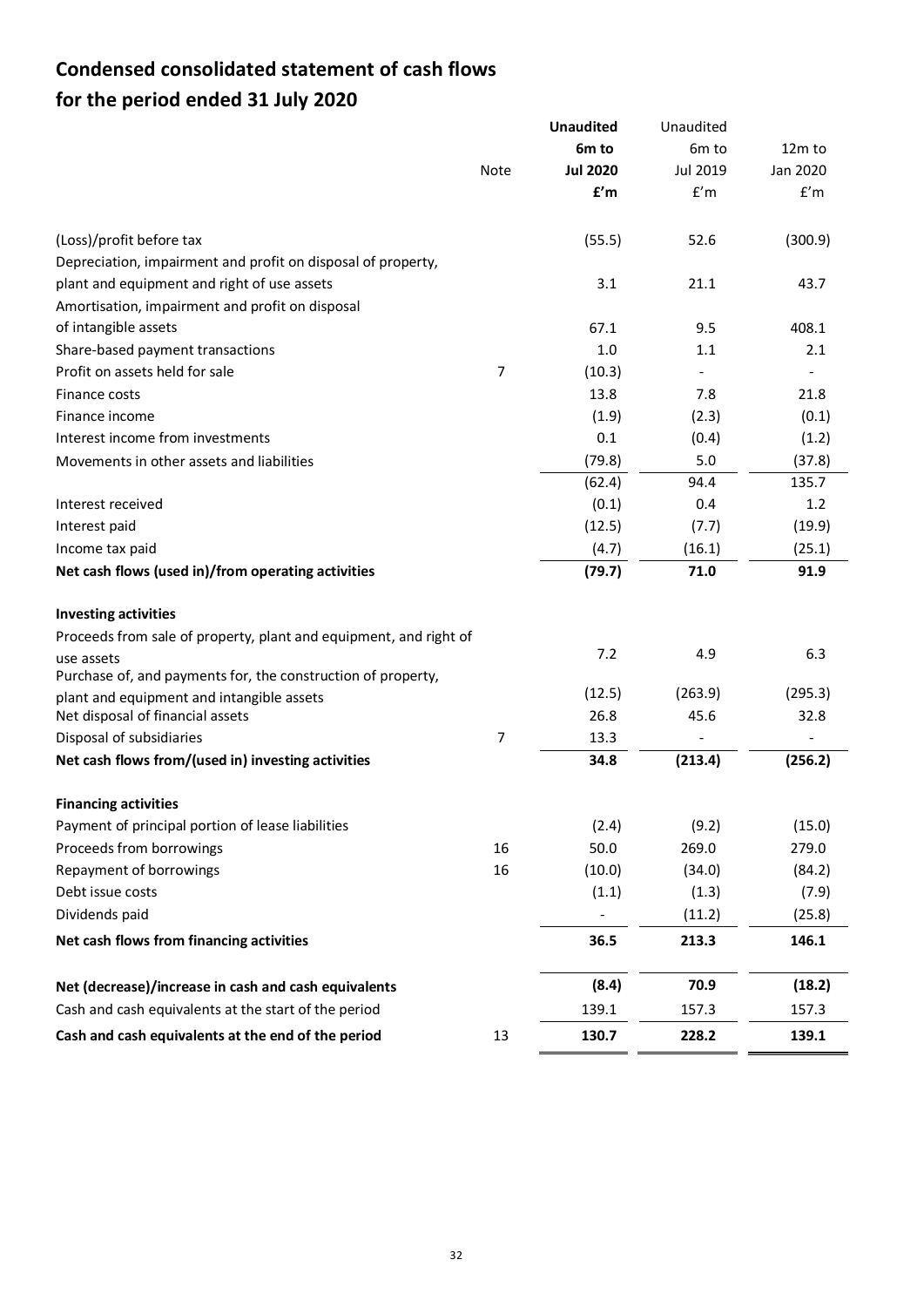# **Notes to the condensed consolidated interim financial statements**

## **1 Corporate information**

Saga plc ('the Company') is a public limited company incorporated and domiciled in the United Kingdom under the Companies Act 2006 (registration number 8804263). Its registered office is located at Enbrook Park, Folkestone, Kent, CT20 3SE.

The interim condensed consolidated financial statements of Saga plc and the entities controlled by the Company (its subsidiaries, collectively 'the Group') for the six months ended 31 July 2020 were authorised for issue in accordance with a resolution of the Directors on 9 September 2020.

## **2.1 Basis of preparation**

These condensed consolidated interim financial statements comprise the interim financial statements of the Group for the six-month period to 31 July 2020.

The condensed consolidated interim financial statements have been prepared on a going concern basis and on a historical cost basis except as otherwise stated. The Group has reviewed the appropriateness of the going concern basis in preparing the condensed financial statements, particularly in light of the COVID-19 pandemic, details of which are included in note 2.6. Based on those assumptions, the Directors have concluded that it remains appropriate to adopt the going concern basis in preparing the financial statements.

The presentation currency of the Group is sterling. Unless otherwise stated, the amounts shown in the condensed consolidated financial statements are in millions of pounds sterling (£'m).

The condensed consolidated interim financial statements have been prepared in accordance with the Disclosure and Transparency Rules (DTR) of the Financial Conduct Authority (FCA) and in accordance with IAS 34 'Interim Financial Reporting'. The significant accounting policies applied by the Group are set out in note 2.3 and 2.4. The Group has applied all IFRS standards and interpretations adopted and endorsed by the EU effective for the period ending 31 January 2021. The condensed consolidated interim financial statements have been reviewed by KPMG LLP and include their review conclusion.

These condensed consolidated interim financial statements do not comprise statutory financial statements within the meaning of Section 435 of the Companies Act 2006. Statutory financial statements for the year ended 31 January 2020 have been delivered to the Registrar of Companies. The auditor's report on those financial statements:

- (i) was unqualified;
- (ii) did not include a reference to any matters to which the auditor drew attention by way of emphasis without qualifying their report; and
- (iii) did not constitute a statement under Section 498 (2) or (3) of the Companies Act 2006.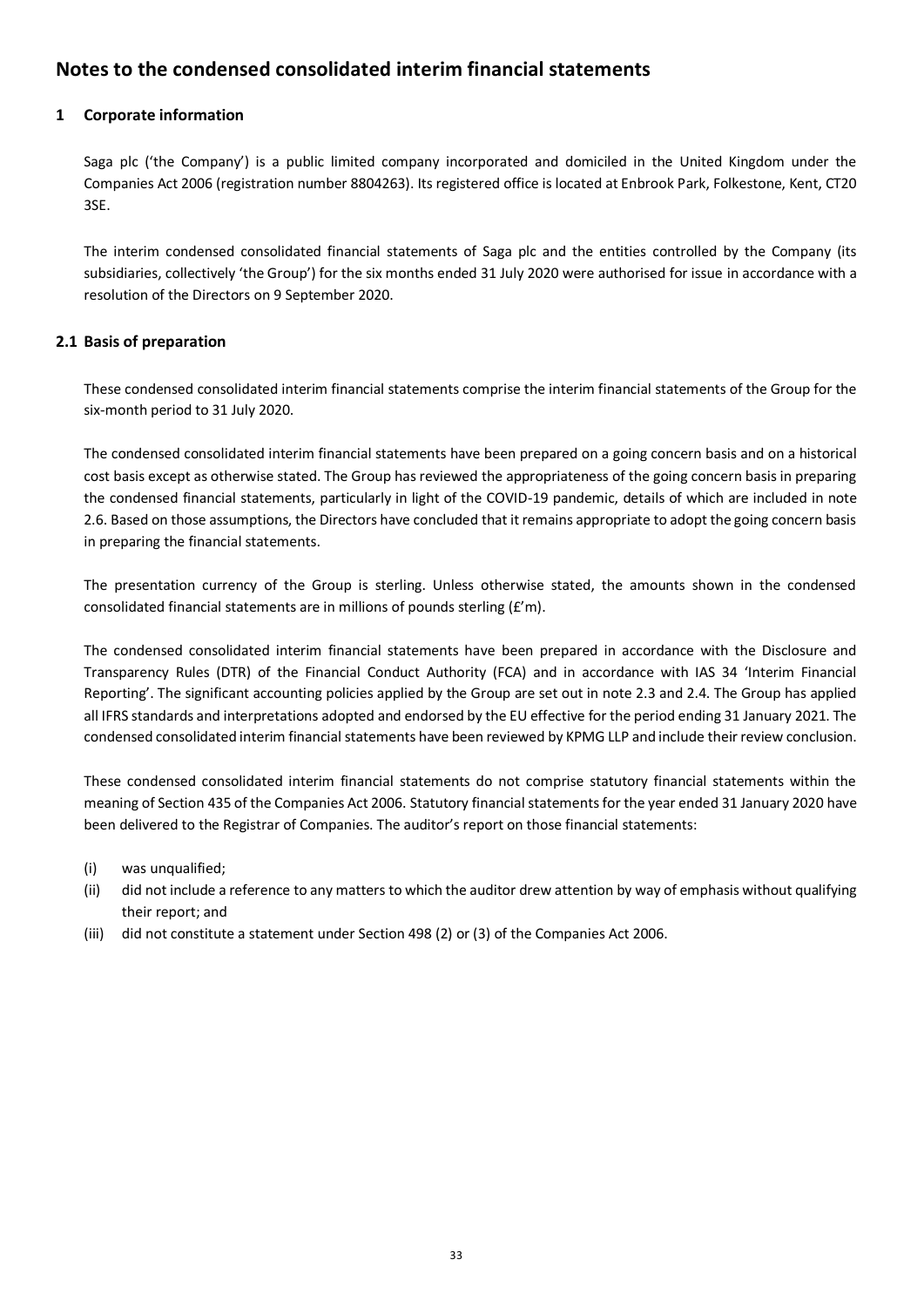## **2.2 Basis of consolidation**

The condensed consolidated financial statements comprise the financial position and results of each of the companies within the Group. Where necessary, adjustments have been made to the financial position and results of subsidiaries to bring the accounting policies used into line with those used by the Group. All intra-group transactions, balances, income and expenses have been eliminated on consolidation. The policies set out below have been applied consistently throughout the periods presented to items considered material to the condensed consolidated interim financial statements.

## **2.3 Summary of significant accounting policies**

The condensed set of interim financial statements for the period ended 31 July 2020 have been prepared applying the same accounting policies that were applied in the preparation of the Group's published consolidated financial statements for the year ended 31 January 2020.

Full details of the accounting policies of the Group can be found in the annual report and accounts for the year ended 31 January 2020 available at www.corporate.saga.co.uk.

## **2.4 Standards issued but not yet effective**

Standards and amendments to standards in issue but not effective or not adopted by the Group as at 31 January 2020 continue to be not yet effective or not adopted by the Group at 31 July 2020 and can be found in the annual report and accounts for the year ended 31 January 2020 available at www.corporate.saga.co.uk.

In May 2020, the IASB issued 'COVID-19-Related Rent Concessions (Amendment to IFRS 16)'. The amendment provides lessees with an exemption from assessing whether a COVID-19-related rent concession is a lease modification. The amendment is effective for annual reporting periods beginning on or after 1 June 2020, although it is yet to be endorsed by the EU and will be dependent on the implementation policy adopted by the UK after leaving the EU. The Group does not intend to take advantage of the exemption available under this amendment. The amendment will have no effect on the Group's financial statements for the year ended 31 January 2021.

There have been no other amendments to standards or interpretations issued since 1 February 2020 which impact the consolidated financial statements of the Group.

## **2.5 Significant accounting judgements, estimates and assumptions**

Full details of significant accounting judgements, estimates and assumptions used in the application of the Group's accounting policies can be found in the annual report and accounts for the year ended 31 January 2020 available at www.corporate.saga.co.uk. There have been no changes to the principles or assumptions in these critical accounting estimate and judgement areas during the period.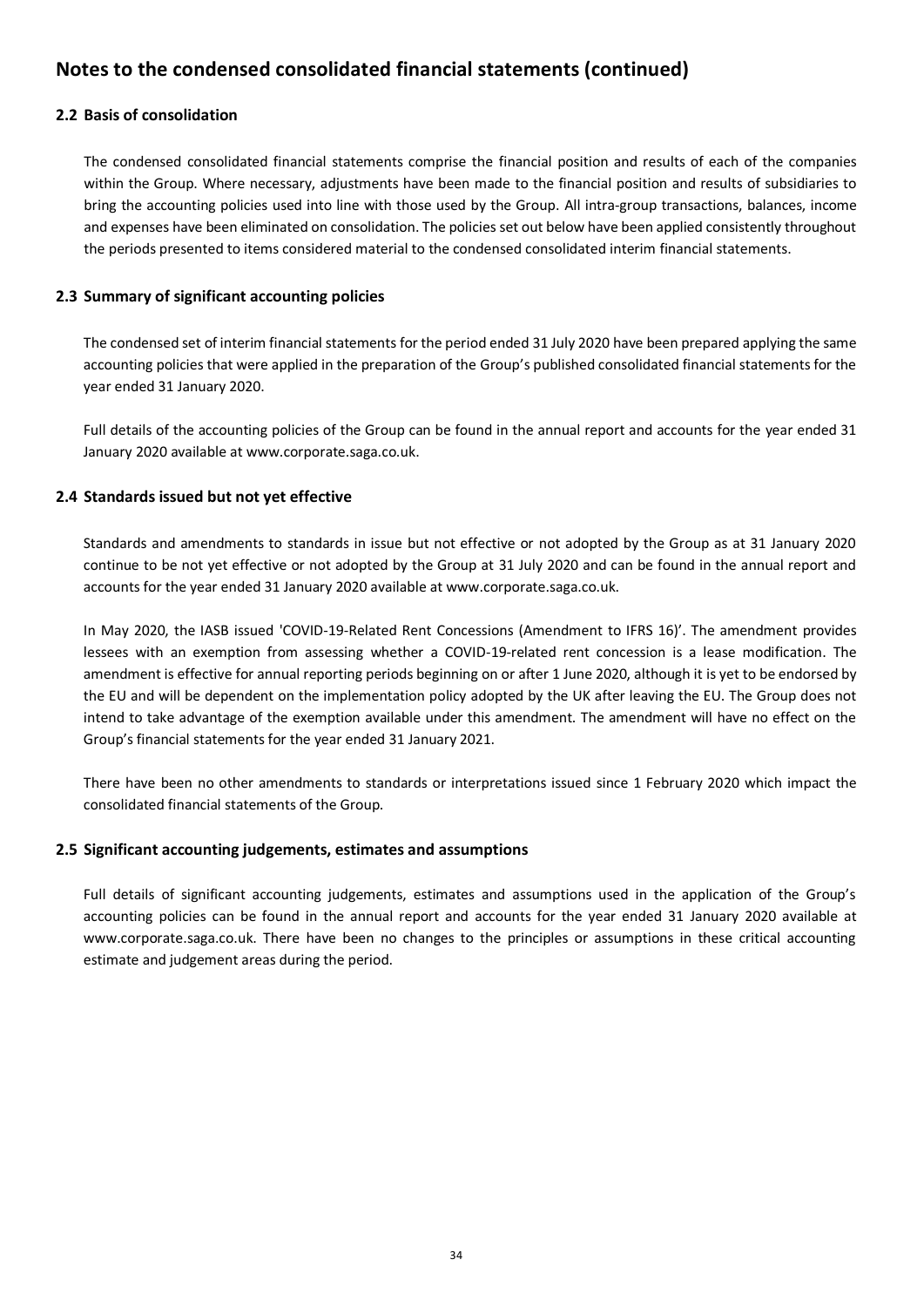## **2.6 Going concern**

The Directors have considered the appropriateness of the going concern basis of preparation for the interim financial statements prepared to 31 July 2020, and in doing so have considered a range of possible scenarios that factor in the potential ongoing impact of COVID-19 and other key risks and uncertainties.

The COVID-19 outbreak has created a major challenge and a high level of uncertainty, and it has had a severe impact on the Group, with both Cruise and Tour Operations suspended from mid-March. Current plans are being made to recommence ocean cruises from the end of 2020, with appropriate measures taken to protect the safety of customers. A decision has been made to suspend the Tour Operations business until April 2021. The Group is taking mitigating actions by managing its cash flow and has enabled all of its head office employees to work from home.

The Group currently has an ample level of liquidity, with approximately £26m of available cash as at 31 August 2020, £60m undrawn and available on a revolving credit facility (RCF) and a £10m overdraft. Despite the impact of COVID-19 on its Travel business, the Group's Insurance business is trading well, remains highly cash generative and is largely unaffected by COVID-19.

Whilst the going concern assessment only requires consideration of a minimum of at least twelve months following the date of signing the accounts, the Group has taken a more thorough approach given the current climate and has updated its financial outlook to January 2025, and with a particular focus on the eighteen-month period to January 2022 and the impact of different scenarios on the Group's leverage and interest cover covenants associated with its banking facilities.

In undertaking the assessment, the Group has considered three possible scenarios:

- a central scenario based on current plans, with a best estimate outlook for the Insurance and Tour Operations businesses, with no trading expected in the Saga Holidays and Titan businesses until April 2021. This is coupled with the latest view of being able to commence ocean cruises again from November 2020 based on the current preparations being made, with the long-term outlook for cruising beyond 2020 returning to pre COVID-19 levels
- a downside scenario that factors in the impact of a second wave of lockdown restrictions in the first half of 2021 such that cruises have to cease again from January 2021 until May 2021, and with lower load factors for the next few years. Also incorporated into this scenario are further potential downside risks as a result of other trading and regulatory pressures on margins of approximately £12m per annum, with a further associated working capital strain and a requirement to provide additional cash support to the Insurance business of around £30m within the next 12 months
- a further, more severe downside scenario (a 'reasonable worse-case scenario') that factors in additional long-term suppression in demand for package holidays and tours, and further downward pressure on Insurance earnings of £10m per annum.

As required, these scenarios do not include the impact of any mitigating actions which are dependent on shareholder approval and as such, do not include the expected cash proceeds from the proposed capital raising exercise.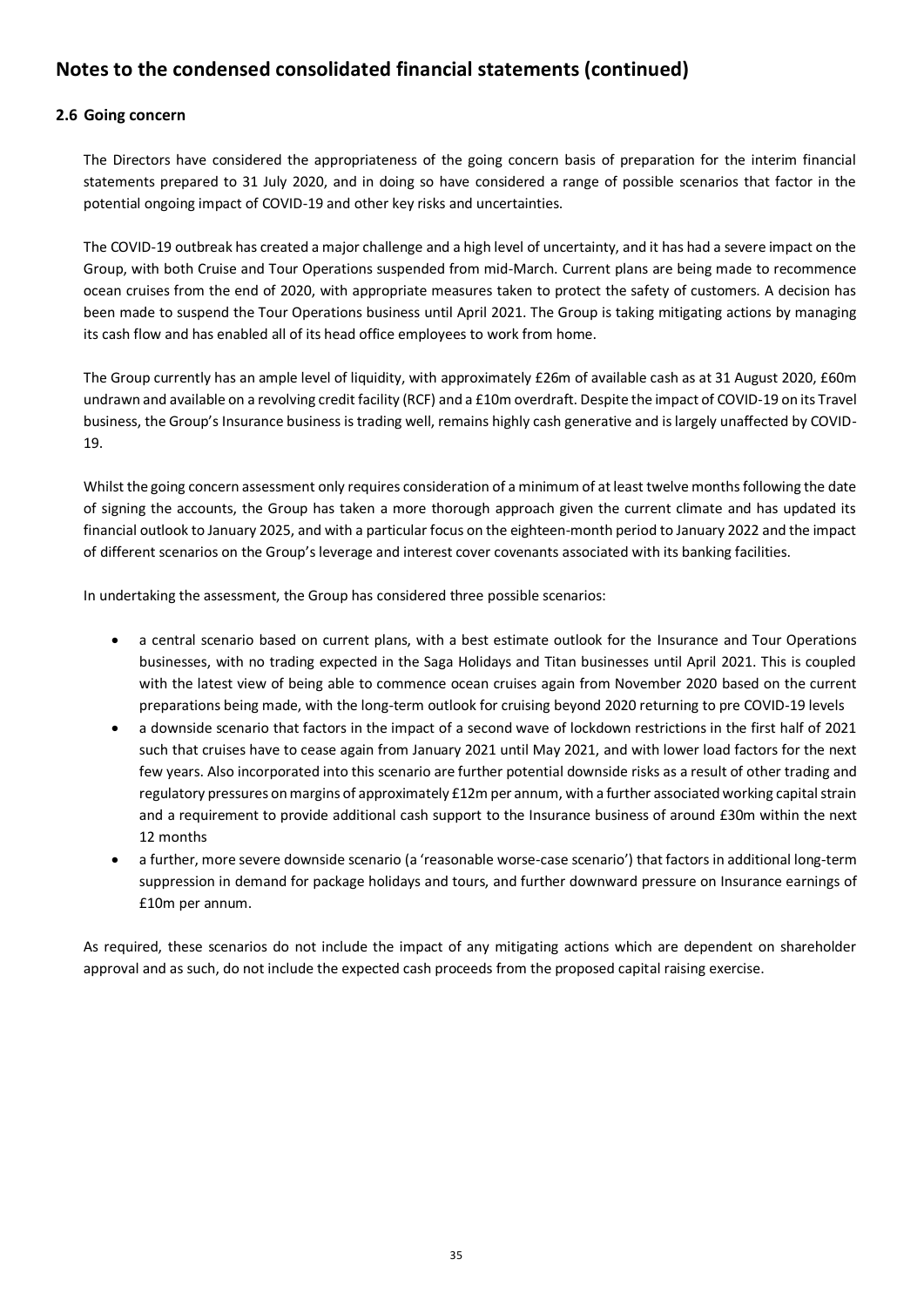## **2.6 Going concern (continued)**

In all scenarios, the short-term outlook remains stable and the Group continues to operate within its debt covenants for the rest of the financial year up to 31 January 2021. Further out, there is more uncertainty and the modelled scenarios indicate a potential breach of the EBITDA to net debt ratio covenant (leverage) attached to its term loan and revolving credit facility (RCF) of 4.25x at July 2021. Based on the existing facility agreement, this covenant requirement reduces to 4.0x from October 2021 and again to 3.0x from July 2022, and it is tested at quarterly intervals when it is above 4.0x, and half-yearly when below 4.0x. In the two downside scenarios, the Group has also forecast a sustained breach of its covenants for twelve months following July 2021 in the middle scenario and eighteen months in the reasonable worse-case scenario. As at 31 August 2020, the Group owed £134m on its term loan facility, which is due to mature in May 2022, and was £40m drawn against a £100m RCF, which is due to mature in May 2023. In the two downside scenarios, the Group would need to extend its access to the term loan facility beyond May 2022 by up to a further twelve months.

In the two downside scenarios, the Group has also forecast a breach of the existing EBITDA to net cash interest payable ratio covenant (interest cover) of 3.0x as at July 2021 and October 2021. This covenant is also attached to the term loan and RCF.

The Group is therefore taking mitigating actions to improve financial flexibility and address the aforementioned risks. First, the Group is intending to raise approximately £140m in net proceeds from the issuance and sale of additional equity shares in Saga plc, which will reduce net debt and bring leverage back below the covenant levels across the duration of the planning horizon. The additional equity capital is contingent on the outcome of a shareholder vote, and, in addition, whilst it fully committed, the underwriting agreement is subject to certain specific conditions that, although customary in nature, are outside the control of the Group. Second, the Group has agreed with its lenders an increase in the net debt to EBITDA ('leverage') covenant at 31 July 2021 from 4.25x to 4.75x and at 31 October 2021 from 4.0x to 4.5x. The Group has also agreed a reduction in the interest cover covenant at 30 April 2021 from 2.0x to 1.25x, at 31 July 2021 from 3.0x to 1.5x, at 31 October 2021 from 3.0x to 1.75x and at 31 January 2022 from 3.5x to 2.5x. The agreement with the lenders is contingent on the proposed equity raise being completed successfully.

The impact of the COVID-19 situation cannot be predicted with a high level of accuracy and it is not possible to assess all possible future implications for the Group. Although the Group has a plan to address this uncertainty through the proposed capital raising and amendments to bank facilities, successful completion of these actions is conditional upon shareholder approval and cannot therefore be relied upon in relation to the going concern assessment in the current results. Accordingly, the Directors have concluded that there exists a material uncertainty in relation to going concern in the scenarios modelled. This material uncertainty may cast significant doubt on the Group's ability to continue as a going concern and to continue realising its assets and discharging its liabilities in the normal course of business.

Notwithstanding this material uncertainty, the Directors have continued to prepare the interim financial statements to 31 July 2020 on a going concern basis. This is in part due to the proposed capital raising exercise, which if completed successfully, would lead to the removal of the going concern uncertainty. However, even in the event that this was not successful, the Group would still expect to trade through the current period of uncertainty with time to execute alternative actions in the next six months, during which period the Group would remain in compliance with covenants and with sufficient available liquidity to support the business.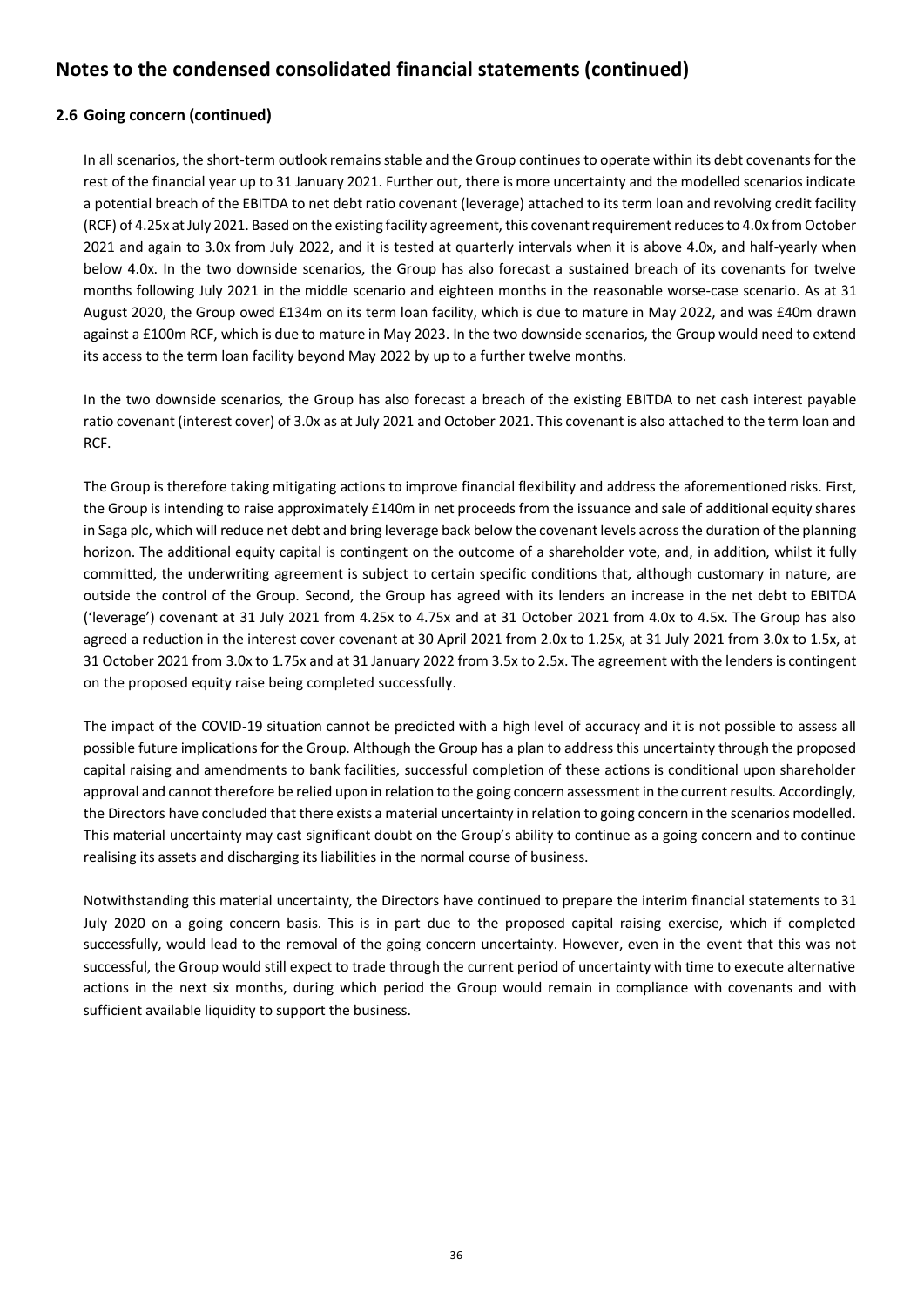## **3 Segmental information**

For management purposes, the Group is organised into business units based on their products and services. The Group has three reportable operating segments as follows:

- *Insurance*: the segment primarily comprises general insurance products. Revenue is derived primarily from insurance premiums and broking revenues. This segment is further analysed into four sub-segments:
	- o Retail broking, consisting of:
		- o Motor Broking
		- o Home Broking
		- o Other Insurance Broking
	- o Underwriting
- *Travel*: the segment primarily comprises the operation and delivery of package tours and cruise holiday products. The Group owns and operates two cruise ships. All other holiday products are packaged together with third-party supplied accommodation, flight and other transport arrangements.
- *Other Businesses and Central Costs*: the segment comprises the Group's other businesses, its central cost base and Membership scheme. The other businesses include the financial services product offering, the domiciliary care services offering, a monthly subscription magazine product and the Group's internal mailing house.

## *Seasonality*

The Group is subject to seasonal fluctuations in both its Insurance and Travel segments resulting in varying profits over each quarter.

The Insurance segment experiences increased motor insurance sales in the month of March, and to a lesser degree September, due to the issue of new vehicle registration plates; and increased home insurance sales in March, June and September coinciding with the historic quarter days. In the motor underwriting business, a greater proportion of claims are notified in the second half of the financial year.

Typically, increased holiday departures in the shoulder months of May, June and September and low departure volumes during July and August create seasonal fluctuations in the profit of the Travel segment. For the six months ended 31 July 2020, the decrease in Travel's revenue during this period of time, and into subsequent months, has been significant due to the adverse effects of COVID-19.

Excluding the impact of COVID-19, when the seasonalities of the various segments are considered in aggregate, the resultant half yearly Underlying Profit Before Tax is broadly consistent with half of the full year result. However, due to the high level of uncertainty regarding the likely impact of COVID-19 in the second half of year, the Group is not able to provide any earnings guidance for the 2020/21 financial year.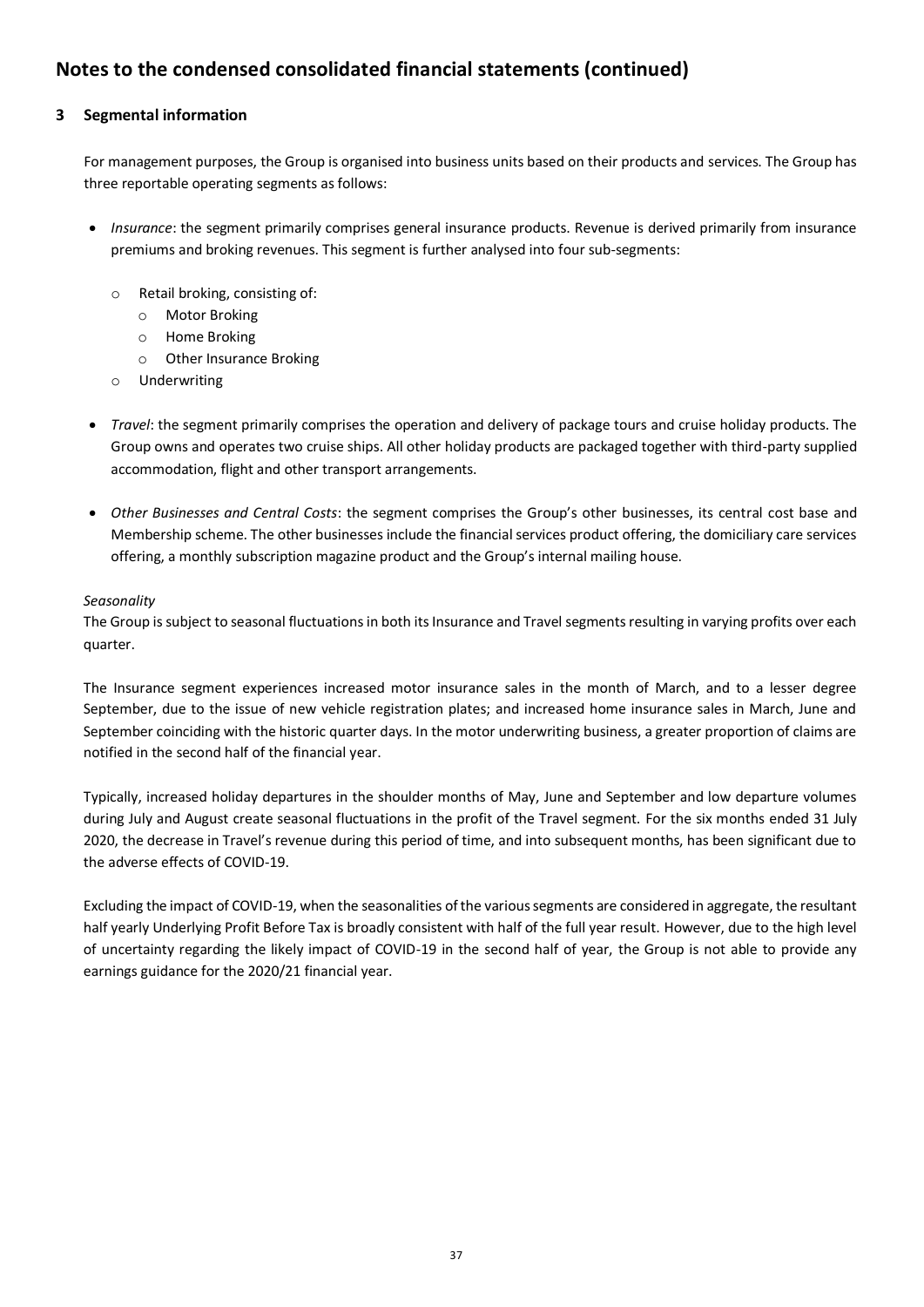# **3 Segmental information (continued)**

|                            |                |                          | Insurance      |         |                          |        |                         |                          |         |
|----------------------------|----------------|--------------------------|----------------|---------|--------------------------|--------|-------------------------|--------------------------|---------|
| <b>Unaudited</b>           |                |                          | Other          |         |                          |        | Other                   |                          |         |
| 6m to Jul 2020             | Motor          | Home                     | Insurance      | Under-  |                          |        | <b>Businesses &amp;</b> | Adjust-                  |         |
|                            | <b>Broking</b> | <b>Broking</b>           | <b>Broking</b> | writing | Total                    | Travel | <b>Central Costs</b>    | ments                    | Total   |
|                            |                |                          |                |         |                          |        |                         |                          |         |
|                            | f'm            | f'm                      | f'm            | f'm     | f'm                      | f'm    | f'm                     | f'm                      | f'm     |
| Revenue                    | 51.5           | 30.5                     | 23.2           | 28.5    | 133.7                    | 49.3   | 12.1                    | (2.7)                    | 192.4   |
| Cost of sales              | (1.3)          |                          | (2.1)          | (0.1)   | (3.5)                    | (52.7) | (5.1)                   |                          | (61.3)  |
| <b>Gross profit</b>        | $50.2$         | 30.5                     | 21.1           | 28.4    | 130.2                    | (3.4)  | 7.0                     | (2.7)                    | 131.1   |
| Administrative and         |                |                          |                |         |                          |        |                         |                          |         |
| selling expenses           | (33.6)         | (15.7)                   | (10.5)         | (1.8)   | (61.6)                   | (41.1) | (29.6)                  | 2.7                      | (129.6) |
| Impairment of assets       |                |                          |                |         |                          | (2.2)  |                         | (59.8)                   | (62.0)  |
| Net profit on disposal     |                |                          |                |         |                          |        |                         |                          |         |
| of businesses              |                |                          |                |         |                          |        | 10.3                    | $\overline{\phantom{0}}$ | 10.3    |
| Net profit on disposal     |                |                          |                |         |                          |        |                         |                          |         |
| of property, plant and     |                |                          |                |         |                          |        |                         |                          |         |
| equipment                  |                |                          |                |         |                          | 6.4    | 0.3                     | $\overline{\phantom{a}}$ | 6.7     |
| Investment income          |                |                          |                | 1.4     | 1.4                      |        | (1.5)                   | $\blacksquare$           | (0.1)   |
| Finance costs              |                |                          |                | ä,      | $\overline{\phantom{a}}$ | (5.2)  | (8.6)                   | $\blacksquare$           | (13.8)  |
| Finance income             |                |                          |                | ÷,      |                          | 1.9    |                         |                          | 1.9     |
| Profit / (loss) before     |                |                          |                |         |                          |        |                         |                          |         |
| tax                        | 16.6           | 14.8                     | 10.6           | 28.0    | 70.0                     | (43.6) | (22.1)                  | (59.8)                   | (55.5)  |
| <b>Reconciliation to</b>   |                |                          |                |         |                          |        |                         |                          |         |
| <b>Underlying Profit /</b> |                |                          |                |         |                          |        |                         |                          |         |
| (Loss) Before Tax:         |                |                          |                |         |                          |        |                         |                          |         |
| Profit / (loss) before     |                |                          |                |         |                          |        |                         |                          |         |
| tax                        | 16.6           | 14.8                     | 10.6           | 28.0    | 70.0                     | (43.6) | (22.1)                  | (59.8)                   | (55.5)  |
| Net fair value gain on     |                |                          |                |         |                          |        |                         |                          |         |
| derivative financial       |                |                          |                |         |                          |        |                         |                          |         |
| instruments                |                |                          |                |         |                          | (1.9)  |                         |                          | (1.9)   |
| Impairment of goodwill     |                |                          |                |         |                          |        |                         | 59.8                     | 59.8    |
| Profit on disposal of      |                |                          |                |         |                          |        |                         |                          |         |
| assets                     |                |                          |                |         |                          | (4.5)  |                         |                          | (4.5)   |
| Restructuring costs        |                |                          |                |         |                          | 15.8   | 12.5                    |                          | 28.3    |
| Net profit on disposal     |                |                          |                |         |                          |        |                         |                          |         |
| of business                | $\overline{a}$ | $\overline{\phantom{a}}$ |                |         | ÷                        |        | (10.3)                  | ÷,                       | (10.3)  |
| <b>Underlying Profit /</b> |                |                          |                |         |                          |        |                         |                          |         |
| (Loss) Before Tax          | $16.6\,$       | 14.8                     | 10.6           | 28.0    | 70.0                     | (34.2) | (19.9)                  |                          | 15.9    |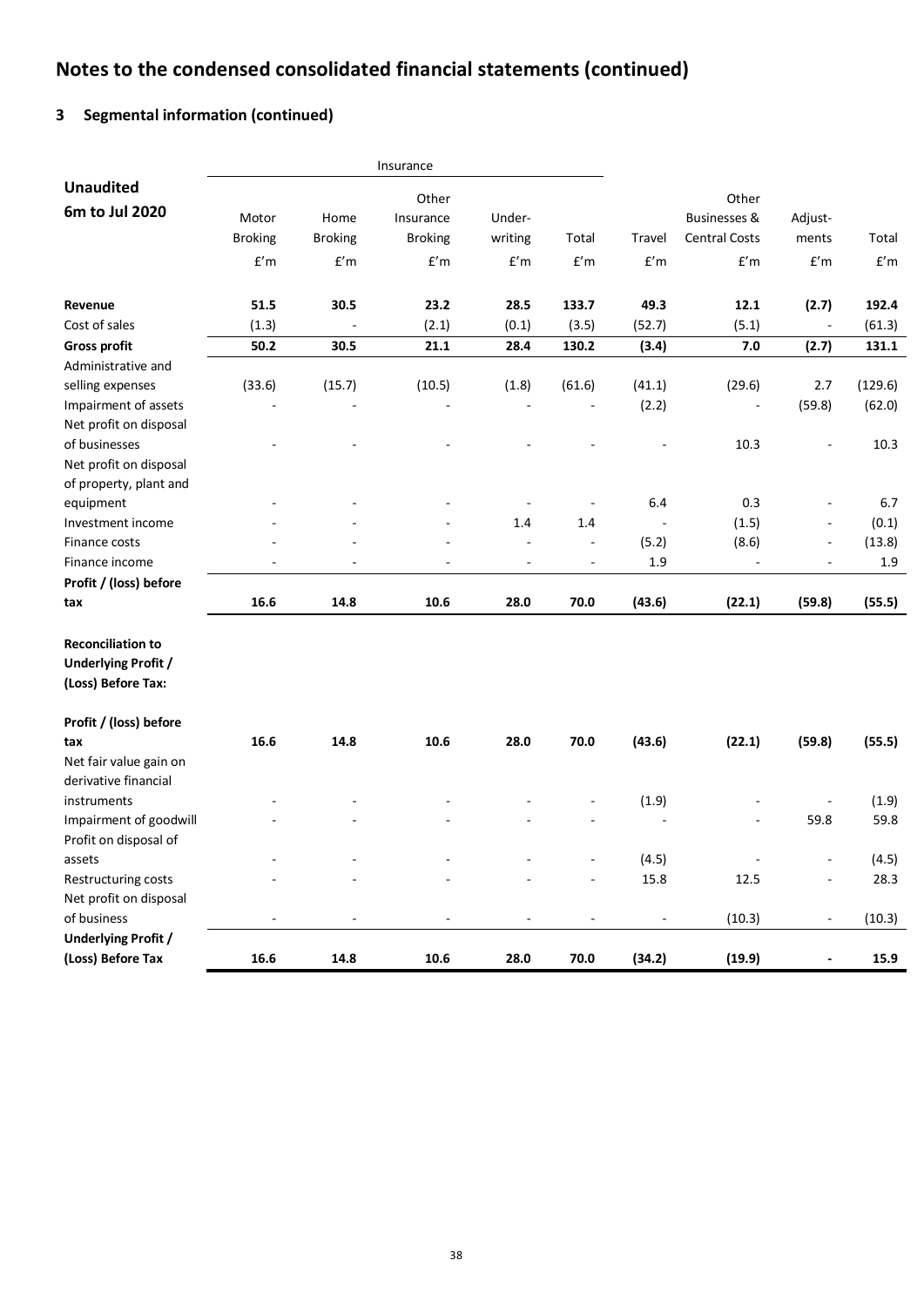# **3 Segmental information (continued)**

|                                                                              |                         |                | Insurance      |                          |                         |         |                         |                |                         |
|------------------------------------------------------------------------------|-------------------------|----------------|----------------|--------------------------|-------------------------|---------|-------------------------|----------------|-------------------------|
| <b>Unaudited</b>                                                             |                         |                | Other          |                          |                         |         | Other                   |                |                         |
| 6m to Jul 2019                                                               | Motor                   | Home           | Insurance      | Under-                   |                         |         | <b>Businesses &amp;</b> | Adjust-        |                         |
|                                                                              | <b>Broking</b>          | <b>Broking</b> | <b>Broking</b> | writing                  | Total                   | Travel  | <b>Central Costs</b>    | ments          | Total                   |
|                                                                              | $\mathsf{f}'\mathsf{m}$ | f'm            | f'm            | f'm                      | $\mathsf{f}'\mathsf{m}$ | f'm     | $\mathsf{f}'\mathsf{m}$ | f'm            | $\mathsf{f}'\mathsf{m}$ |
| Revenue                                                                      | 53.5                    | 32.7           | 38.0           | 37.4                     | 161.6                   | 219.0   | 18.7                    | (3.4)          | 395.9                   |
| Cost of sales                                                                | (1.4)                   |                | (6.2)          | (16.5)                   | (24.1)                  | (179.0) | (8.3)                   |                | (211.4)                 |
| <b>Gross profit</b>                                                          | 52.1                    | 32.7           | 31.8           | 20.9                     | 137.5                   | 40.0    | 10.4                    | (3.4)          | 184.5                   |
| Administrative and                                                           |                         |                |                |                          |                         |         |                         |                |                         |
| selling expenses<br>Reversal of /                                            | (37.1)                  | (15.8)         | (14.4)         | (1.4)                    | (68.7)                  | (38.2)  | (22.3)                  | 3.4            | (125.8)                 |
| (impairment) of assets<br>Net profit on disposal<br>of property, plant and   |                         |                |                |                          |                         | 3.0     | (4.2)                   |                | (1.2)                   |
| equipment                                                                    |                         |                |                |                          |                         | 0.2     |                         | $\overline{a}$ | 0.2                     |
| Investment income                                                            |                         |                |                | 1.8                      | 1.8                     | 0.2     | (1.6)                   |                | 0.4                     |
| Finance costs                                                                |                         |                |                | $\blacksquare$           | $\blacksquare$          | (1.4)   | (6.4)                   | $\blacksquare$ | (7.8)                   |
| Finance income                                                               |                         |                |                | $\overline{\phantom{a}}$ | ÷,                      | 2.3     |                         | $\blacksquare$ | 2.3                     |
| Profit / (loss) before                                                       |                         |                |                |                          |                         |         |                         |                |                         |
| tax                                                                          | 15.0                    | 16.9           | 17.4           | 21.3                     | 70.6                    | 6.1     | (24.1)                  | $\blacksquare$ | 52.6                    |
| <b>Reconciliation to</b><br><b>Underlying Profit /</b><br>(Loss) Before Tax: |                         |                |                |                          |                         |         |                         |                |                         |
| Profit / (loss) before                                                       |                         |                |                |                          |                         |         |                         |                |                         |
| tax<br>Net fair value gain on                                                | 15.0                    | 16.9           | 17.4           | 21.3                     | 70.6                    | 6.1     | (24.1)                  |                | 52.6                    |
| derivative financial<br>instruments                                          |                         |                |                |                          |                         | (2.3)   |                         | $\blacksquare$ | (2.3)                   |
| Reversal of /                                                                |                         |                |                |                          |                         |         |                         |                |                         |
| (impairment) of PPE                                                          |                         |                |                |                          | $\overline{a}$          | (3.0)   | 3.3                     | L.             | 0.3                     |
| Restructuring costs                                                          |                         |                |                |                          |                         |         | 2.2                     | $\blacksquare$ | 2.2                     |
| <b>Underlying Profit /</b>                                                   |                         |                |                |                          |                         |         |                         |                |                         |
| (Loss) Before Tax                                                            | 15.0                    | 16.9           | 17.4           | 21.3                     | 70.6                    | 0.8     | (18.6)                  |                | 52.8                    |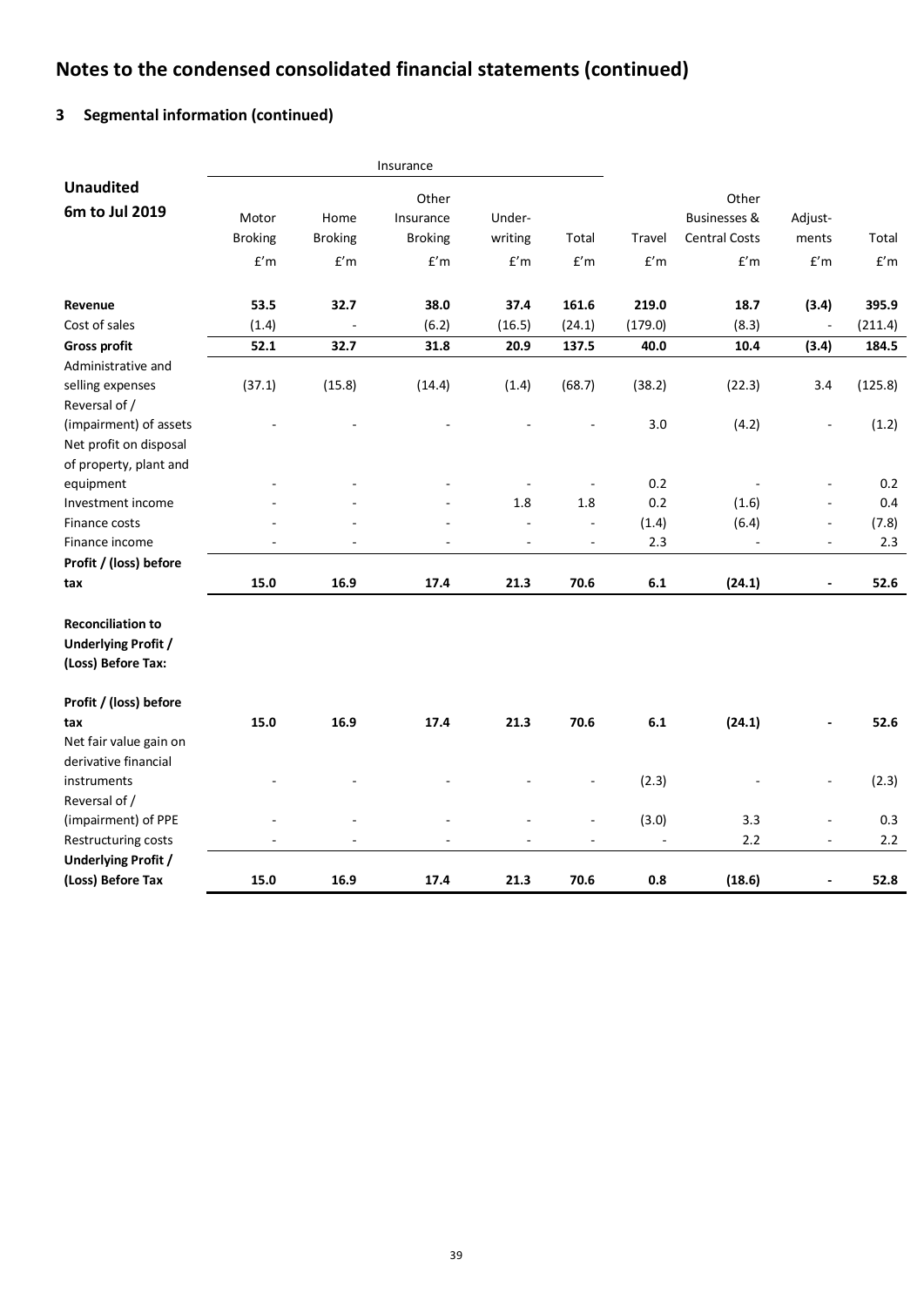# **3 Segmental information (continued)**

|                            |                |         | Insurance |                |                |                          |                   |                          |         |
|----------------------------|----------------|---------|-----------|----------------|----------------|--------------------------|-------------------|--------------------------|---------|
| 12m to                     |                |         |           |                |                |                          | Other             |                          |         |
| <b>Jan 2020</b>            |                |         | Other     |                |                |                          | <b>Businesses</b> |                          |         |
|                            | Motor          | Home    | insurance | Under-         |                |                          | & Central         | Adjust-                  |         |
|                            | broking        | broking | broking   | writing        | Total          | Travel                   | Costs             | ments                    | Total   |
|                            | f'm            | f'm     | f'm       | f'm            | f'm            | f'm                      | f'm               | f'm                      | f'm     |
| Revenue                    | 104.7          | 62.5    | 67.9      | 69.1           | 304.2          | 464.1                    | 35.6              | (6.6)                    | 797.3   |
| Cost of sales              | (2.8)          | $\Box$  | (12.9)    | (30.1)         | (45.8)         | (365.0)                  | (15.1)            | $\overline{\phantom{a}}$ | (425.9) |
| <b>Gross Profit</b>        | 101.9          | 62.5    | 55.0      | 39.0           | 258.4          | 99.1                     | 20.5              | (6.6)                    | 371.4   |
| Administrative and         |                |         |           |                |                |                          |                   |                          |         |
| selling expenses           | (73.9)         | (29.4)  | (25.9)    | (2.4)          | (131.6)        | (78.4)                   | (49.2)            | 6.6                      | (252.6) |
| Impairment of assets       |                |         |           |                |                | (13.3)                   | (4.2)             | (383.0)                  | (400.5) |
| Net profit on disposal     |                |         |           |                |                |                          |                   |                          |         |
| of property, plant and     |                |         |           |                |                |                          |                   |                          |         |
| equipment and right of     |                |         |           |                |                |                          |                   |                          |         |
| use assets                 |                |         |           | ÷              | $\blacksquare$ | 1.0                      | 0.3               |                          | 1.3     |
| Investment income          |                |         | ä,        | 4.0            | 4.0            | 0.4                      | (3.2)             | $\overline{\phantom{a}}$ | 1.2     |
| Finance costs              |                |         |           | $\overline{a}$ | $\overline{a}$ | (8.0)                    | (13.8)            | $\overline{\phantom{a}}$ | (21.8)  |
| Finance income             |                |         |           | $\overline{a}$ | ÷              | $\overline{\phantom{a}}$ | 0.1               |                          | 0.1     |
| Profit / (loss) before     |                |         |           |                |                |                          |                   |                          |         |
| Tax                        | 28.0           | 33.1    | 29.1      | 40.6           | 130.8          | 0.8                      | (49.5)            | (383.0)                  | (300.9) |
| <b>Reconciliation to</b>   |                |         |           |                |                |                          |                   |                          |         |
| <b>Underlying Profit /</b> |                |         |           |                |                |                          |                   |                          |         |
| (Loss) Before Tax:         |                |         |           |                |                |                          |                   |                          |         |
| Profit / (loss) before     |                |         |           |                |                |                          |                   |                          |         |
| Tax                        | 28.0           | 33.1    | 29.1      | 40.6           | 130.8          | 0.8                      | (49.5)            | (383.0)                  | (300.9) |
| Net fair value loss on     |                |         |           |                |                |                          |                   |                          |         |
| derivative financial       |                |         |           |                |                |                          |                   |                          |         |
| instruments                |                |         |           |                |                | 1.1                      |                   |                          | 1.1     |
| Impairment of assets       |                |         |           |                |                | 13.6                     | 3.3               | $\overline{a}$           | 16.9    |
| Impairment of goodwill     |                |         |           |                | $\overline{a}$ | $\overline{a}$           | $\overline{a}$    | 383.0                    | 383.0   |
| Impact of insolvency of    |                |         |           |                |                |                          |                   |                          |         |
| <b>Thomas Cook</b>         |                |         |           |                |                | 3.9                      | $\blacksquare$    | L,                       | 3.9     |
| Restructuring costs        | $\overline{a}$ | ÷,      | $\bar{a}$ | $\blacksquare$ | $\blacksquare$ | 0.4                      | 5.5               | $\blacksquare$           | 5.9     |
| <b>Underlying Profit /</b> |                |         |           |                |                |                          |                   |                          |         |
| (Loss) Before Tax          | 28.0           | 33.1    | 29.1      | 40.6           | 130.8          | 19.8                     | (40.7)            | $\overline{\phantom{a}}$ | 109.9   |

All revenue is generated solely in the UK.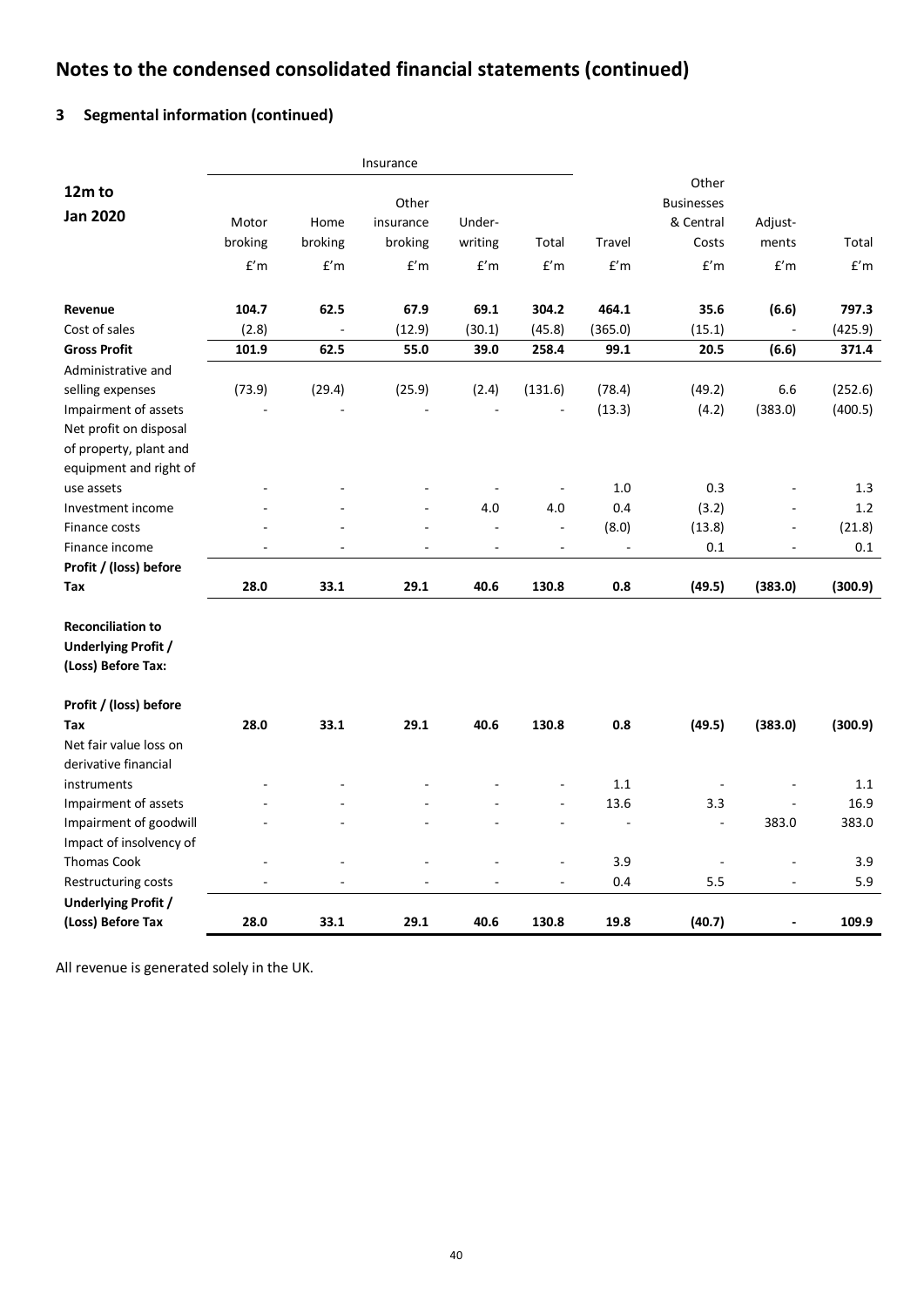# **3a Disaggregation of revenue**

|                               |                          | Insurance |           | <b>Travel</b> | OB&CC | <b>Total</b> |
|-------------------------------|--------------------------|-----------|-----------|---------------|-------|--------------|
|                               | Earned premium           |           |           |               |       |              |
| <b>Unaudited</b>              | on insurance             |           |           |               |       |              |
| 6m to Jul 2020                | underwritten             | Other     | Total     |               |       |              |
|                               | by the Group             | Revenue   | Insurance |               |       |              |
| Major product lines           | f'm                      | f'm       | f'm       | f'm           | f'm   | f'm          |
| Gross earned premiums on      |                          |           |           |               |       |              |
| insurance underwritten by the |                          |           |           |               |       |              |
| Group                         | 112.1                    |           | 112.1     |               |       | 112.1        |
| Less: ceded to reinsurers     | (73.1)                   |           | (73.1)    |               |       | (73.1)       |
| Net revenue on:               |                          |           |           |               |       |              |
| - Motor broking               | 11.9                     | 39.6      | 51.5      |               |       | 51.5         |
| - Home broking                | $\overline{\phantom{a}}$ | 30.5      | 30.5      |               |       | 30.5         |
| - Other broking               | 0.5                      | 22.7      | 23.2      |               |       | 23.2         |
| - Underwriting                | 26.6                     | 1.9       | 28.5      |               |       | 28.5         |
| Tour operations               |                          |           |           | 33.0          |       | 33.0         |
| Cruise                        |                          |           |           | 16.3          |       | 16.3         |
| Personal finance              |                          |           |           |               | 3.3   | 3.3          |
| Healthcare                    |                          |           |           |               | 1.0   | 1.0          |
| Media                         |                          |           |           |               | 4.2   | 4.2          |
| Other                         |                          |           |           |               | 0.9   | 0.9          |
|                               | 39.0                     | 94.7      | 133.7     | 49.3          | 9.4   | 192.4        |

|                               |                          | Insurance |           | <b>Travel</b> | OB&CC | <b>Total</b> |
|-------------------------------|--------------------------|-----------|-----------|---------------|-------|--------------|
|                               | Earned premium           |           |           |               |       |              |
| <b>Unaudited</b>              | on insurance             |           |           |               |       |              |
| 6m to Jul 2019                | underwritten             | Other     | Total     |               |       |              |
|                               | by the Group             | Revenue   | Insurance |               |       |              |
| Major product lines           | f'm                      | f'm       | f'm       | f'm           | f'm   | f'm          |
| Gross earned premiums on      |                          |           |           |               |       |              |
| insurance underwritten by the |                          |           |           |               |       |              |
| Group                         | 111.8                    |           | 111.8     |               |       | 111.8        |
| Less: ceded to reinsurers     | (70.3)                   |           | (70.3)    |               |       | (70.3)       |
| Net revenue on:               |                          |           |           |               |       |              |
| - Motor broking               | 9.1                      | 44.4      | 53.5      |               |       | 53.5         |
| - Home broking                | $\overline{\phantom{a}}$ | 32.7      | 32.7      |               |       | 32.7         |
| - Other broking               | 0.8                      | 37.2      | 38.0      |               |       | 38.0         |
| - Underwriting                | 31.6                     | 5.8       | 37.4      |               |       | 37.4         |
| Tour operations               |                          |           |           | 176.9         |       | 176.9        |
| Cruise                        |                          |           |           | 42.1          |       | 42.1         |
| Personal finance              |                          |           |           |               | 3.8   | 3.8          |
| Healthcare                    |                          |           |           |               | 3.0   | 3.0          |
| Media                         |                          |           |           |               | 7.6   | 7.6          |
| Other                         |                          |           |           |               | 0.9   | 0.9          |
|                               | 41.5                     | 120.1     | 161.6     | 219.0         | 15.3  | 395.9        |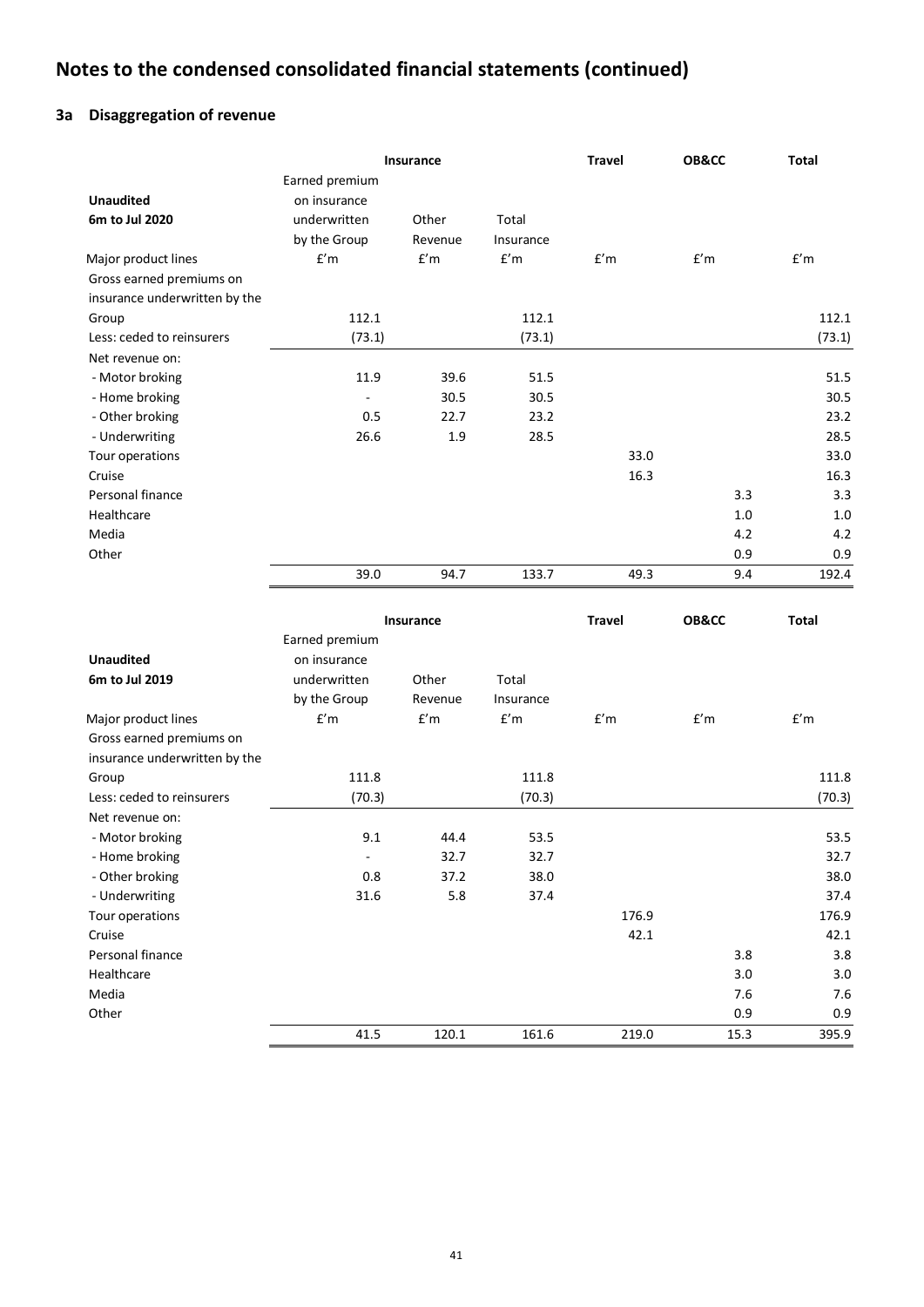## **3a Disaggregation of revenue (continued)**

|                               |                                       | Insurance        |                           | <b>Travel</b> | OB&CC | <b>Total</b> |
|-------------------------------|---------------------------------------|------------------|---------------------------|---------------|-------|--------------|
|                               | <b>Earned premium</b><br>on insurance |                  |                           |               |       |              |
| 12m to Jan 2020               | underwritten<br>by the Group          | Other<br>Revenue | <b>Total</b><br>Insurance |               |       |              |
| Major product lines           | f'm                                   | f'm              | f'm                       | f'm           | f'm   | f'm          |
| Gross earned premiums on      |                                       |                  |                           |               |       |              |
| insurance underwritten by the |                                       |                  |                           |               |       |              |
| Group                         | 233.9                                 |                  | 233.9                     |               |       | 233.9        |
| Less: ceded to reinsurers     | (145.7)                               |                  | (145.7)                   |               |       | (145.7)      |
| Net revenue on:               |                                       |                  |                           |               |       |              |
| - Motor broking               | 23.8                                  | 80.9             | 104.7                     |               |       | 104.7        |
| - Home broking                | $\overline{\phantom{a}}$              | 62.5             | 62.5                      |               |       | 62.5         |
| - Other broking               | 1.3                                   | 66.6             | 67.9                      |               |       | 67.9         |
| - Underwriting                | 63.1                                  | 6.0              | 69.1                      |               |       | 69.1         |
| Tour operations               |                                       |                  |                           | 346.1         |       | 346.1        |
| Cruise                        |                                       |                  |                           | 118.0         |       | 118.0        |
| Personal finance              |                                       |                  |                           |               | 7.4   | 7.4          |
| Healthcare                    |                                       |                  |                           |               | 6.1   | 6.1          |
| Media                         |                                       |                  |                           |               | 13.3  | 13.3         |
| Other                         |                                       |                  |                           |               | 2.2   | 2.2          |
|                               | 88.2                                  | 216.0            | 304.2                     | 464.1         | 29.0  | 797.3        |

## **4 Tax**

|                                                   | <b>Unaudited</b> | Unaudited         |          |
|---------------------------------------------------|------------------|-------------------|----------|
|                                                   | 6m to            | 6 <sub>m</sub> to | $12m$ to |
|                                                   | <b>Jul 2020</b>  | Jul 2019          | Jan 2020 |
|                                                   | f'm              | f'm               | f'm      |
| <b>Current income tax</b>                         |                  |                   |          |
| Current income tax (credit)/charge                | (0.8)            | 8.7               | 16.4     |
| Adjustments in respect of previous years          | (3.7)            | (0.5)             | (0.8)    |
|                                                   | (4.5)            | 8.2               | 15.6     |
| Deferred tax                                      |                  |                   |          |
| Origination and reversal of temporary differences | 2.5              | 1.5               | (1.1)    |
| Effect of tax rate on opening balance             | (1.7)            |                   |          |
| Adjustments in respect of previous years          | 5.3              | (2.9)             | (2.6)    |
|                                                   | 6.1              | (1.4)             | (3.7)    |
| Tax expense in the income statement               | 1.6              | 6.8               | 11.9     |

The Group's tax expense for the period was £1.6m (July 2019: £6.8m) representing a tax effective rate of 37.2% (July 2019: 12.9%) before the impairment of goodwill and associated deferred tax. The Group's tax effective rate is higher than the standard rate of corporation tax, mainly due to the Group's Cruise business entering the tonnage tax regime on 1 February 2020, which has resulted in the losses accumulated in the Cruise business due to COVID-19 during the period not being eligible for group relief to other profitable companies within the Group. Adjustments in respect of previous years includes adjustments for the under provision of the tax charge in prior years of £1.6m (July 2019: £3.4m credit for the over provision).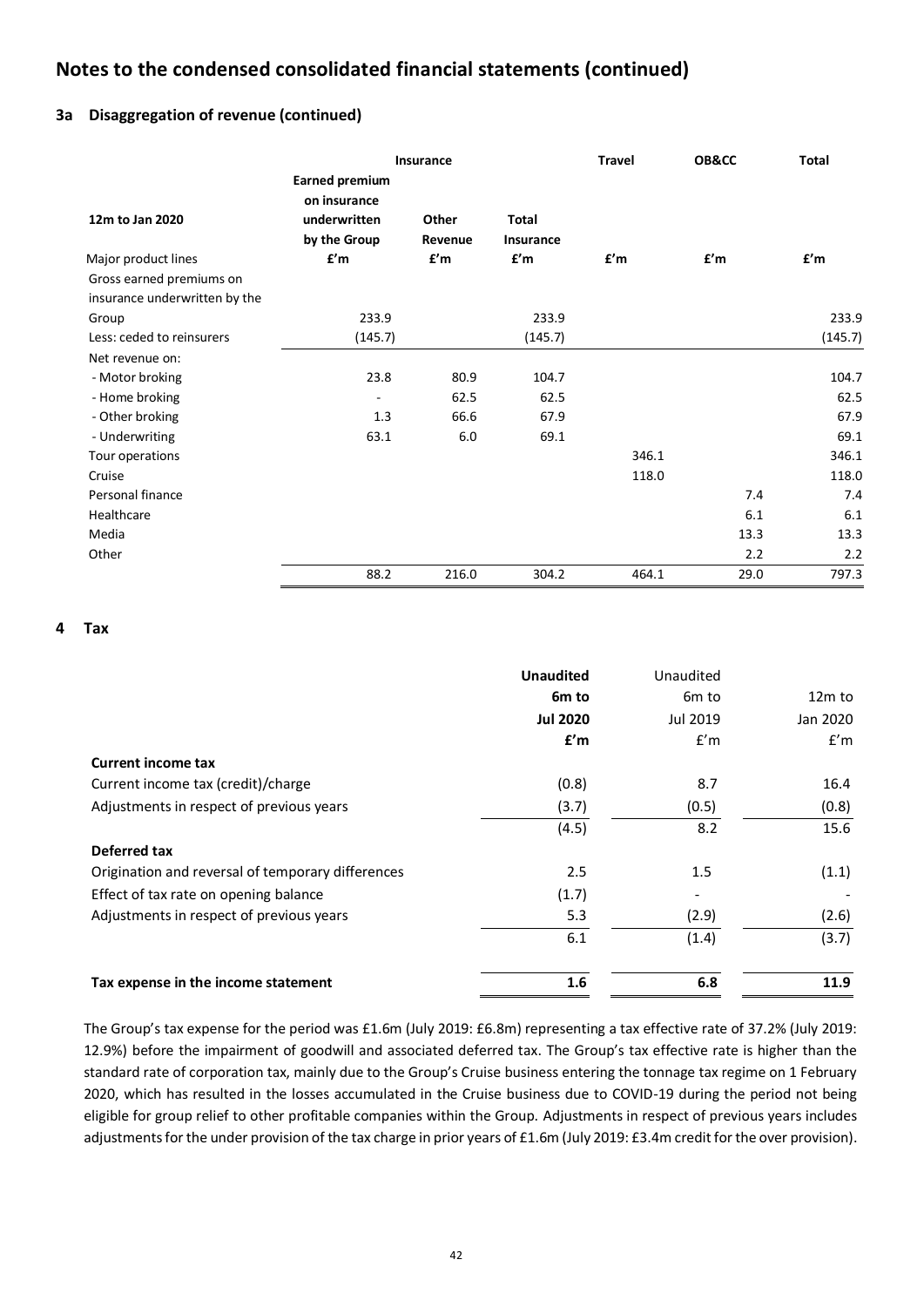## **4 Tax (continued)**

**Reconciliation of net deferred tax assets:**

|                                                         | <b>Unaudited</b>  | Unaudited         |          |
|---------------------------------------------------------|-------------------|-------------------|----------|
|                                                         | 6 <sub>m</sub> to | 6 <sub>m</sub> to | $12m$ to |
|                                                         | <b>Jul 2020</b>   | Jul 2019          | Jan 2020 |
|                                                         | f'm               | f'm               | f'm      |
| At 1 February                                           | 18.1              | 7.1               | 7.1      |
| Tax (charge)/credit recognised in the income statement  | (6.1)             | 1.4               | 3.7      |
| Tax (charge)/credit recognised in other comprehensive   |                   |                   |          |
| income                                                  | (6.5)             | 1.6               | 1.9      |
| Tax credit recognised directly into the hedging reserve |                   |                   | 5.4      |
| At the end of the period                                | 5.5               | 10.1              | 18.1     |

On 11 March 2020, it was announced that the corporation tax rate will remain at 19% from 1 April 2020 and has been enacted at the balance sheet date. As a result, the closing deferred tax balances have been reflected at 19%. We expect net deferred tax assets/(liabilities) to be normally settled within 12 months.

The Group has tax losses which arose in the UK of £4.2m (July 2019: £4.2m) that are available indefinitely for offsetting against future taxable profits of the companies in which the losses arose.

Deferred tax assets have not been recognised in respect of these losses as they may not be used to offset taxable profits elsewhere in the Group. They have arisen in subsidiaries that have been loss-making for some time, and there are no other tax planning opportunities or other evidence of recoverability in the near future. If the Group were able to recognise all unrecognised deferred tax assets, the profit would increase by £0.7m (July 2019: £0.7m).

## **5 Dividends**

The Company did not pay an ordinary dividend during the period (July 2019: 1.0p). The total dividend paid was £nil (July 2019: £11.2m).

The Directors have not declared an interim dividend.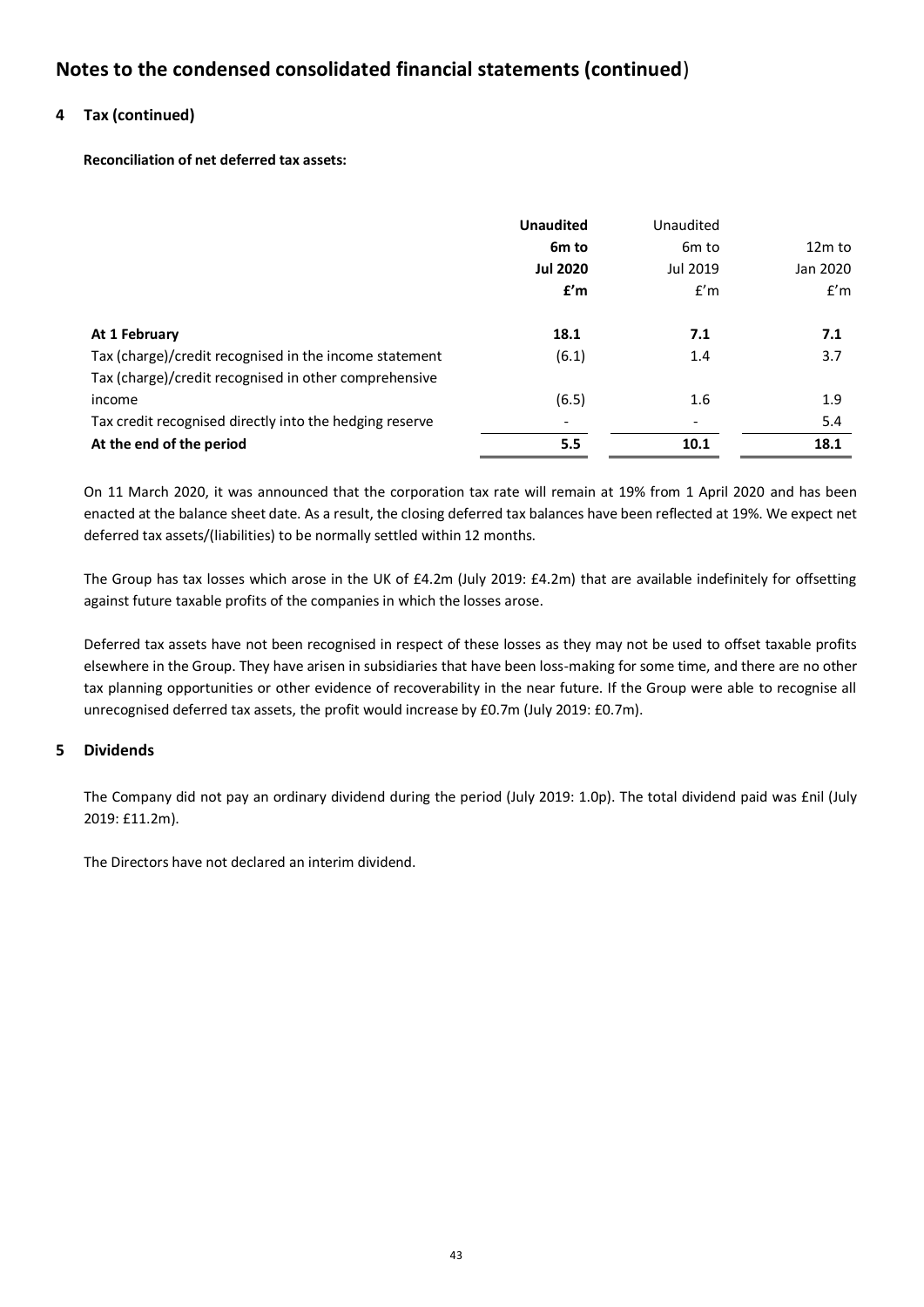## **6 Earnings per share**

Basic EPS is calculated by dividing the profit after tax for the year attributable to ordinary equity holders of the parent by the weighted average number of ordinary shares outstanding during the period. Diluted EPS is calculated by also including the weighted average number of ordinary shares that would be issued on conversion of all potentially dilutive options.

There have been no transactions involving ordinary shares or potential ordinary shares between the reporting date and the date of authorisation of these financial statements.

The calculation of basic and diluted EPS is as follows:

|                                                       | <b>Unaudited</b>        | Unaudited         |          |
|-------------------------------------------------------|-------------------------|-------------------|----------|
|                                                       | 6 <sub>m</sub> to       | 6 <sub>m</sub> to | $12m$ to |
|                                                       | <b>Jul 2020</b>         | Jul 2019          | Jan 2020 |
|                                                       | $\mathbf{f}'\mathsf{m}$ | f'm               | f'm      |
| (Loss)/profit attributable to ordinary equity holders | (57.1)                  | 45.8              | (312.8)  |
| Weighted average number of ordinary shares            | 'm                      | 'm                | 'm       |
| Shares in issue at 1 February                         | 1,119.4                 | 1,119.1           | 1,119.1  |
| IPO share options exercised                           |                         | 0.1               | 0.2      |
| LTIP share options exercised                          |                         | 0.1               | 0.1      |
| Weighted average number for Basic EPS                 | 1,119.4                 | 1,119.3           | 1,119.4  |
| Dilutive options                                      |                         |                   |          |
| IPO share options not yet vested                      |                         | 0.3               |          |
| LTIP/RSP share options not yet vested                 |                         | 5.0               |          |
| Deferred bonus plan share options not yet vested      |                         | 0.4               |          |
| Weighted average number for Diluted EPS               | 1,119.4                 | 1,125.0           | 1,119.4  |
| <b>Basic EPS</b>                                      | (5.1p)                  | 4.1p              | (27.9p)  |
| <b>Diluted EPS</b>                                    | (5.1p)                  | 4.1p              | (27.9p)  |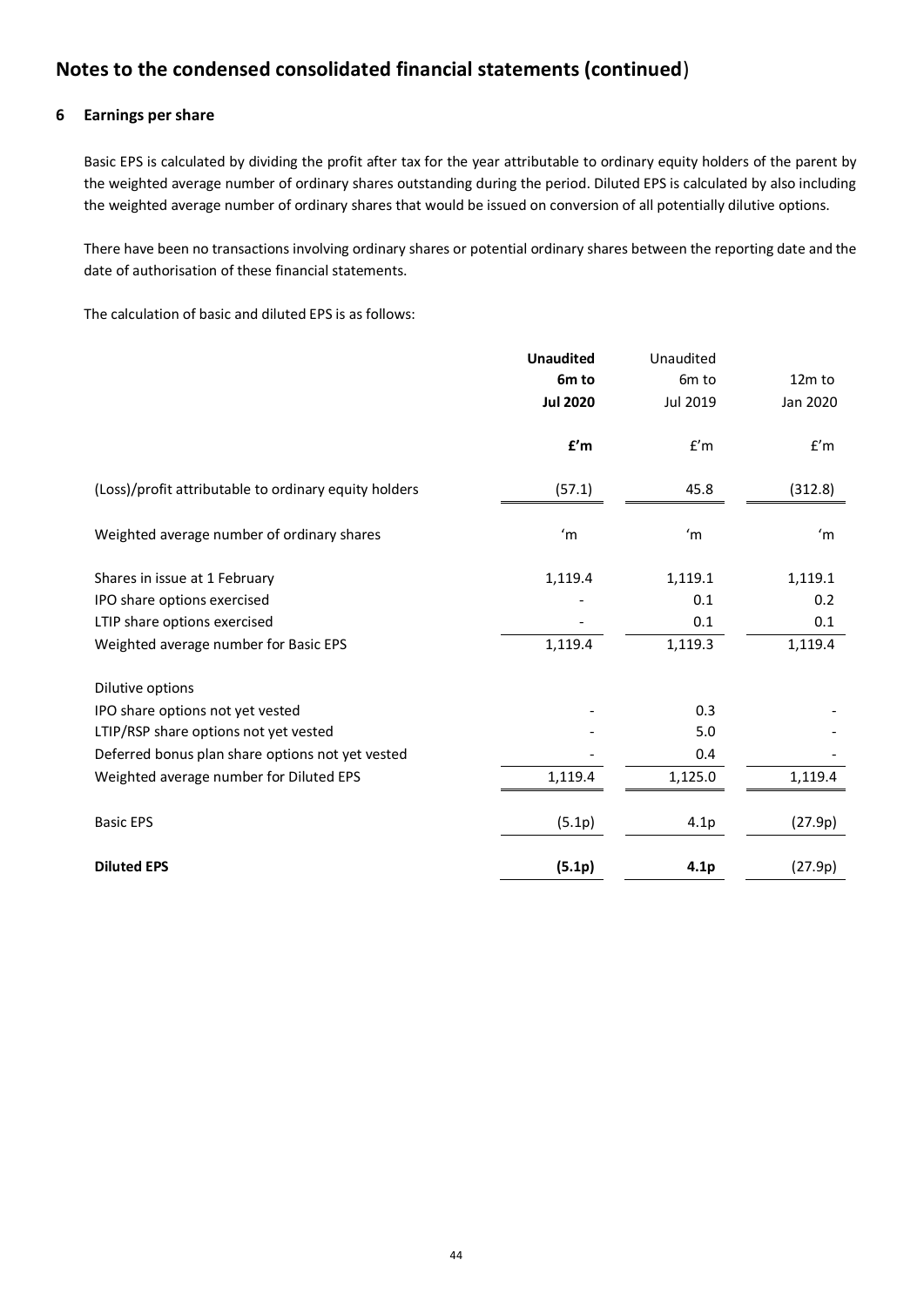# **7 Business combinations**

# **(a) Acquisitions**

The Group made no acquisitions during the six-month period ended 31 July 2020 or six-month period ended 31 July 2019.

## **(b) Disposals**

During the year ended 31 January 2020, the Group made the decision to exit the healthcare business and initiated an active program to locate a buyer for its healthcare operation. Having met the requirements of IFRS 5, the associated assets and liabilities were consequently presented as a held for sale disposal group in the statement of financial position as at 31 January 2020. The disposal group did not meet the requirements of IFRS 5 to be classified as a discontinued operation.

On 3 March 2020 the Group reached agreement for the sale of its Country Cousins and Patricia White's branded healthcare businesses to Limerston Capital LLP for an enterprise value of £14m. Country Cousins and Patricia White's were introductory care agencies, and represented two of the three divisions comprising the Group's healthcare business. The remaining division, Saga Care at Home, was sold on 31 May 2020 to a third-party care provider, Care By Us, for a nominal sum of £1. This completed the Group's exit from the healthcare business.

Details of the sale of the healthcare business operation are as follows:

|                                                        | <b>Unaudited</b> |
|--------------------------------------------------------|------------------|
|                                                        | 6m to            |
|                                                        | <b>Jul 2020</b>  |
|                                                        | f'm              |
| Cash consideration received (net of transaction costs) | 13.3             |
| Carrying amount of net assets disposed                 | (3.0)            |
| Gain on disposal before tax                            | 10.3             |
| Tax expense on gain                                    |                  |
| Gain on disposal after tax                             | 10.3             |

The carrying amounts of assets and liabilities as at the date of disposal were:

|                                         | As at date of<br>disposal |
|-----------------------------------------|---------------------------|
|                                         | f'm                       |
| Intangible assets                       | 0.2                       |
| Trade receivables and other receivables | 1.6                       |
| Cash and short-term deposits            | 1.4                       |
| <b>Total assets</b>                     | 3.2                       |
| Trade and other payables                | 0.2                       |
| <b>Total liabilities</b>                | 0.2                       |
|                                         |                           |
| <b>Net assets</b>                       | 3.0                       |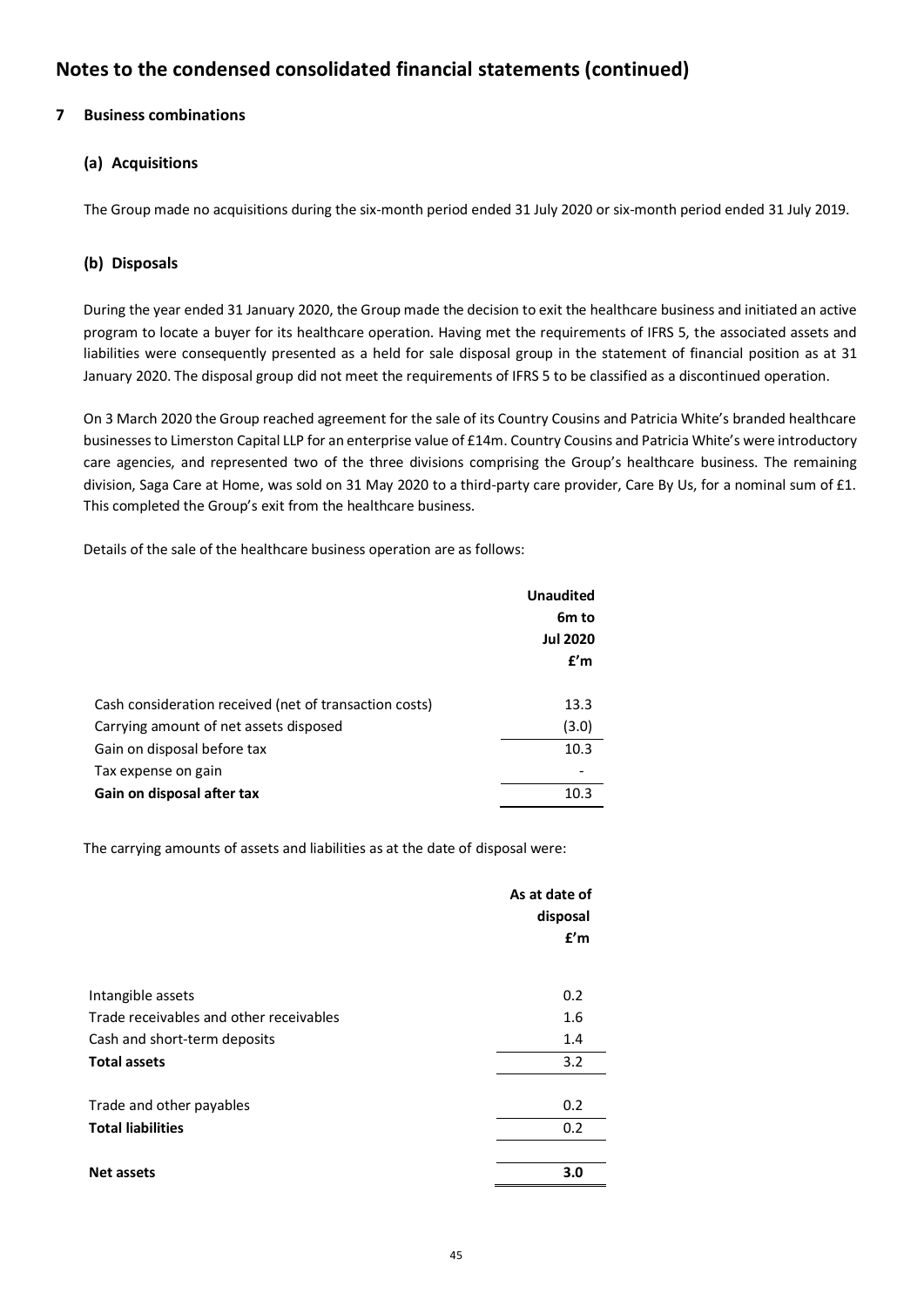## **7 Business combinations (continued)**

## **(b) Disposals (continued)**

The following assets and liabilities were reclassified as held for sale in relation to the healthcare business operation as at 31 January 2020:

|                                                    | As at       |
|----------------------------------------------------|-------------|
|                                                    | 31 Jan 2020 |
|                                                    | f'm         |
| Intangible assets                                  | 0.3         |
| Property, plant and equipment                      | 0.3         |
| Trade receivables and other receivables            | 1.3         |
| Cash and short-term deposits                       | 1.5         |
| <b>Total assets</b>                                | 3.4         |
| Trade and other payables                           | 0.2         |
| <b>Total liabilities</b>                           | 0.2         |
| Net assets directly associated with disposal group | 3.2         |

## **8 Goodwill**

Goodwill acquired through business combinations has been allocated to cash generating unit (CGUs) for the purpose of impairment testing. The carrying value of goodwill by CGU is as follows:

|                                        | <b>Unaudited</b><br>6 <sub>m</sub> to<br><b>Jul 2020</b><br>f'm | <b>Unaudited</b><br>6 <sub>m</sub> to<br><b>Jul 2019</b><br>f'm | 12m to<br><b>Jan 2020</b><br>(restated)<br>f'm |
|----------------------------------------|-----------------------------------------------------------------|-----------------------------------------------------------------|------------------------------------------------|
| Insurance, excluding Bennetts          | 718.6                                                           | 1,088.6                                                         | 718.6                                          |
| Insurance, Bennetts                    |                                                                 | 13.6                                                            | $\overline{\phantom{a}}$                       |
| Travel, excluding Destinology          |                                                                 | 59.8                                                            | $\overline{\phantom{a}}$                       |
| Cruise                                 |                                                                 | $\overline{\phantom{a}}$                                        | 44.8                                           |
| Tour Operations, excluding Destinology |                                                                 | $\overline{\phantom{a}}$                                        | 15.0                                           |
| Travel, Destinology                    |                                                                 | 13.0                                                            | $\overline{\phantom{a}}$                       |
|                                        | 718.6                                                           | 1,175.0                                                         | 778.4                                          |

During the year ended 31 January 2020, the Group made structural changes to its Travel business such that the cash flows of the Cruise business are now managed independently of the Tour Operations businesses. This required a re-evaluation of the determination of the Group's CGUs, and the Travel excluding Destinology CGU was subdivided into separate Cruise and Tour Operations excluding Destinology CGUs. The goodwill asset previously allocated to the Travel excluding Destinology CGU was allocated to the Cruise and Tour Operations excluding Destinology CGUs based on their relative value-in-use measurements. The carrying value of the goodwill asset allocated to each of the Cruise and Tour Operations excluding Destinology CGUs as at 31 January 2020 have been restated to £44.8m (previous reported value: £35.8m) and £15.0m (previous reported value: £24.0m) reflecting a correction to the allocation calculation.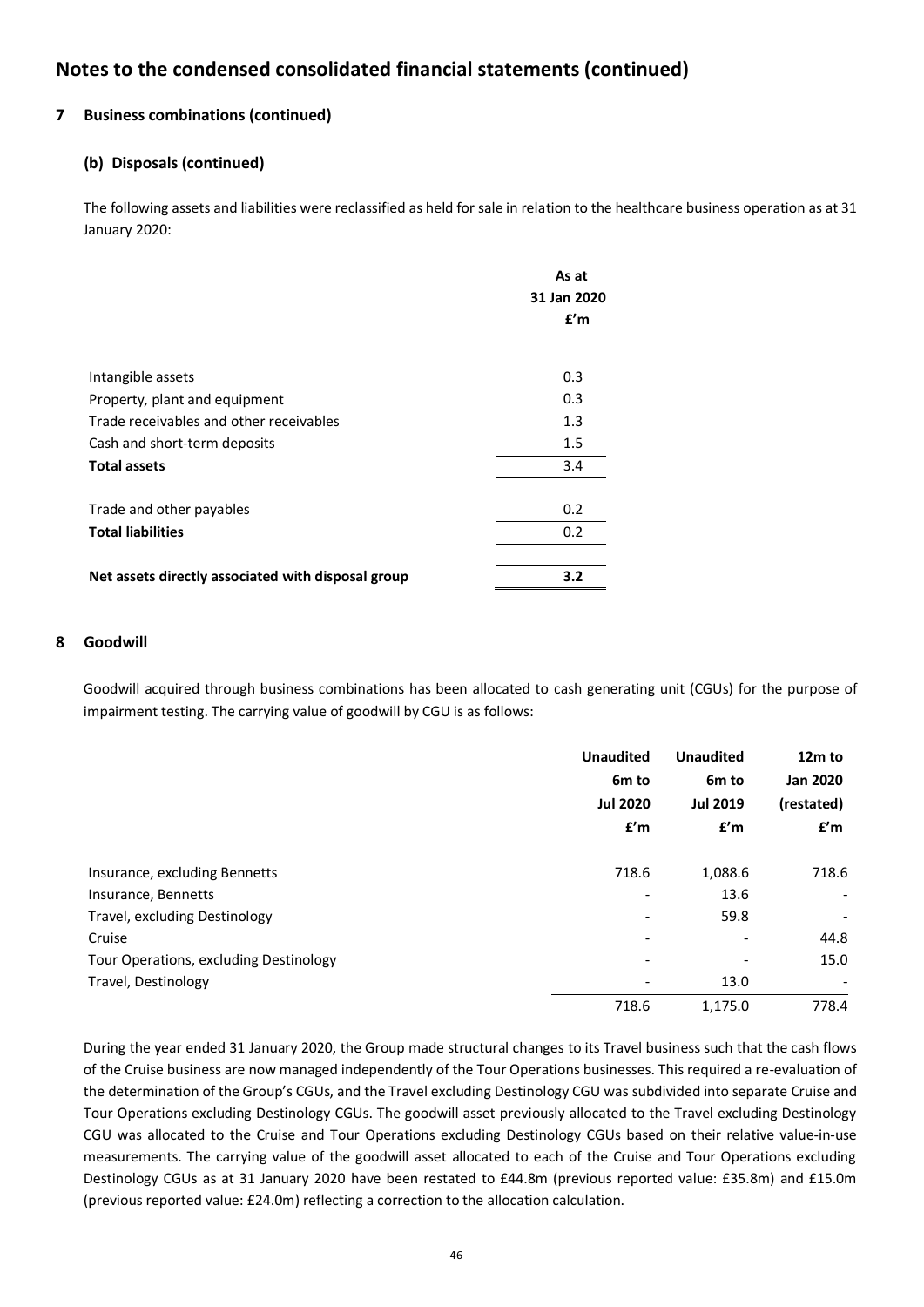# **8 Goodwill (continued)**

The Group has tested all goodwill balances for impairment at 31 July 2020. The impairment test compares the recoverable amount of the goodwill of each CGU with its carrying value, including the allocated goodwill. The goodwill associated with the Bennetts business has been transferred to assets held for sale. Please see note 18 for further details.

The recoverable amount of each CGU has been determined based on a value-in-use calculation using cash flow projections from the Group's five-year plan to 2024/25, and after allowing for certain stress test scenarios, and applying a suitably riskadjusted discount rate. This stress testing has included the latest view of the impact of the COVID-19 pandemic, including the impact of a potential second wave of lockdowns at the start of 2021 and the potential long-term impact that the pandemic may have on demand for packages holidays, cruises and travel insurance. Terminal values have been calculated using 2.0% (January 2020: 2.0%) as the expected long-term average growth rate of the UK economy, and calculated using the Gordon Growth Model. The cash flows have then been discounted to present value using a suitably risk-adjusted discount rate based on a market participant cost of capital. The pre-tax discount rates used for each CGU were as follows:

|                                        | <b>Unaudited</b>  | <b>Unaudited</b>  |                 |  |
|----------------------------------------|-------------------|-------------------|-----------------|--|
|                                        | 6 <sub>m</sub> to | 6 <sub>m</sub> to | 12m to          |  |
|                                        | <b>Jul 2020</b>   | <b>Jul 2019</b>   | <b>Jan 2020</b> |  |
| Insurance, excluding Bennetts          | 9.9%              | 11.3%             | 12.6%           |  |
| Insurance, Bennetts                    | n/a               | 11.6%             | n/a             |  |
| Travel, excluding Destinology          | n/a               | 12.0%             | n/a             |  |
| Cruise                                 | 12.7%             | n/a               | 11.3%           |  |
| Tour Operations, excluding Destinology | 13.0%             | n/a               | 12.2%           |  |
| Travel, Destinology                    | n/a               | 11.9%             | 12.2%           |  |

Based on this analysis, the Group remains comfortable that there is headroom over and above the carrying value of the goodwill asset allocated to the Insurance CGU.

For the Cruise and Tour Operations businesses, the underlying forecast cash flows have been updated for the latest impact of COVID-19, with the expectation that ocean cruise recommence in November 2020 and tour operations trading remains suspended until April 2021. In addition to this, further downside scenarios have been considered that reflect the need for a further suspension of ocean cruises between January 2021 and May 2021, with a long-term impact on demand levels for both cruises and package holidays. As a result of the continued uncertainty and adverse impact of COVID-19 on the travel industry, increases in travel industry betas and cost of debt levels, particularly in cruise, have led to a marked increase in the market-participant view of discount rates used in the calculation of recoverable amount. As a result, the Group has determined that the recoverable amounts of the goodwill allocated to the Tour Operations and Cruise CGUs are below the carrying value reported at 31 January 2020, and so the Directors have taken the decision to write-off the goodwill assets allocated to the Cruise and Tour Operations excluding Destinology CGUs in full. The Group's results therefore include a total impairment of goodwill of £59.8m (£15.0m for Tour Operations and £44.8m for Cruise).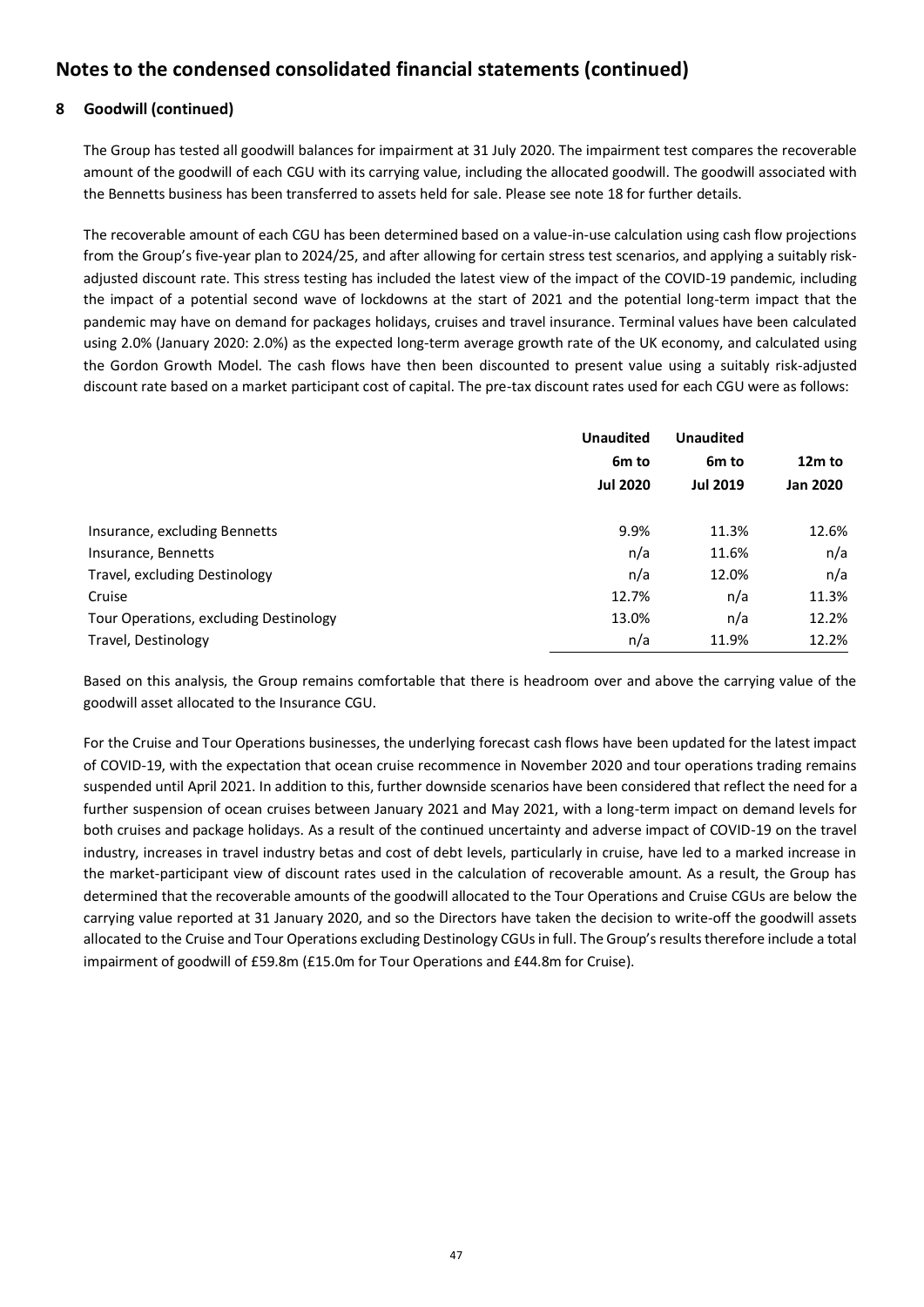## **9 Intangible fixed assets**

During the period, the Group capitalised £7.0m (July 2019: £9.0m) of software assets, disposed of assets with a net book value of £nil (July 2019: £nil) and charged £7.3m (July 2019: £9.5m) of amortisation and impairment to its intangible assets.

The Group has performed a review for indicators of impairment of the acquired contracts, brands and customer relationships at 31 July 2020, and concluded that no indicators of impairment exist at that date.

## **10 Property, plant and equipment**

During the period, the Group capitalised assets with a cost of £7.4m (July 2019: £263.8m), disposed of assets with a net book value of £5.0m (July 2019: £7.7m) and charged £7.6m (July 2019: £13.6m) of depreciation and impairment to its property, plant and equipment. Profit arising on disposal was £6.7m (July 2019: £0.2m).

On 20 September 2017, the Saga plc Board approved the purchase of the second cruise ship, the *Spirit of Adventure*, with a delivery date of August 2020, and the Group exercised the option in December 2017.

Four stage payments for the *Spirit of Adventure* were made between December 2017 and August 2019. The remaining element of the contract price is due on delivery of the ship, and the Group entered into appropriate financing for this on 20 September 2017.

During the period the Group was notified that disruption arising from COVID-19 will delay delivery of the *Spirit of Adventure*, which was due to commence operations in August 2020. The latest indication for the *Spirit of Adventure* is that she will be delivered by the end of September 2020. In addition, the Board announced on 22 June 2020 that it had secured a debt holiday and covenant waiver for the Group's Ship Facilities. The Group's lenders agreed to a deferral of £32.3m in principal payments under the Ship Facilities that were due up to 31 March 2021. Of the deferral, £11.9m relates to the *Spirit of Adventure* and is contingent on it being delivered by the end of September 2020. These deferred amounts will be paid between June 2021 and December 2024 for the Spirt of Discovery and between September 2021 and March 2025 for the *Spirit of Adventure*, and interest remains payable.

As at 31 July 2020, capital amounts contracted for but not provided in the financial statements in respect of the ships amounted to £269.5m (July 2019: £291.4m).

## **11 Right of use assets**

During the period, the Group capitalised assets with a cost of £nil (July 2019: £15.0m), disposed of assets with a net book value of £nil (July 2019: £0.2m) and charged £2.2m (July 2019: £7.5m) of depreciation and impairment to its right of use assets. During the period the impact of modifications of lease terms was a reduction in the net book value of right of use assets of £10.1m (July 2019: £2.6m).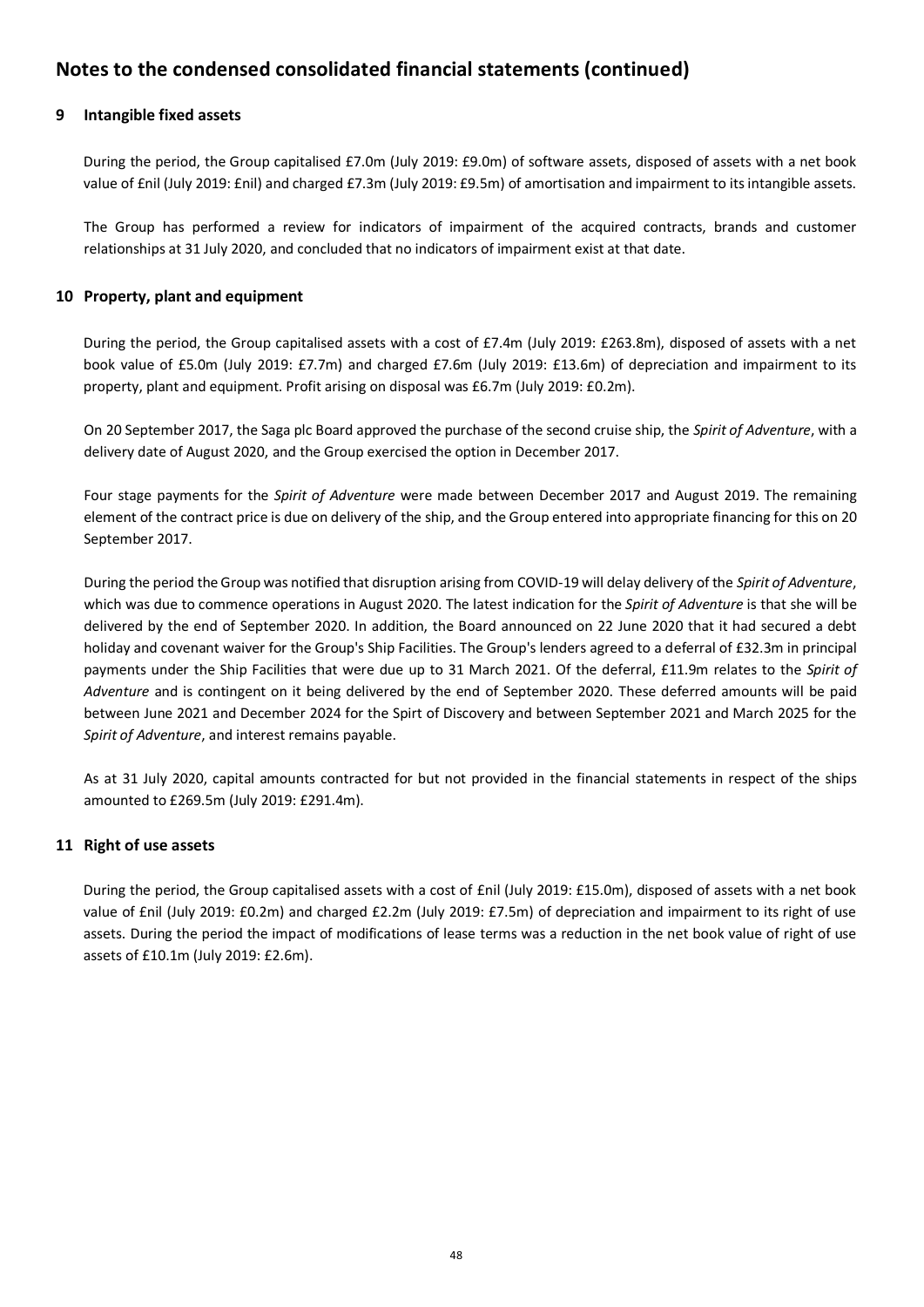# **12 Financial assets and financial liabilities**

## **a) Financial assets**

|                                                           |             | <b>Unaudited</b> | Unaudited      |                |
|-----------------------------------------------------------|-------------|------------------|----------------|----------------|
|                                                           | <b>Note</b> | As at Jul 2020   | As at Jul 2019 | As at Jan 2020 |
|                                                           |             | f'm              | f'm            | f'm            |
| Fair value through profit or loss                         |             |                  |                |                |
| Foreign exchange forward contracts                        |             | 0.9              | 2.0            | 0.1            |
| Fuel oil swaps                                            |             |                  | 0.5            |                |
| Loan funds                                                |             | 5.9              | 6.2            | 7.8            |
| Money market funds                                        | 13          | 35.1             | 72.8           | 45.9           |
|                                                           |             | 41.9             | 81.5           | 53.8           |
| Fair value through profit or loss designated in a hedging |             |                  |                |                |
| relationship                                              |             |                  |                |                |
| Foreign exchange forward contracts                        |             | 4.5              | 13.0           | 1.0            |
| Fuel oil swaps                                            |             |                  | 1.1            | 0.1            |
|                                                           |             | 4.5              | 14.1           | 1.1            |
| Fair value through other comprehensive income             |             |                  |                |                |
| Debt securities                                           |             | 256.5            | 262.2          | 274.2          |
|                                                           |             | 256.5            | 262.2          | 274.2          |
| <b>Amortised cost</b>                                     |             |                  |                |                |
| Deposits with financial institutions                      |             | 44.5             | 49.0           | 49.0           |
|                                                           |             | 44.5             | 49.0           | 49.0           |
| <b>Total financial assets</b>                             |             | 347.4            | 406.8          | 378.1          |
|                                                           |             |                  |                |                |
| Current                                                   |             | 107.2            | 119.4          | 126.4          |
| Non-current                                               |             | 240.2            | 287.4          | 251.7          |
|                                                           |             | 347.4            | 406.8          | 378.1          |

The Group's financial assets are analysed by Moody's rating on page 23 of the Operating and Financial Review.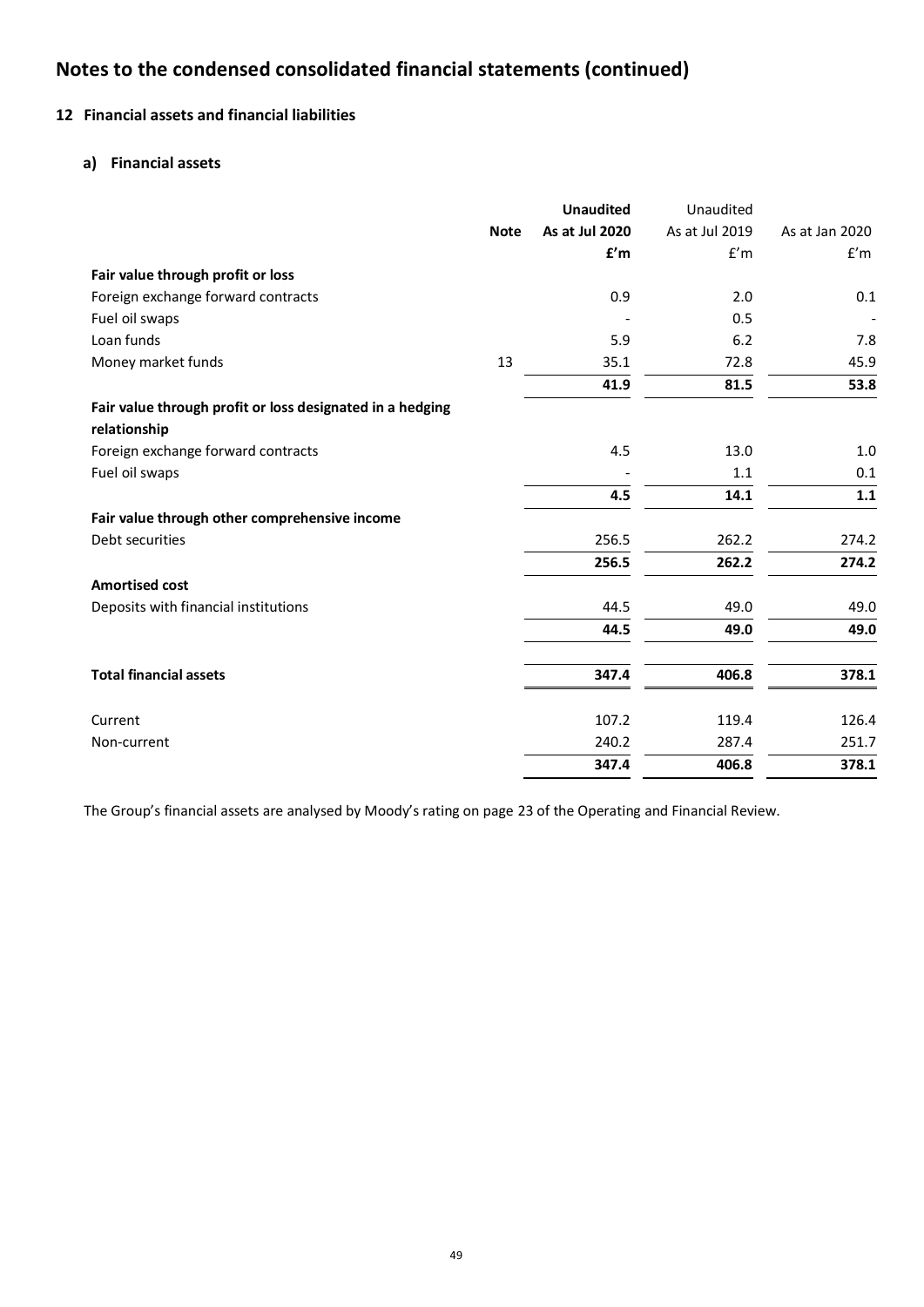# **12 Financial assets and financial liabilities (continued)**

# **b) Financial liabilities**

|                                                           |             | <b>Unaudited</b> | Unaudited      | As at Jan |
|-----------------------------------------------------------|-------------|------------------|----------------|-----------|
|                                                           | <b>Note</b> | As at Jul 2020   | As at Jul 2019 | 2020      |
|                                                           |             | f'm              | f'm            | f'm       |
| Fair value through profit or loss                         |             |                  |                |           |
| Foreign exchange forward contracts                        |             | 0.9              |                | 2.0       |
| Fuel oil swaps                                            |             | 0.5              | 0.1            |           |
|                                                           |             | 1.4              | 0.1            | 2.0       |
| Fair value through profit or loss designated in a hedging |             |                  |                |           |
| relationship                                              |             |                  |                |           |
| Foreign exchange forward contracts                        |             | 7.7              | 1.5            | 23.4      |
| Fuel oil swaps                                            |             | 1.2              | 0.9            | 2.5       |
|                                                           |             | 8.9              | 2.4            | 25.9      |
| <b>Amortised cost</b>                                     |             |                  |                |           |
| Bond and bank loans                                       | 16          | 666.8            | 675.7          | 624.3     |
| Lease liabilities                                         |             | 16.3             | 34.7           | 28.6      |
| <b>Bank overdrafts</b>                                    | 13          | 3.6              | 3.2            | 9.5       |
|                                                           |             | 686.7            | 713.6          | 662.4     |
| <b>Total financial liabilities</b>                        |             | 697.0            | 716.1          | 690.3     |
| Current                                                   |             | 99.8             | 80.1           | 95.6      |
| Non-current                                               |             | 597.2            | 636.0          | 594.7     |
|                                                           |             | 697.0            | 716.1          | 690.3     |

# **c) Fair value hierarchy**

|                                                           | <b>Unaudited</b><br>As at Jul 2020 |                          | Unaudited<br>As at Jul 2019 |          |                                                         |                          |                          |          |
|-----------------------------------------------------------|------------------------------------|--------------------------|-----------------------------|----------|---------------------------------------------------------|--------------------------|--------------------------|----------|
|                                                           |                                    |                          |                             |          | Level 1Level 2Level 3 Total Level 1Level 2Level 3 Total |                          |                          |          |
|                                                           | f'm                                |                          | $f'm$ $f'm$                 | f'm      |                                                         | $f'm$ $f'm$ $f'm$        |                          | f'm      |
| Financial assets measured at fair value                   |                                    |                          |                             |          |                                                         |                          |                          |          |
| Foreign exchange forwards                                 |                                    | 5.4                      | $\overline{\phantom{a}}$    | 5.4      |                                                         | 15.0                     |                          | 15.0     |
| Fuel oil swaps                                            |                                    |                          |                             |          |                                                         | 1.6                      |                          | 1.6      |
| Loan funds                                                | 5.9                                | $\overline{\phantom{0}}$ | $\overline{\phantom{a}}$    | 5.9      | 6.2                                                     | $\frac{1}{2}$            | $\overline{\phantom{a}}$ | 6.2      |
| Debt securities                                           | 256.5                              | -                        |                             | $-256.5$ | 262.2                                                   | $\overline{\phantom{a}}$ |                          | $-262.2$ |
| Money market funds                                        | 35.1                               | $\overline{\phantom{a}}$ | $\overline{\phantom{a}}$    | 35.1     | 72.8                                                    | $\overline{\phantom{a}}$ | $\sim$                   | 72.8     |
| Financial liabilities measured at fair value              |                                    |                          |                             |          |                                                         |                          |                          |          |
| Foreign exchange forwards                                 |                                    | 8.6                      | $\overline{\phantom{a}}$    | 8.6      |                                                         | 1.5                      |                          | 1.5      |
| Fuel oil swaps                                            |                                    | 1.7                      | $\overline{\phantom{a}}$    | 1.7      |                                                         | 1.0                      | $\overline{\phantom{a}}$ | 1.0      |
| Financial assets for which fair values are disclosed      |                                    |                          |                             |          |                                                         |                          |                          |          |
| Deposits with institutions                                |                                    | 44.5                     | $\blacksquare$              | 44.5     |                                                         | 49.0                     |                          | 49.0     |
| Financial liabilities for which fair values are disclosed |                                    |                          |                             |          |                                                         |                          |                          |          |
| Bond and bank loans                                       |                                    | $-666.8$                 |                             | $-666.8$ |                                                         | $-675.7$                 |                          | $-675.7$ |
| Lease liabilities                                         |                                    | 16.3                     | $\overline{\phantom{a}}$    | 16.3     |                                                         | 34.7                     | $\sim$                   | 34.7     |
| <b>Bank overdrafts</b>                                    |                                    | 3.6                      | $\overline{\phantom{a}}$    | 3.6      |                                                         | 3.2                      | $\overline{\phantom{a}}$ | 3.2      |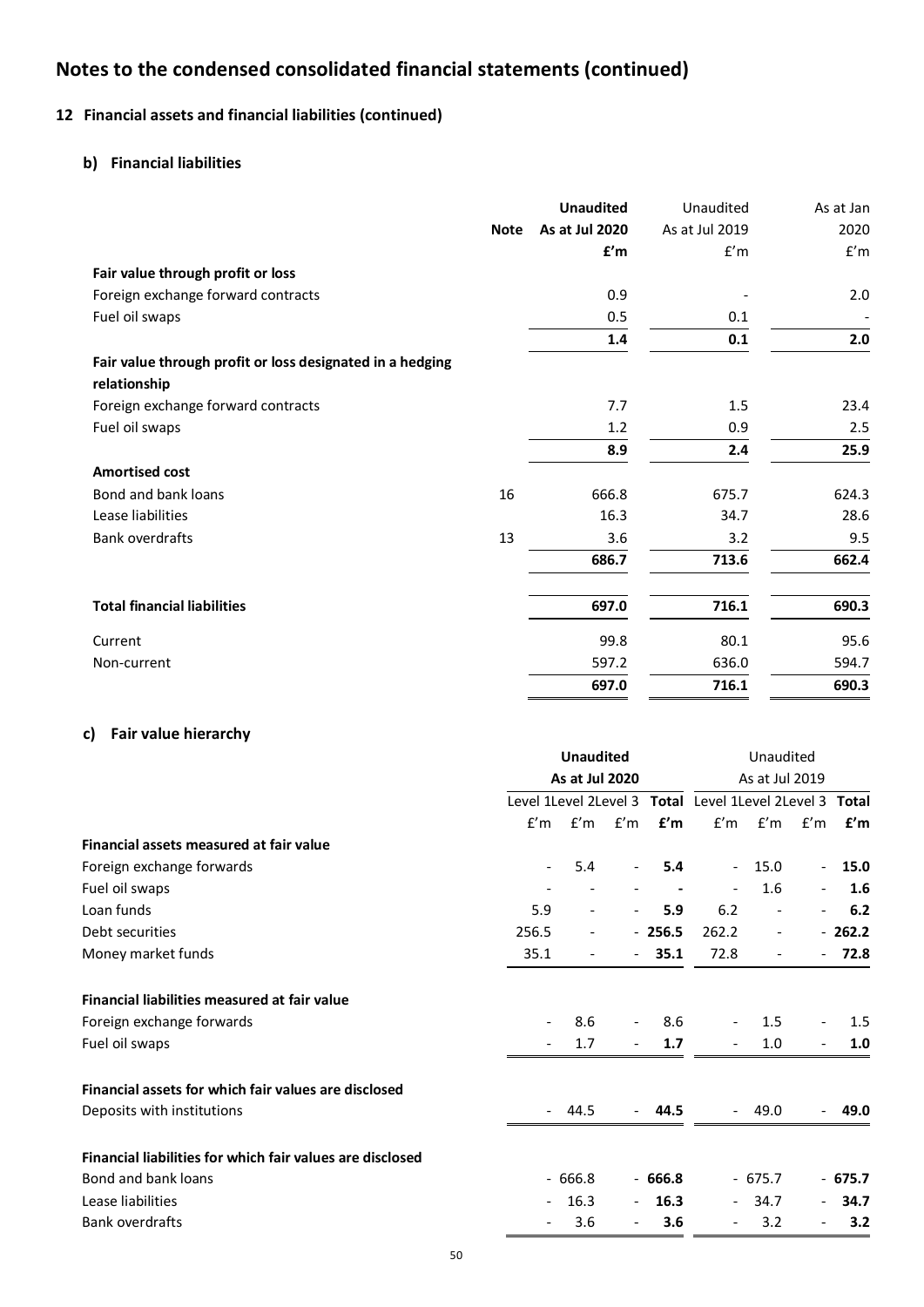# **12 Financial assets and financial liabilities (continued)**

## **c) Fair value hierarchy (continued)**

|                                                           | As at Jan 2020           |                          |                              |       |
|-----------------------------------------------------------|--------------------------|--------------------------|------------------------------|-------|
|                                                           | Level 1                  |                          | Level 2 Level 3              | Total |
|                                                           | f'm                      | f'm                      | f'm                          | f'm   |
| Financial assets measured at fair value                   |                          |                          |                              |       |
| Foreign exchange forwards                                 | $\overline{\phantom{a}}$ | 1.1                      |                              | 1.1   |
| Fuel oil swaps                                            | $\overline{\phantom{a}}$ | 0.1                      |                              | 0.1   |
| Loan funds                                                | 7.8                      |                          |                              | 7.8   |
| Debt securities                                           | 274.2                    | $\overline{\phantom{a}}$ | $\qquad \qquad \blacksquare$ | 274.2 |
| Money market funds                                        | 45.9                     |                          |                              | 45.9  |
| Financial liabilities measured at fair value              |                          |                          |                              |       |
| Foreign exchange forwards                                 | $\overline{\phantom{a}}$ | 25.4                     |                              | 25.4  |
| Fuel oil swaps                                            |                          | 2.5                      |                              | 2.5   |
| Financial assets for which fair values are disclosed      |                          |                          |                              |       |
| Deposits with institutions                                | $\overline{\phantom{a}}$ | 49.0                     |                              | 49.0  |
| Financial liabilities for which fair values are disclosed |                          |                          |                              |       |
| Bond and bank loans                                       | $\overline{\phantom{a}}$ | 624.3                    |                              | 624.3 |
| Lease liabilities                                         | ۰                        | 28.6                     |                              | 28.6  |
| Bank overdrafts                                           |                          | 9.5                      |                              | 9.5   |

## **d) Other information**

Debt securities, money market funds and deposits with financial institutions relate to monies held by the Group's insurance underwriting business and are subject to contractual restrictions and are not readily available to be used for other purposes within the Group. Whilst the Group's fixed / floating interest securities investments could be realised at short notice, it is anticipated that they will be held until maturity.

The Group operates a programme of economic hedging against its foreign currency and fuel oil exposures. During the period, the Group designated 116 foreign exchange forward currency contracts as hedges of highly probable foreign currency cash expenses in future periods and designated no fuel oil swaps as hedges of highly probable fuel oil purchases in future periods. As at 31 July 2020, the Group has designated 491 forward currency contracts and 44 fuel oil swaps as hedges.

During the period, the Group recognised net gains of £6.8m (July 2019: £11.1m) on cash flow hedging instruments through other comprehensive income into the hedging reserve. Additionally, the Group recognised net gains of £15.0m (July 2019: £13.3m) through other comprehensive income into the hedging reserve, in relation to the specific hedging instrument for the acquisition of two new ships. The overall net gains of £21.8m (July 2019: £24.4m) are offset by a net £nil loss (July 2019: £0.4m loss) on forecast transactions recognised in the financial statements. The Group recognised a £1.9m gain (July 2019 £0.1m loss) through the income statement in respect of the ineffective portion of hedges measured during the period.

During the period the Group has de-designated 248 foreign currency forward contracts, with a transaction value of £65.5m, where the cash flows forecast are no longer expected to occur. Similarly, the Group has de-designated to 25%, 8 fuel oil swaps, with a transaction value of £0.2m, where the cash flows forecast are no longer expected to occur. During the period, the Group recognised a £1.5m gain (July 2019: £1.4m gain) through the income statement in respect of matured hedges which have been recycled from other comprehensive income. The Group also recognised a £nil gain (July 2019: £32.2m gain) in property, plant and equipment, in respect of matured hedges, which have been recognised directly from the hedging reserve.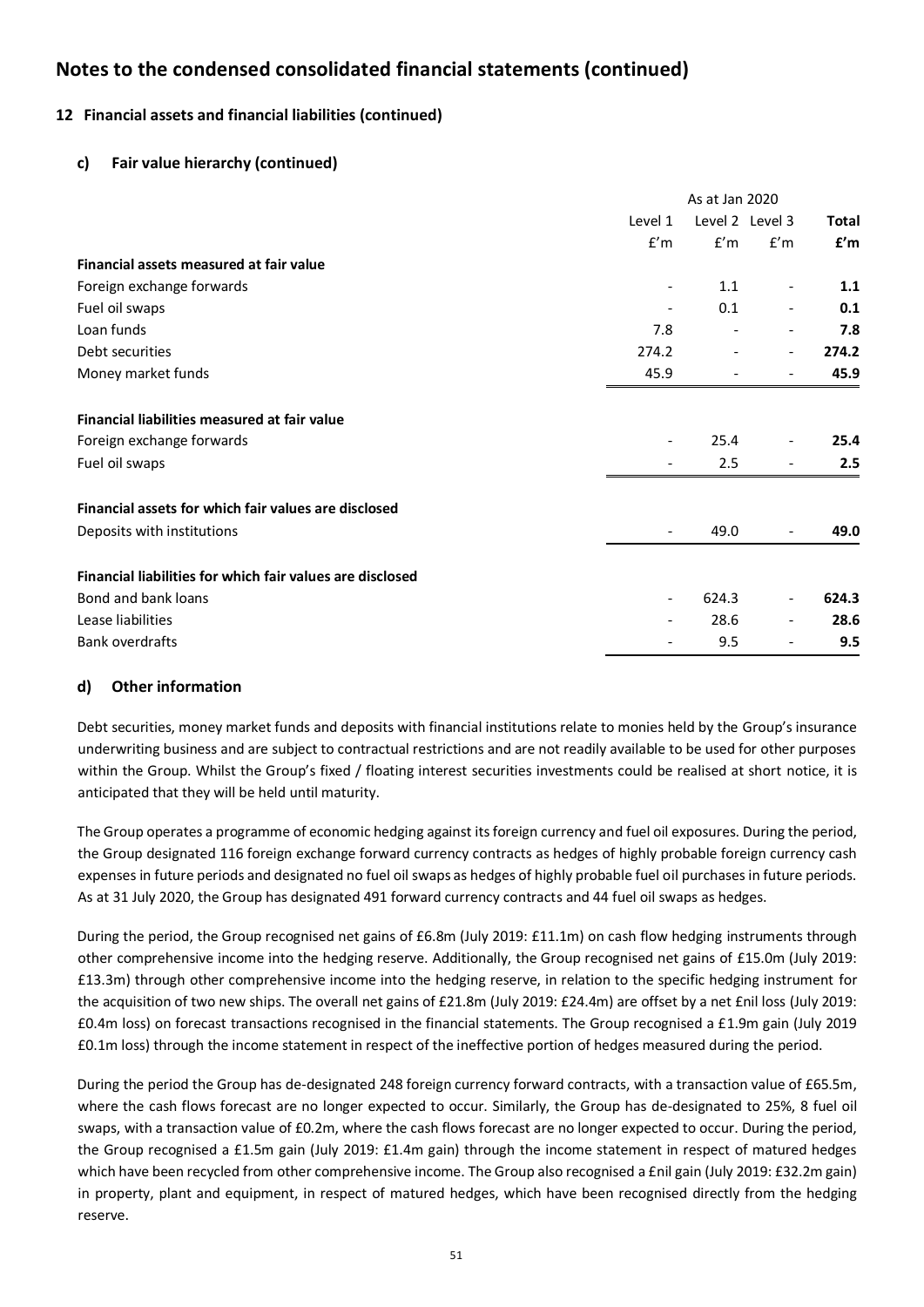## **13 Cash and cash equivalents**

|                                                      | <b>Unaudited</b> | Unaudited      |                |
|------------------------------------------------------|------------------|----------------|----------------|
|                                                      | As at Jul 2020   | As at Jul 2019 | As at Jan 2020 |
|                                                      | f'm              | f'm            | f'm            |
| Cash at bank and in hand                             | 78.9             | 93.9           | 73.1           |
| Short term deposits                                  | 6.8              | 64.7           | 24.8           |
| Cash and short-term deposits                         | 85.7             | 158.6          | 97.9           |
| Money markets funds (note 12a)                       | 35.1             | 72.8           | 45.9           |
| Bank overdraft (note 12b)                            | (3.6)            | (3.2)          | (9.5)          |
| Cash held by disposal groups                         | 13.5             |                | 4.8            |
| Cash and cash equivalents in the cash flow statement | 130.7            | 228.2          | 139.1          |

Included within cash and cash equivalents are amounts held by the Group's Travel and Insurance businesses which are subject to contractual or regulatory restrictions. These amounts held are not readily available to be used for other purposes within the Group and total £101.9m (July 2019: £196.1m). Available cash excludes these amounts and any amounts held by disposal groups.

## **14 Retirement benefit schemes**

The Group operates a funded defined benefit scheme, The Saga Pension Scheme ("Saga Scheme") which is open to new members who accrue benefits on a career average salary basis. The assets of the scheme are held separately from those of the Group in independently administered funds.

The fair value of the assets and present value of the obligations of the Saga defined benefit scheme are as follows:

|                                             | <b>Unaudited</b><br>As at Jul 2020<br>f'm | Unaudited<br>As at Jul 2019<br>f'm | As at Jan 2020<br>f'm |
|---------------------------------------------|-------------------------------------------|------------------------------------|-----------------------|
| Fair value of scheme assets                 | 415.1                                     | 356.4                              | 372.3                 |
| Present value of defined benefit obligation | (409.4)                                   | (363.8)                            | (377.8)               |
| Defined benefit scheme asset/(liability)    | 5.7                                       | (7.4)                              | (5.5)                 |

The present values of the defined benefit obligation at 31 January 2020, the related current service cost and any past service costs were measured using the projected unit credit method. Liabilities at 31 July 2020 have been estimated by rolling forward from 31 January 2020, allowing for changes in market conditions and estimating the value of benefits accrued and paid out over the period.

During the period ended 31 July 2020, the net liability of the Saga Scheme has decreased by £11.2m to create a total scheme asset of £5.7m. The increase in scheme assets of £42.8m has been largely driven by the fall in interest rates in the period, which in turn has led to a marked increase in the value of liability hedging assets within the portfolio. This was partially offset by the present value of defined benefit obligations of £31.6m, driven largely by a 30bps reduction in corporate bond yields, being the basis of the discount rate that is used in the IAS19 valuation of the obligations.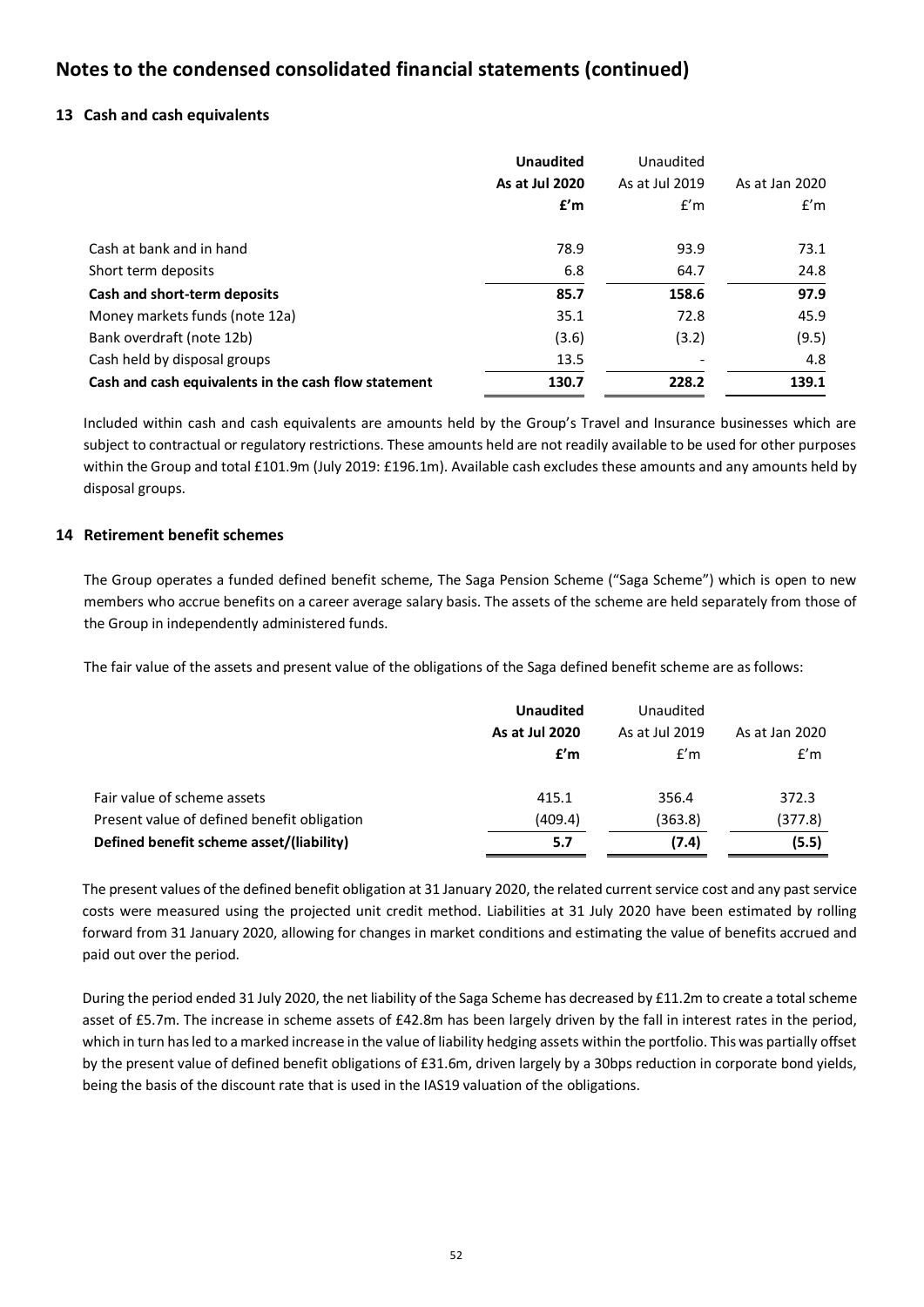# **15 Insurance contract liabilities and reinsurance assets**

Gross and net insurance liabilities are analysed as follows:

|                                 | <b>Unaudited</b> | Unaudited As |        |
|---------------------------------|------------------|--------------|--------|
|                                 | As at            | at           | As at  |
|                                 | <b>Jul 2020</b>  | Jul 2019     | Jan 20 |
|                                 | f'm              | f'm          | f'm    |
| Gross                           |                  |              |        |
| Claims outstanding              | 330.8            | 375.4        | 338.3  |
| Provision for unearned premiums | 106.4            | 114.5        | 105.3  |
| Total gross liabilities         | 437.2            | 489.9        | 443.6  |

|                                                                | <b>Unaudited</b> | Unaudited As |        |
|----------------------------------------------------------------|------------------|--------------|--------|
|                                                                | As at            | at           | As at  |
|                                                                | <b>Jul 2020</b>  | Jul 2019     | Jan 20 |
| <b>Recoverable from reinsurers</b>                             |                  |              |        |
| Claims outstanding                                             | 54.5             | 78.0         | 55.2   |
| Provision for unearned reinsurance premiums                    | 4.5              | 4.2          | 6.9    |
| Total reinsurers' share of insurance liabilities (as presented |                  |              |        |
| on the face of the condensed statement of financial            | 59.0             | 82.2         | 62.1   |
| position)                                                      |                  |              |        |
| Amounts recoverable under funds withheld quota share           |                  |              |        |
| agreements recognised within trade payables:                   |                  |              |        |
| Claims outstanding                                             | 148.0            | 127.0        | 134.0  |
| Provision for unearned premiums                                | 65.9             | 71.5         | 63.9   |
| Total reinsurers' share of insurance liabilities after funds   |                  |              |        |
| withheld quota share                                           | 272.9            | 280.7        | 260.0  |

|                                                                     | <b>Unaudited</b> | Unaudited As |         |
|---------------------------------------------------------------------|------------------|--------------|---------|
|                                                                     | As at            | at           | As at   |
|                                                                     | <b>Jul 2020</b>  | Jul 2019     | Jan 20  |
| <b>Net</b>                                                          |                  |              |         |
| Claims outstanding                                                  | 276.3            | 297.4        | 283.1   |
| Provision for unearned premiums                                     | 101.9            | 110.3        | 98.4    |
| Total net insurance liabilities                                     | 378.2            | 407.7        | 381.5   |
| Amounts recoverable under funds withheld quota share                |                  |              |         |
| agreements recognised within trade payables:                        |                  |              |         |
| Claims outstanding                                                  | (148.0)          | (127.0)      | (134.0) |
| Provision for unearned premiums                                     | (65.9)           | (71.5)       | (63.9)  |
| Total net insurance liabilities after funds withheld quota<br>share | 164.3            | 209.2        | 183.6   |

The total cost on purchasing reinsurance recognised during the period was £3.6m (July 2019: £3.5m).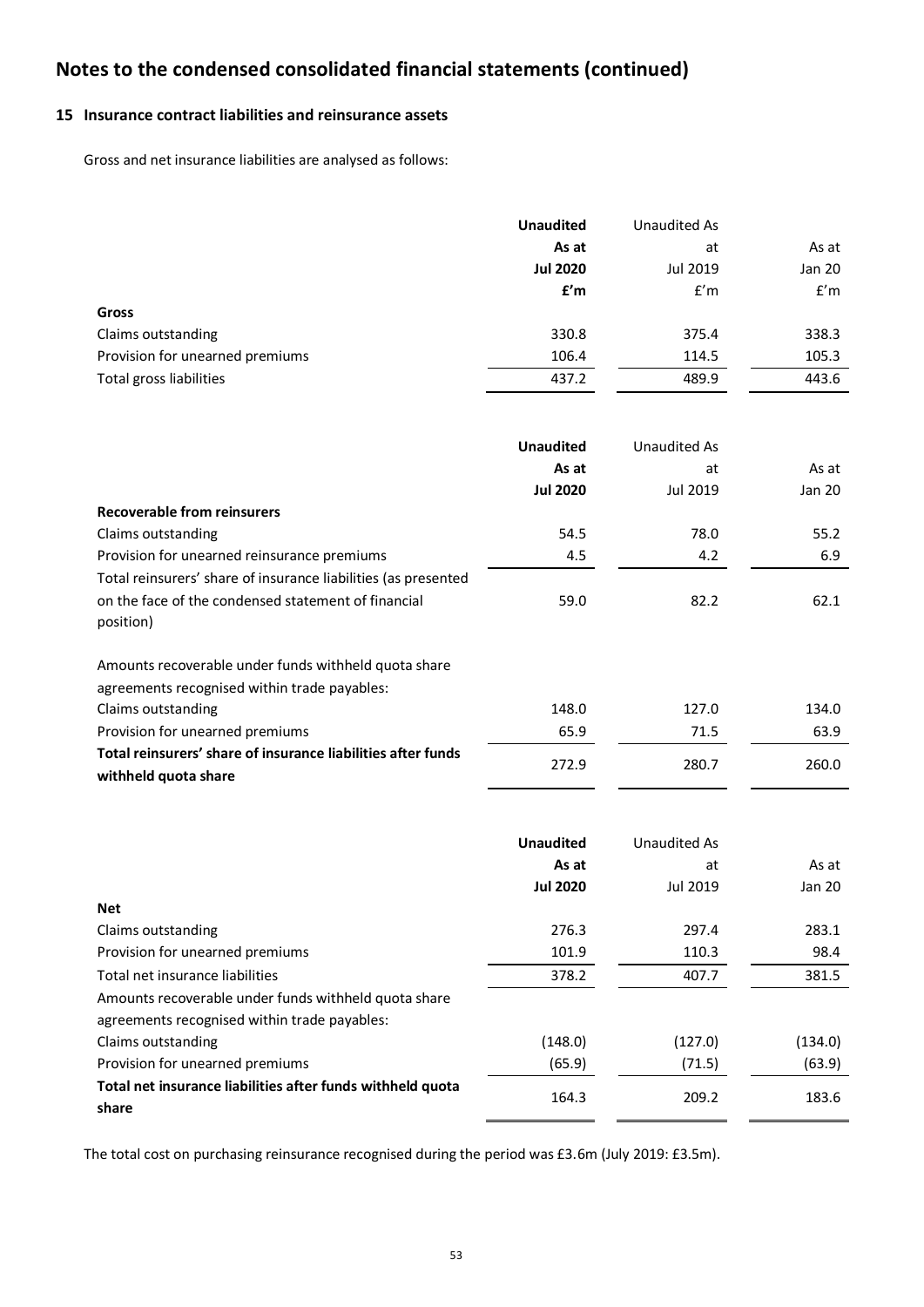## **16 Loans and borrowings**

|                            | <b>Unaudited</b> | Unaudited |          |
|----------------------------|------------------|-----------|----------|
|                            | As at            | As at     | As at    |
|                            | <b>Jul 2020</b>  | Jul 2019  | Jan 2020 |
|                            | f'm              | f'm       | f'm      |
| Bond                       | 250.0            | 250.0     | 250.0    |
| <b>Bank loans</b>          | 140.0            | 160.0     | 140.0    |
| Ship loan                  | 234.8            | 245.0     | 234.8    |
| Revolving credit facility  | 50.0             | 20.0      | 10.0     |
| Accrued interest payable   | 4.8              | 3.3       | 3.7      |
|                            | 679.6            | 678.3     | 638.5    |
| Less: deferred issue costs | (12.8)           | (2.6)     | (14.2)   |
|                            | 666.8            | 675.7     | 624.3    |

The Group's bank facilities consist of a £250.0m seven-year senior unsecured bond, a £200.0m five-year term loan facility and a £100.0m five-year revolving credit facility with an option to extend. In March 2019, the Group's banks agreed to extend the term on the revolving credit facility by one year with expiry in May 2023. The bond is listed on the Irish Stock Exchange.

In June 2019, the Group drew down its financing for its new cruise ship, the *Spirit of Discovery*, of £245.0m. The financing for the new cruise ship, the *Spirit of Discovery*, represents a 12-year fixed rate sterling loan, backed by an export credit guarantee. The initial loan value of £245.0m is repayable in 24 broadly equal instalments, with the first payment of £10.2m paid in December 2019.

At 31 July 2020, the Group had drawn £50.0m of its £100.0m revolving credit facility and since the refinancing £60.0m of the term loan has been repaid.

Interest on the bond is incurred at an annual interest rate of 3.375%. Interest on the term loan and revolving credit facility is incurred at a variable rate of LIBOR plus a bank margin which is linked to the Group's leverage ratio. Interest on the ship loan is incurred at an effective annual interest rate of 4.31% (including arrangement and commitment fees).

In light of the significant impact of the COVID-19 pandemic on the business, especially Travel operations, the Group entered into discussions with lending banks to amend its bank debt in early March 2020. These discussions were concluded on 1 April 2020, with amendments to banking covenants that provide the Group with much greater financial flexibility in the event of prolonged disruption to Travel business. Under these amendments, the covenants in the bank facilities will be tested quarterly while leverage excluding Cruise is greater than 4.0x and no dividends can be paid while leverage is greater than 3.0x.

In June 2020 the Group secured a waiver of the covenants for the Group's Ship Facilities and a debt holiday for the period to 31 March 2021. Further details on this are provided in note 10.

After the end of the period, the Group announced that it is at the advanced stage of a prospective £150m equity capital raise. The equity raise is intended to improve the Group's financial position by reducing its debt, so allowing it to renegotiate banking agreements and covenants. Further details on this are provided in note 19.

During the period the Group charged £13.4m (July 2019: £7.1m) to the income statement in respect of fees and interest associated with the bond, term loan, ship loan and revolving credit facility. In addition, finance costs recognised in the income statement includes £0.4.m (July 2019: £0.7m) relating to interest and finance charges on lease liabilities. The Group recognised £1.9m of net fair value gains on derivatives (July 2019: £2.3m gains).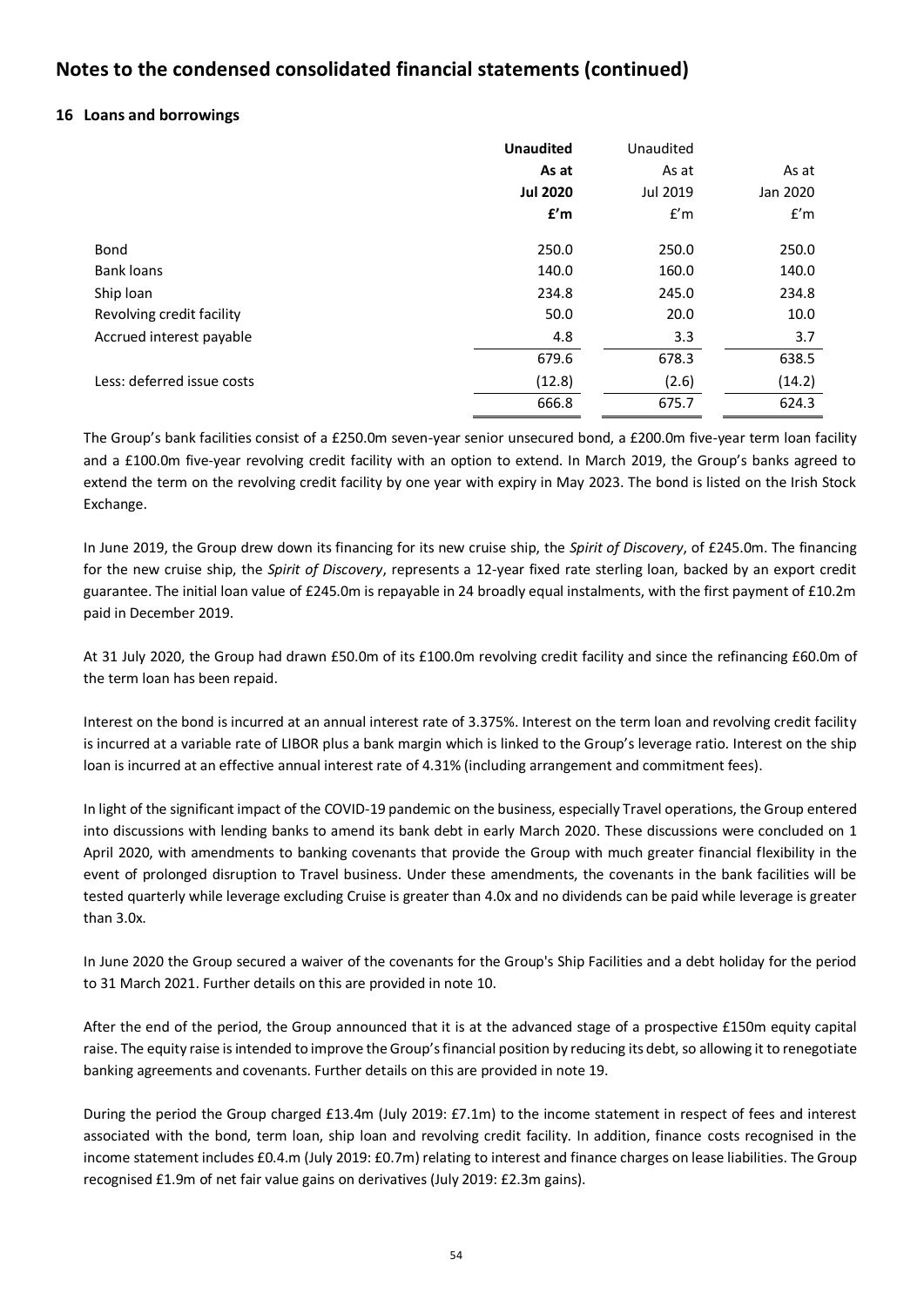## **17 Share-based payments**

The Group has granted a number of different equity-based awards which it has determined to be share-based payments. New awards granted during the period were as follows:

- a) On 28 May 2020, options over 1,337,581 shares were issued under the deferred bonus plan to Executive Directors reflecting their deferred bonus in respect of 2019/20, which vest and become exercisable on the third anniversary of the grant date.
- b) On 24 June 2020, options over 12,134,706 shares were issued under the Restricted Share Plan to certain Directors and other senior employees which vest and become exercisable on the third anniversary of the grant date.

The fair values of all awards are assessed using techniques based upon the "Black-Scholes" pricing model. The Group charged £1.1m during the period (July 2019: £1.1m) to the income statement in respect of equity-settled share-based payment transactions.

## **18 Assets held for sale**

During the year ended 31 January 2020, the Group made the decision to initiate an active program to locate a buyer for its insurance biking brand, Bennetts and its healthcare business.

As at 31 January 2020, the requirements of IFRS 5 were met and accordingly Bennetts and the healthcare business were classified as separate disposal groups held for sale in the statement of financial position. Neither of the disposal groups met the requirements of IFRS 5 to be classified as discontinued operations.

On 17 February 2020 the Group announced that it had reached agreement for the sale of Bennetts to Atlanta Investment Holdings C Limited for an enterprise value of £26m. Completion was subject to receiving regulatory approval and meeting other closing conditions. The sale was completed subsequent to the end of the reporting period (note 19).

On 3 March 2020 the Group reached agreement for the sale of its Country Cousins and Patricia White's branded healthcare businesses to Limerston Capital LLP for an enterprise value of £14m. Country Cousins and Patricia White's were introductory care agencies, and represented two of the three divisions comprising the Group's healthcare business. The remaining division, Saga Care at Home, was sold on 31 May 2020 to a third-party care provider, Care By Us, for a nominal sum of £1. This completed the Group's exit from the healthcare business.

During the period ended 31 July 2020, the Group made the decision to initiate an active program to locate a buyer for its holiday business segment, Destinology. Since 31 July 2020, the planned sale of Destinology has not taken place as intended, and the Group will continue to evaluate its options for this business as part of a plan that would see it not remaining as part of the Group into the future.

As at 31 July 2020, the requirements of IFRS 5 were met and accordingly Bennetts and Destinology have been classified as separate disposal groups held for sale in the statement of financial position. Neither of the disposal groups met the requirements of IFRS 5 to be classified as discontinued operations.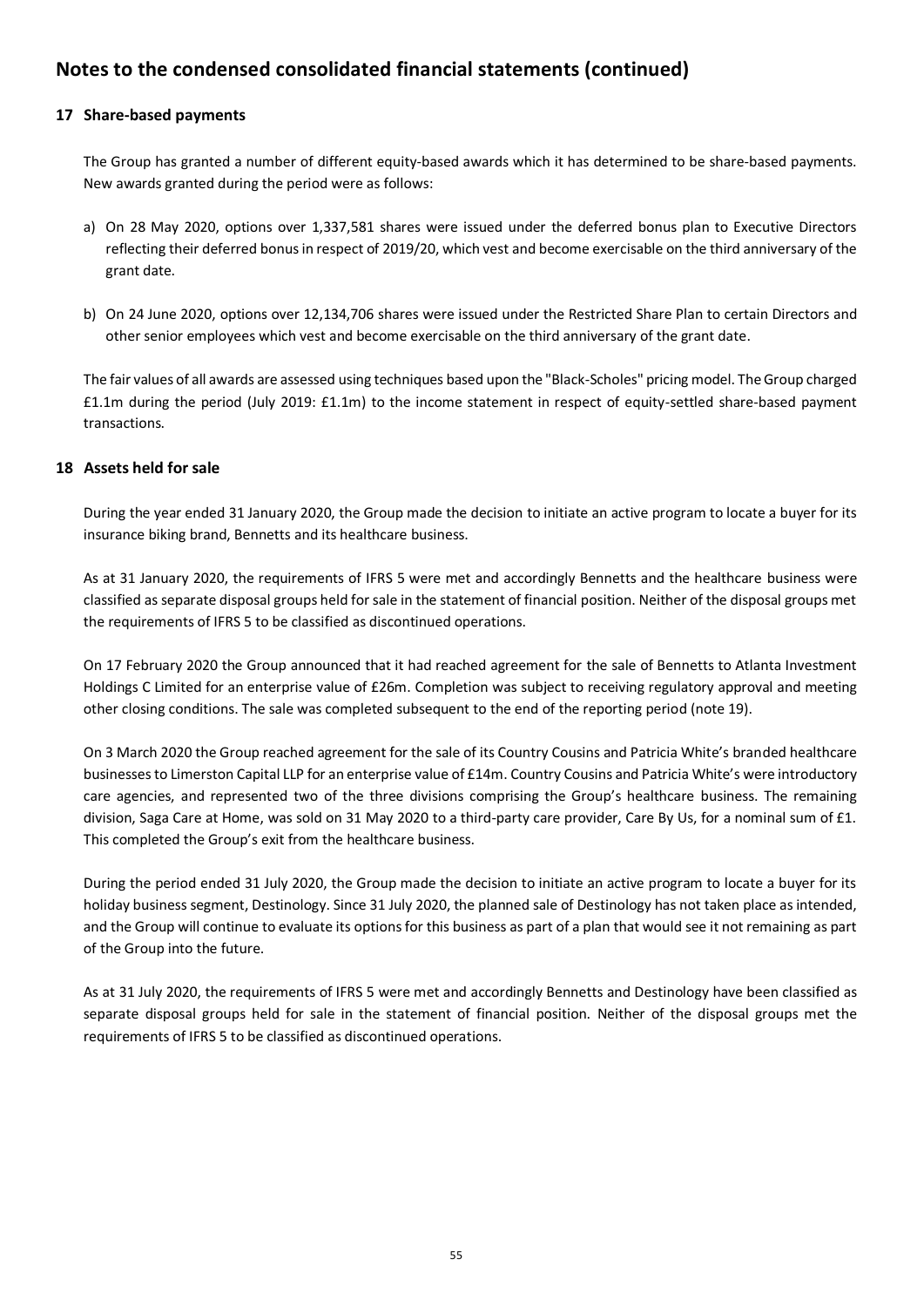## **18 Assets held for sale (continued)**

The assets and liabilities of the two disposal groups classified as held for sale as at 31 July 2020 are as follows:

|                                                     | <b>Disposal groups</b>       |                              |              |
|-----------------------------------------------------|------------------------------|------------------------------|--------------|
|                                                     | <b>Destinology</b>           | <b>Bennetts</b>              | <b>Total</b> |
|                                                     | f'm                          | f'm                          | f'm          |
| Goodwill                                            |                              | 13.6                         | 13.6         |
| Intangible assets                                   |                              | 3.2                          | 3.2          |
| Property, plant and equipment                       |                              | 0.1                          | 0.1          |
| Trade receivables and other receivables             | 1.3                          | 11.3                         | 12.6         |
| Cash and short-term deposits                        | 3.1                          | 10.4                         | 13.5         |
| <b>Total assets</b>                                 | 4.4                          | 38.6                         | 43.0         |
|                                                     |                              |                              |              |
| Provisions                                          | $\qquad \qquad \blacksquare$ | 0.2                          | 0.2          |
| <b>Financial liabilities</b>                        | 0.6                          | $\qquad \qquad \blacksquare$ | 0.6          |
| <b>Contract liabilities</b>                         | 5.2                          | 0.9                          | 6.1          |
| Trade and other payables                            | 0.1                          | 14.4                         | 14.5         |
| <b>Total liabilities</b>                            | 5.9                          | 15.5                         | 21.4         |
|                                                     |                              |                              |              |
| Net assets directly associated with disposal groups | (1.5)                        | 23.1                         | 21.6         |

No remeasurement on reclassification to held for sale was necessary for either of the disposal groups as the fair value of each disposal group is in excess of its carrying value

## **19 Post balance sheet events**

On 7 August 2020 the disposal of Bennetts Motorcycling Services Limited ("Bennetts") to Atlanta Investment Holdings C Limited was completed following the receipt of regulatory approvals, generating net disposal proceeds of £24.2m (note 18).

On 30 August 2020 the Group announced that it is at the advanced stage of a prospective £150m equity capital raise in order to strengthen its balance sheet, improve liquidity and support the execution of its strategy plan. The prospective £150m equity raise is to be launched on 10 September 2020, structured as a Firm Placing and Open offer. The prospective equity raise is fully committed and includes a significant investment from the Group's former Chief Executive Officer and majority shareholder.

The equity raise is intended to improve the Group's financial position by reducing the term loan to £70m and repaying the drawn revolving credit facility, with the balance of proceeds raised increasing available cash. The Group has also agreed with its lending banks to extend the maturity of the remaining £70m term loan to May 2023 and has amended certain bank covenants to provide additional headroom in stress test scenarios as follows:

- Increase in the leverage ratio (excluding Cruise) covenant at 31 July 2021 from 4.25x to 4.75x and at 31 October 2021 from 4.0x to 4.5x;
- Reduction in the Group interest cover covenant at 30 April 2021 from 2.0x to 1.25x, at 31 July 2021 from 3.0x to 1.5x, at 31 October 2021 from 3.0x to 1.75x and at 31 January 2022 from 3.5x to 2.5x.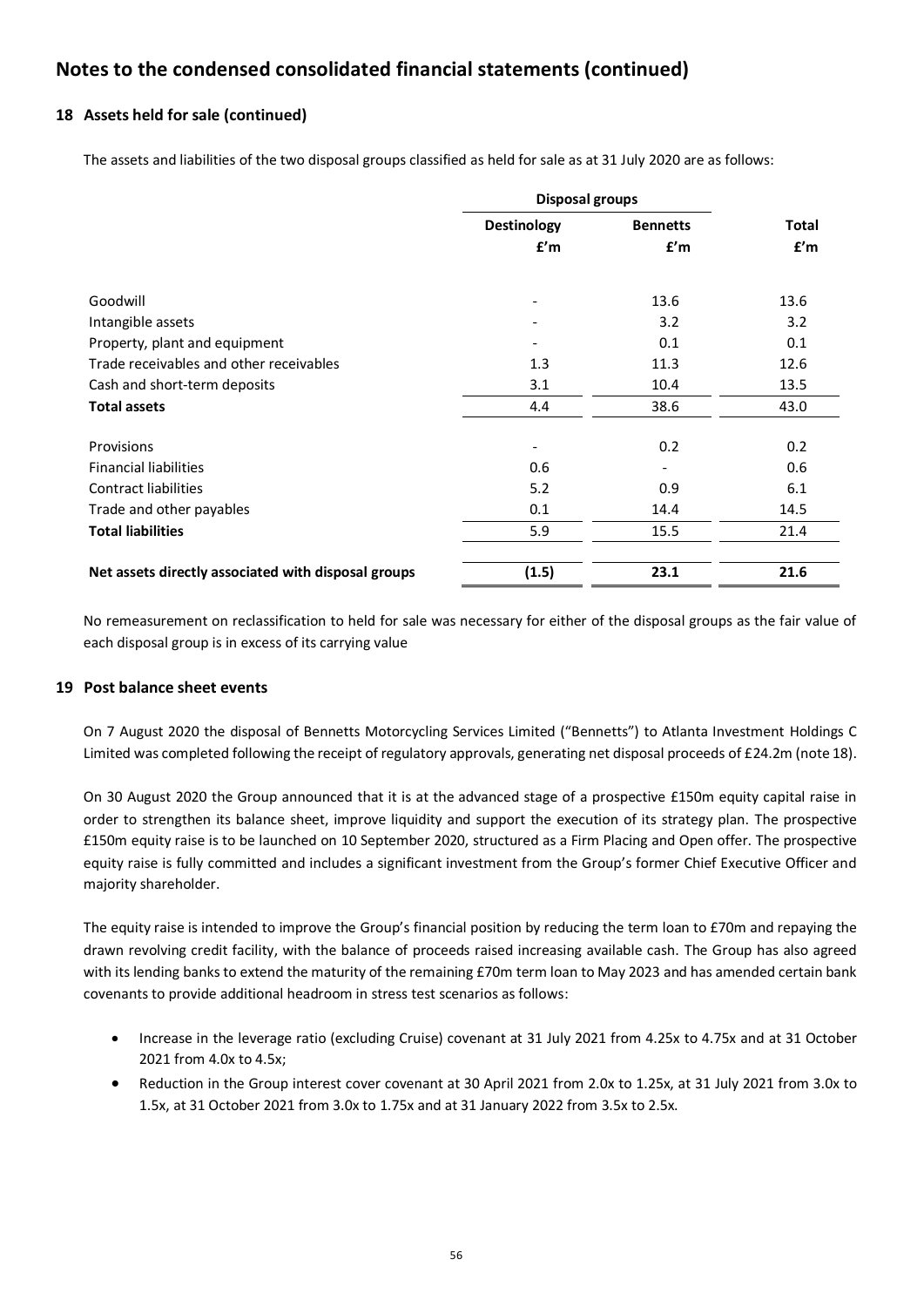### **20 Related party transactions**

Related party transactions during the six months ended 31 July 2020 were consistent in nature, scope and quantum with those disclosed in the Group's annual report and accounts for the year ended 31 January 2020 available at www.corporate.saga.co.uk

# **Principal Risks and Uncertainties**

The Group is subject to a number of risks and uncertainties as part of its activities. The Board regularly considers these and seeks to ensure that appropriate processes are in place to manage, monitor and mitigate these risks. With the exception of the COVID-19 pandemic, the Directors consider that the principal risks and uncertainties facing the Group during the period under review and for the remainder of the financial period have not materially changed from those outlined on pages 32 and 33 of the annual report and accounts for the year ended 31 January 2020 available at www.corporate.saga.co.uk. The Group has in place processes to monitor and mitigate these risks.

The COVID-19 pandemic has had a significant impact on the Group's financial performance in the first six months of the financial year, especially in Travel. As the situation has evolved over the past six months, both of the Group's Tour Operating and Cruise businesses have suspended travel since March 2020, with the intention to recommence ocean cruising from November 2020 and tour operating from April 2021.

The impact of the COVID-19 situation cannot be predicted with a high level of accuracy and it is not possible to assess all possible future implications for the Group. Although the Group has a plan to address this uncertainty through the proposed capital raising and amendments to bank facilities, successful completion of these actions is conditional upon shareholder approval and cannot therefore be relied upon in relation to the going concern assessment in the current results. Accordingly, the Directors have concluded that there exists a material uncertainty in relation to going concern in the scenarios modelled. This material uncertainty may cast significant doubt on the Group's ability to continue as a going concern and to continue realising its assets and discharging its liabilities in the normal course of business.

Notwithstanding this material uncertainty, the Directors have continued to prepare the interim financial statements to 31 July 2020 on a going concern basis. This is in part due to the proposed capital raising exercise, which if completed successfully, would lead to the removal of the going concern uncertainty. However, even in the event that this was not successful, the Group would still expect to trade through the current period of uncertainty with time to execute alternative actions in the next six months, during which period the Group would remain in compliance with covenants and with sufficient available liquidity to support the business.

Further details on this are provided in notes 2.1 and 2.6.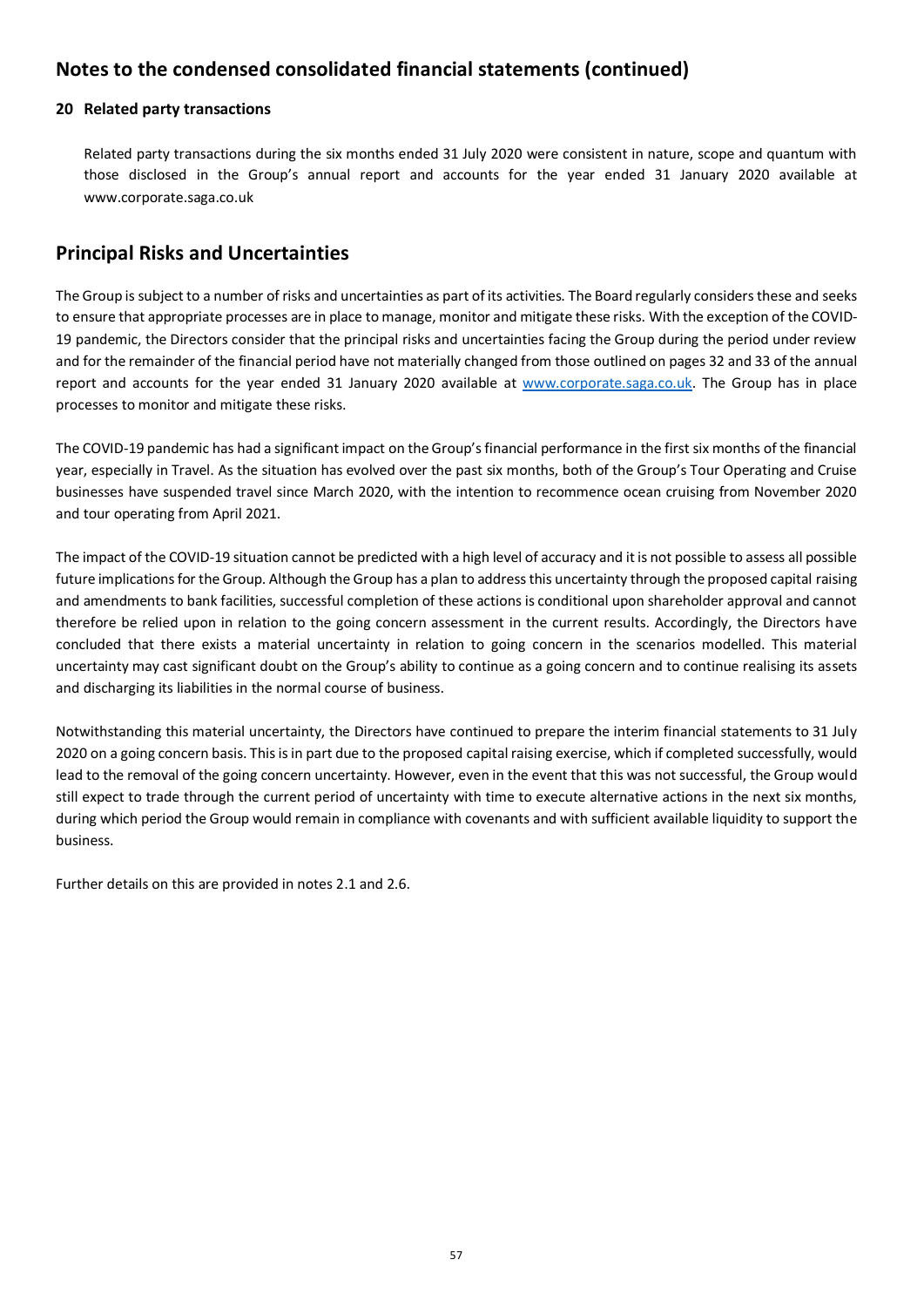# **Responsibility Statement**

We confirm that to the best of our knowledge:

- the condensed set of financial statements has been prepared in accordance with IAS 34 Interim Financial Reporting as adopted by the EU;
- the interim management report includes a fair review of the information required by:
	- (a) DTR 4.2.7R of the Disclosure Guidance and Transparency Rules , being an indication of important events that have occurred during the first six months of the financial year and their impact on the condensed set of financial statements; and a description of the principal risks and uncertainties for the remaining six months of the year; and
	- (b) DTR 4.2.8R of the Disclosure Guidance and Transparency Rules, being related party transactions that have taken place in the first six months of the current financial year and that have materially affected the financial position or performance of the entity during that period; and any changes in the related party transactions described in the last annual report that could do so.

On behalf of the Board

E A Sutherland J B Quin Group Chief Executive Officer Group Chief Financial Officer 9 September 2020 9 September 2020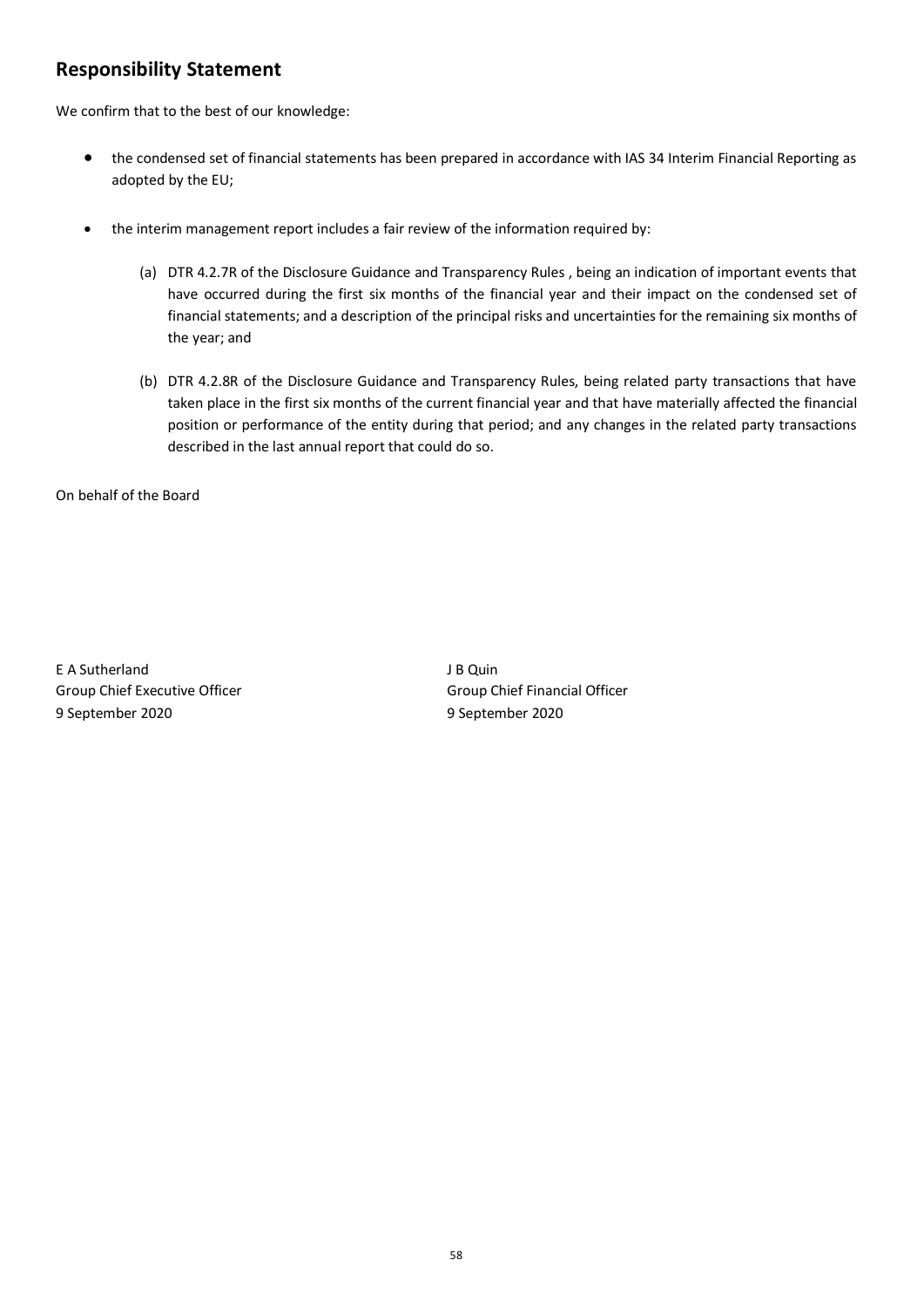# **INDEPENDENT REVIEW REPORT TO SAGA PLC**

## **Conclusion**

We have been engaged by the company to review the condensed set of interim financial statements in the half-yearly financial report for the six months ended 31 July 2020 which comprises the condensed consolidated income statement, the condensed consolidated statement of comprehensive income, the condensed consolidated statement of financial position, the condensed consolidated statement of changes in equity, the condensed consolidated statement of cash flows and the related explanatory notes.

Based on our review, nothing has come to our attention that causes us to believe that the condensed set of financial statements in the half-yearly financial report for the six months ended 31 July 2020 is not prepared, in all material respects, in accordance with IAS 34 Interim Financial Reporting as adopted by the EU and the Disclosure Guidance and Transparency Rules ("the DTR") of the UK's Financial Conduct Authority ("the UK FCA").

## **Material uncertainty related to going concern**

We draw attention to the basis of preparation in note 2.6 to the interim financial statements which indicates that there is a material uncertainty relating to the Group's ability to continue as a going concern. As set out in note 2.6, while Saga plc expects to remain in compliance with its banking covenants through January 2021, given the potential ongoing impact from COVID-19 into next year, the ability of the Group to continue as a going concern beyond this date is dependent on further mitigating actions. The Board's going concern assessment and conclusion is predicated on being able to successfully execute such mitigating actions and as is set out in note 2.6, the Group is at an advanced stage with a Firm Placing and Open Offer to raise additional equity capital and the renegotiation of certain terms attaching to the Group's bank facilities. The agreement of revised terms attaching to the Group's bank facilities being conditional on the equity raise being successful, a shareholder vote being required in order to raise additional capital through this Firm Placing and Open Offer, and the underwriting agreement being subject to certain specific, albeit customary, conditions are all factors that are outside the control of the Group. These events and conditions give rise to a material uncertainty that may cast significant doubt about the Group's ability to continue as a going concern.

Our conclusion is not modified in respect of this matter.

# **Scope of review**

We conducted our review in accordance with International Standard on Review Engagements (UK and Ireland) 2410 Review of Interim Financial Information Performed by the Independent Auditor of the Entity issued by the Auditing Practices Board for use in the UK. A review of interim financial information consists of making enquiries, primarily of persons responsible for financial and accounting matters, and applying analytical and other review procedures. We read the other information contained in the half-yearly financial report and consider whether it contains any apparent misstatements or material inconsistencies with the information in the condensed set of financial statements.

A review is substantially less in scope than an audit conducted in accordance with International Standards on Auditing (UK) and consequently does not enable us to obtain assurance that we would become aware of all significant matters that might be identified in an audit. Accordingly, we do not express an audit opinion.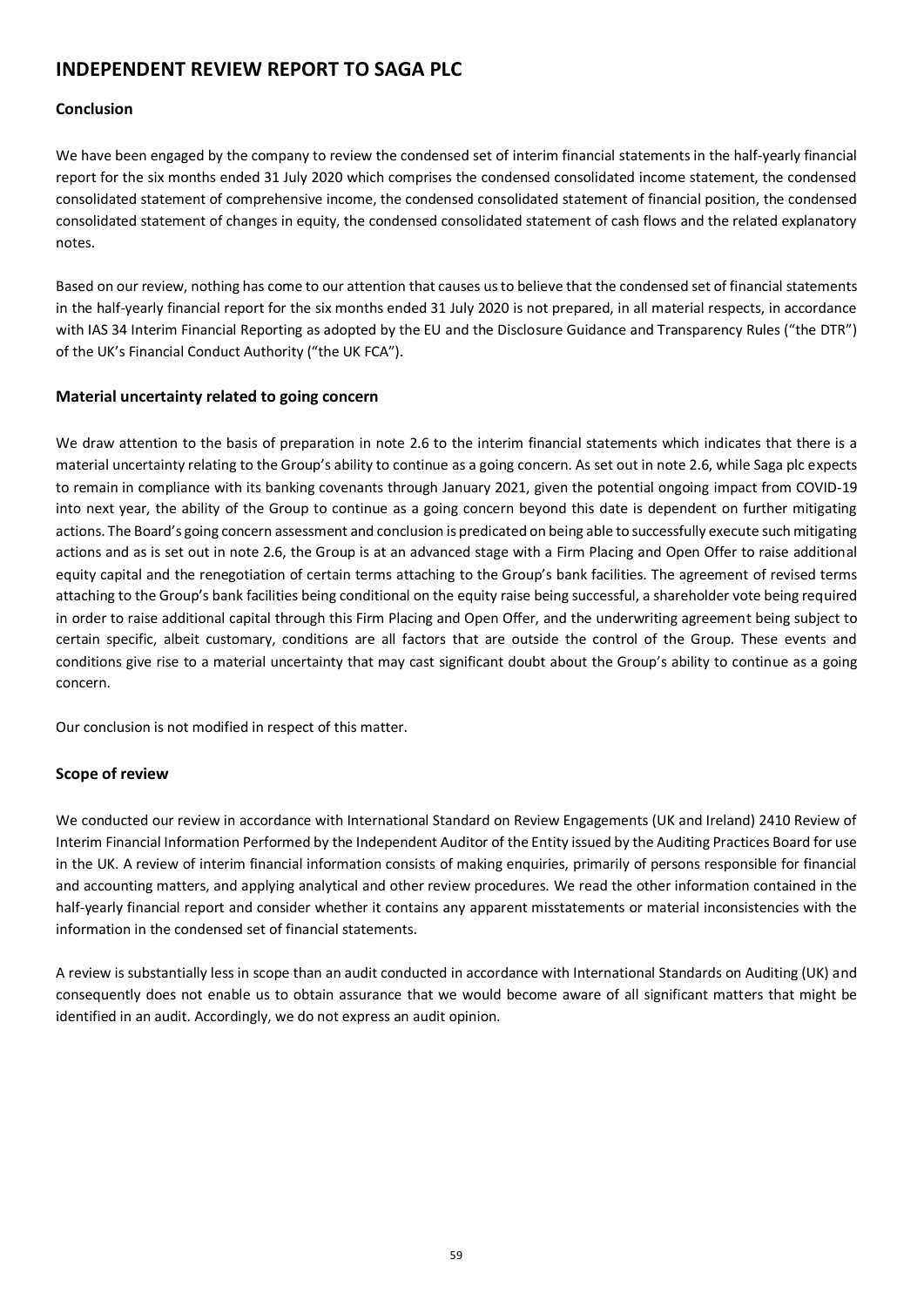# **INDEPENDENT REVIEW REPORT TO SAGA PLC (continued)**

## **Directors' responsibilities**

The half-yearly financial report is the responsibility of, and has been approved by, the directors. The directors are responsible for preparing the half-yearly financial report in accordance with the DTR of the UK FCA.

As disclosed in note 2.1, the annual financial statements of the Group are prepared in accordance with International Financial Reporting Standards as adopted by the EU. The directors are responsible for preparing the condensed set of interim financial statements included in the half-yearly financial report in accordance with IAS 34 as adopted by the EU.

## **Our responsibility**

Our responsibility is to express to the company a conclusion on the condensed set of interim financial statements in the halfyearly financial report based on our review.

The purpose of our review work and to whom we owe our responsibilities

This report is made solely to the company in accordance with the terms of our engagement to assist the company in meeting the requirements of the DTR of the UK FCA. Our review has been undertaken so that we might state to the company those matters we are required to state to it in this report and for no other purpose. To the fullest extent permitted by law, we do not accept or assume responsibility to anyone other than the company for our review work, for this report, or for the conclusions we have reached.

**Stuart Crisp for and on behalf of KPMG LLP** *Chartered Accountants* 15 Canada Square London E14 5GL

9 September 2020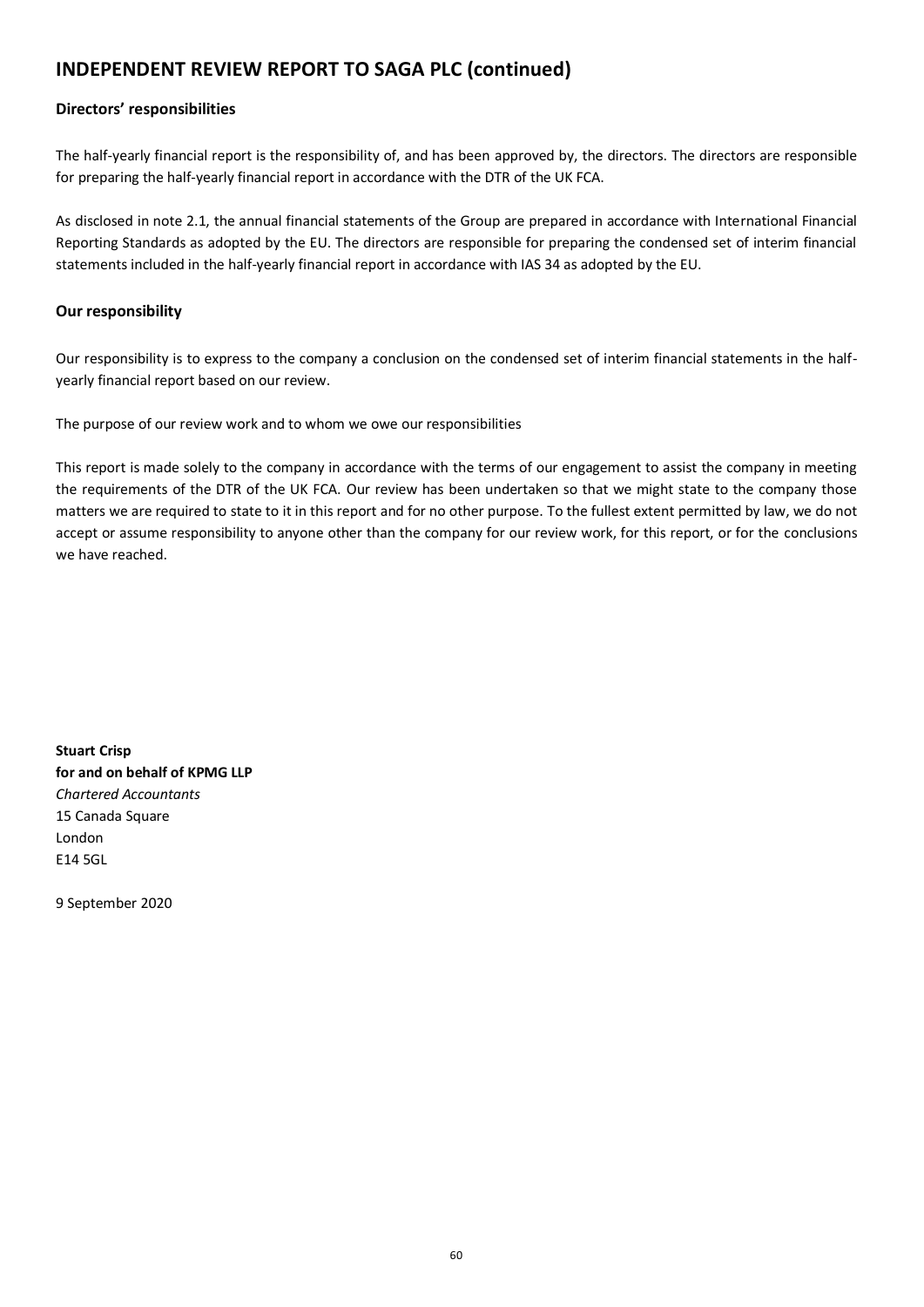# **Alternative Performance Measures Glossary**

The Group uses a number of Alternative Performance Measures ("APMs"), which are not required or commonly reported under International Financial Reporting Standards, the Generally Accepted Accounting Principles (GAAP) under which the Group prepares its financial statements, but which are used by the Group to help the user of the accounts better understand the financial performance and position of the business.

Definitions for the primary APMs used in this report and set out below. APMs are usually derived from financial statement line items and are calculated using consistent accounting policies to those applied in the financial statements, unless otherwise stated.

APMs may not necessarily be defined in a consistent manner to similar APMs used by the Group's competitors. They should be considered as a supplement rather than a substitute for GAAP measures.

## **Underlying Profit Before Tax**

Underlying Profit Before Tax represents profit/(loss) before tax excluding unrealised fair value gains and losses on derivatives, the net profit on disposal of businesses and ships, impairment of the carrying value of fixed assets including goodwill, the impact of the insolvency of Thomas Cook, and restructuring costs. It is reconciled to statutory profit/(loss) before tax within the Operating and Financial Review on page 10.

This measure is the Group's key performance indicator and is useful for presenting the Group's underlying trading performance, as it excludes non-cash technical accounting adjustments and one-off financial impacts that are not expected to recur.

## **Trading EBITDA / Adjusted Trading EBITDA**

Trading EBITDA is defined as earnings before interest payable, tax, depreciation and amortisation, and excludes the amortisation of acquired intangibles, non-trading costs and impairments. Adjusted Trading EBITDA also excludes the impact of IFRS 16 and the Trading EBITDA relating to the two new cruise ships, the *Spirit of Discovery* and *Spirit of Adventure* in line with the Group's debt covenants. It is reconciled to Underlying Profit/(loss) Before Tax within the Operating and Financial Review on page 20. Underlying Profit/(loss) Before Tax is reconciled to statutory profit/(loss) before tax within the Operating and Financial Review on page 10.

This measure is linked to the Group's debt covenants, being the denominator in the Group's leverage ratio calculation.

#### **Underlying basic earnings per share**

Underlying basic earnings per share represents basic earnings per share excluding the post-tax effect of unrealised fair value gains and losses on derivatives, the profit on disposal of businesses and ships, the impairment of the carrying value of fixed assets including goodwill, the impact of the insolvency of Thomas Cook, and restructuring costs.

This measure is linked to the Group's key performance indicator Underlying Profit Before Tax and represents what management consider to be the underlying shareholder value generated in the period.

#### **Available cash**

Available cash represents cash held by subsidiaries within the Group that is not subject to regulatory restrictions, net of any overdrafts held by those subsidiaries. This measure is reconciled to the statutory measure of cash in note 13 to the accounts on page 52.